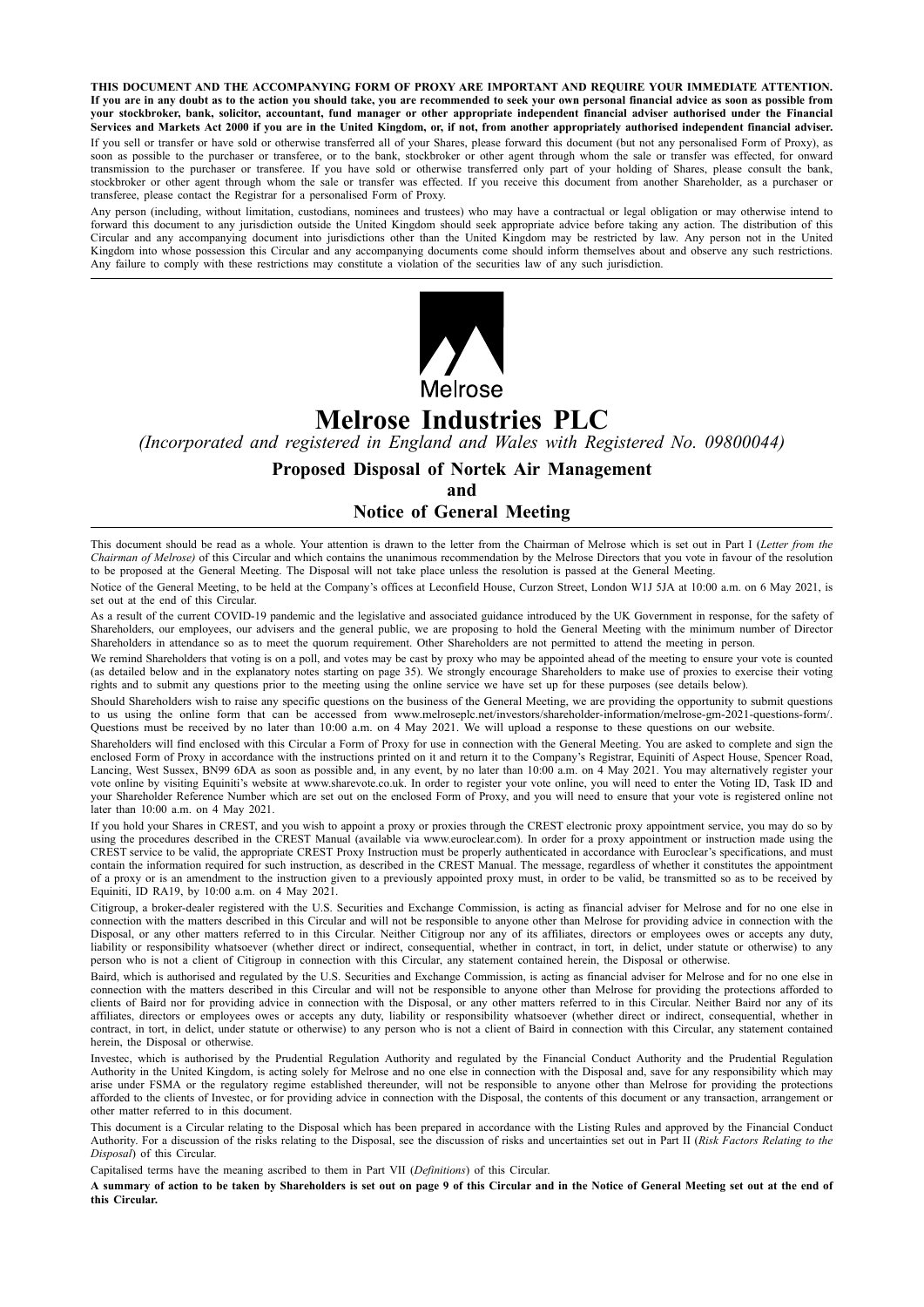## **TABLE OF CONTENTS**

| DIRECTORS, COMPANY SECRETARY, REGISTERED OFFICE AND ADVISERS  4       |  |
|-----------------------------------------------------------------------|--|
|                                                                       |  |
|                                                                       |  |
| PART III PRINCIPAL TERMS AND CONDITIONS OF THE DISPOSAL  13           |  |
| PART IV FINANCIAL INFORMATION RELATING TO THE AIR MANAGEMENT GROUP 15 |  |
| PART V UNAUDITED PRO FORMA STATEMENT OF NET ASSETS OF THE GROUP 18    |  |
|                                                                       |  |
|                                                                       |  |
|                                                                       |  |

# **Page**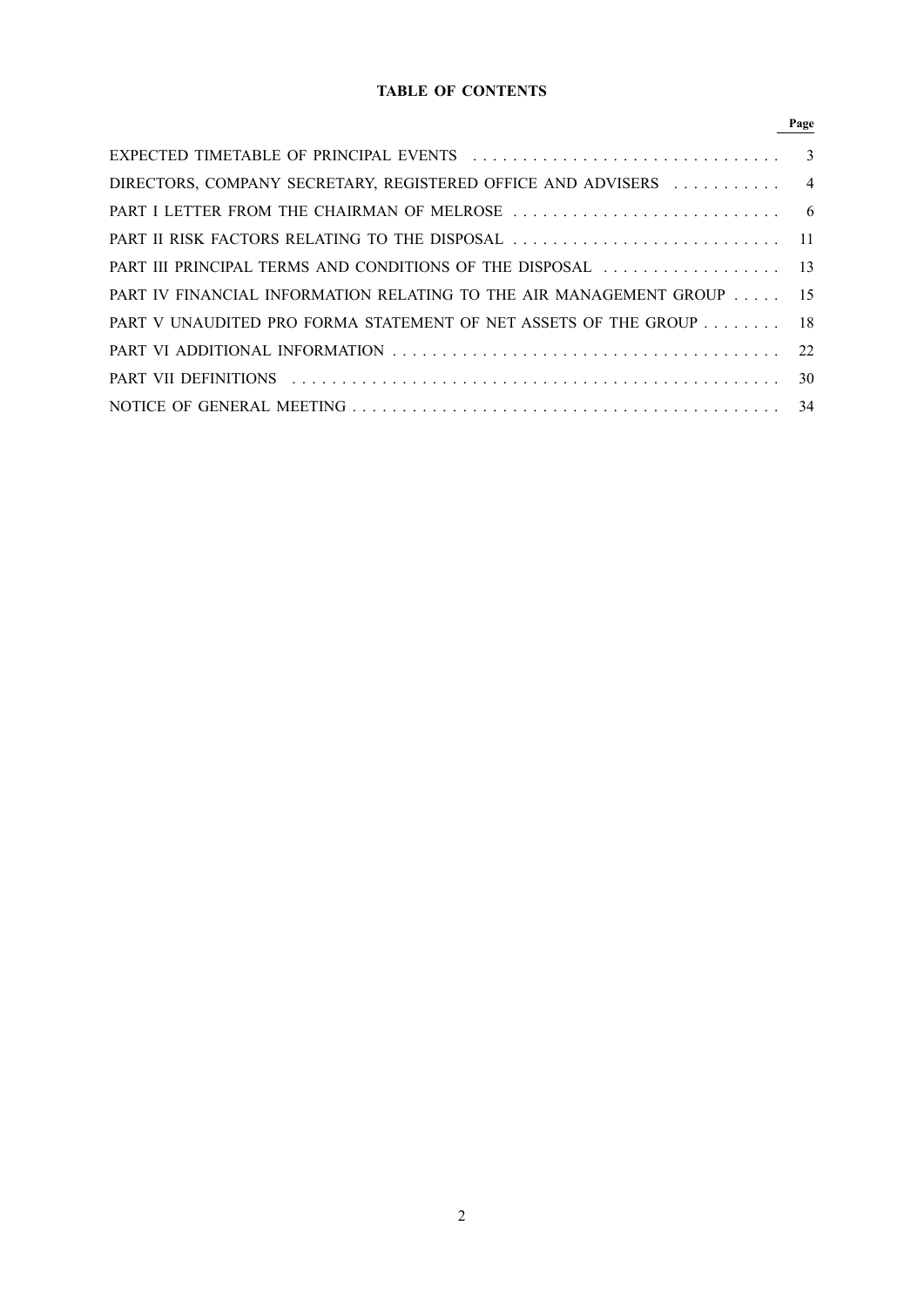## **EXPECTED TIMETABLE OF PRINCIPAL EVENTS**

|                                                                                                               | Time and Date           |               |  |
|---------------------------------------------------------------------------------------------------------------|-------------------------|---------------|--|
|                                                                                                               |                         | 19 April 2021 |  |
| Publication of and posting of this Circular, the Notice of General Meeting and                                |                         |               |  |
| the Form of Proxy $\dots \dots \dots \dots \dots \dots \dots \dots \dots \dots \dots \dots \dots \dots \dots$ |                         | 20 April 2021 |  |
| Latest time and date for receipt of Forms of Proxy, CREST Proxy Instructions                                  |                         |               |  |
| and registration of online votes from Shareholders in respect of the General                                  |                         |               |  |
|                                                                                                               |                         |               |  |
|                                                                                                               |                         |               |  |
| Expected date of completion of the Disposal (subject to Shareholder approval).                                | Second or Third Quarter |               |  |
|                                                                                                               |                         | of $2021$     |  |

#### **Notes:**

1. All references in this Circular to times are to London time unless otherwise stated.

2. The timetable may be subject to change. If any of the above times and/or dates should change, the new times and/or dates will be notified to the Financial Conduct Authority and announced to Shareholders through a Regulatory Information Service.

#### **Forward looking statements**

This document contains certain "forward looking statements" relating to the Group, the Continuing Group, the Air Management Group and the Disposal, including with respect to certain of the Group's plans and its current goals and expectations relating to its future financial condition, performance, results, strategy and objectives. Statements containing the words "believes", "intends", "should", "plans", "pursues", "seeks" and "anticipates" (or negatives thereof), and variations thereof or words of similar meaning, are forward looking. By their nature, all forward looking statements involve assumptions, risk and uncertainty because they relate to future events and circumstances which are beyond Melrose's control including, among other things, the domestic and global economic and business conditions, market-related risks such as fluctuations in interest rates and exchange rates, and the performance of financial markets generally; the policies and actions of regulatory authorities, the impact of competition, inflation and deflation; the timing, impact and other uncertainties of future acquisitions or combinations within relevant industries and the impact of changes in capital, solvency or accounting standards, and tax and other legislation and regulations in the jurisdictions in which Melrose and its affiliates operate. As a result, the Group's actual future financial condition, performance and results may differ materially from the plans, goals and expectations set forth in the forward looking statements and no assurances can be given that the forward looking statements in this document will be realised.

Any forward looking statements made herein speak only as of the date they are made. Except as required by the Financial Conduct Authority, the London Stock Exchange or any other applicable law or regulation, Melrose expressly disclaims any obligation or undertaking to release publicly any updates or revisions to any forward looking statements contained in this document to reflect any change in Melrose's expectations with regard thereto or any change in events, conditions or circumstances on which any such statement is based.

Forward looking statements contained in this document do not in any way seek to qualify the working capital statement contained in Section 12 of Part VI (*Additional Information*) of this document.

#### **No profit forecast**

Other than as expressly stated, no statement in this document is intended as a profit forecast or a profit estimate and no statement in this document should be interpreted to mean that earnings per Ordinary Share for the current or future financial years will necessarily match or exceed the historical published earnings per Ordinary Share.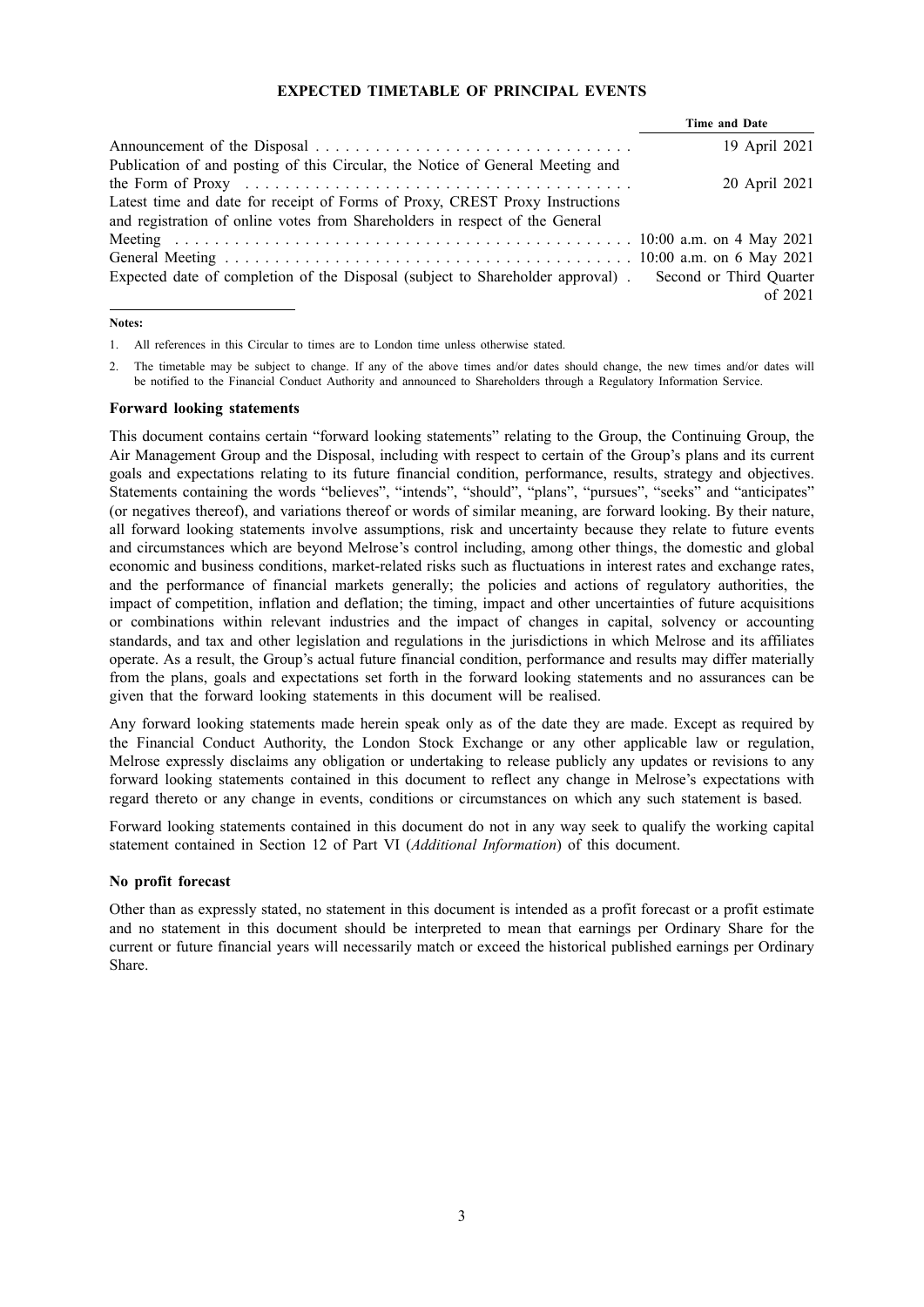## **DIRECTORS, COMPANY SECRETARY, REGISTERED OFFICE AND ADVISERS**

| DIRECTORS                            | Justin Dowley (Non-Executive Chairman)                                                                              |
|--------------------------------------|---------------------------------------------------------------------------------------------------------------------|
|                                      | Christopher Miller (Executive Vice-Chairman)                                                                        |
|                                      | David Roper (Executive Vice-Chairman)                                                                               |
|                                      | Simon Peckham (Chief Executive)                                                                                     |
|                                      | Geoffrey Martin (Group Finance Director)                                                                            |
|                                      | Peter Dilnot (Chief Operating Officer)                                                                              |
|                                      | Liz Hewitt (Senior Independent Director)                                                                            |
|                                      | David Lis (Independent Non-Executive Director)                                                                      |
|                                      | Archie G. Kane (Independent Non-Executive Director)                                                                 |
|                                      | Charlotte Twyning (Independent Non-Executive Director)                                                              |
|                                      | Funmi Adegoke (Independent Non-Executive Director)                                                                  |
| <b>COMPANY SECRETARY</b>             | Jonathon Crawford                                                                                                   |
| <b>REGISTERED OFFICE</b>             | $11th$ Floor<br>The Colmore Building<br>20 Colmore Circus Queensway<br>Birmingham<br>West Midlands<br><b>B4 6AT</b> |
| <b>FINANCIAL ADVISER TO MELROSE </b> | Citigroup Global Markets Inc. ("Citigroup")<br>388 Greenwich Street<br>New York, NY 10013<br><b>United States</b>   |
| <b>FINANCIAL ADVISER TO MELROSE</b>  | Robert W Baird & Co Inc. ("Baird")<br>227 West Monroe Street<br>Chicago<br>Illinois<br><b>United States</b>         |
|                                      | Investec Bank plc ("Investec")<br>30 Gresham Street<br>London<br>United Kingdom<br>EC2V 7QP                         |
| LEGAL ADVISER TO MELROSE             | Simpson Thacher & Bartlett LLP<br>CityPoint<br>One Ropemaker Street<br>London<br>EC2Y 9HU                           |
| <b>REGISTRARS TO MELROSE</b>         | Equiniti Limited ("Equiniti")<br>Aspect House<br>Spencer Road<br>Lancing<br>West Sussex<br><b>BN99 6DA</b>          |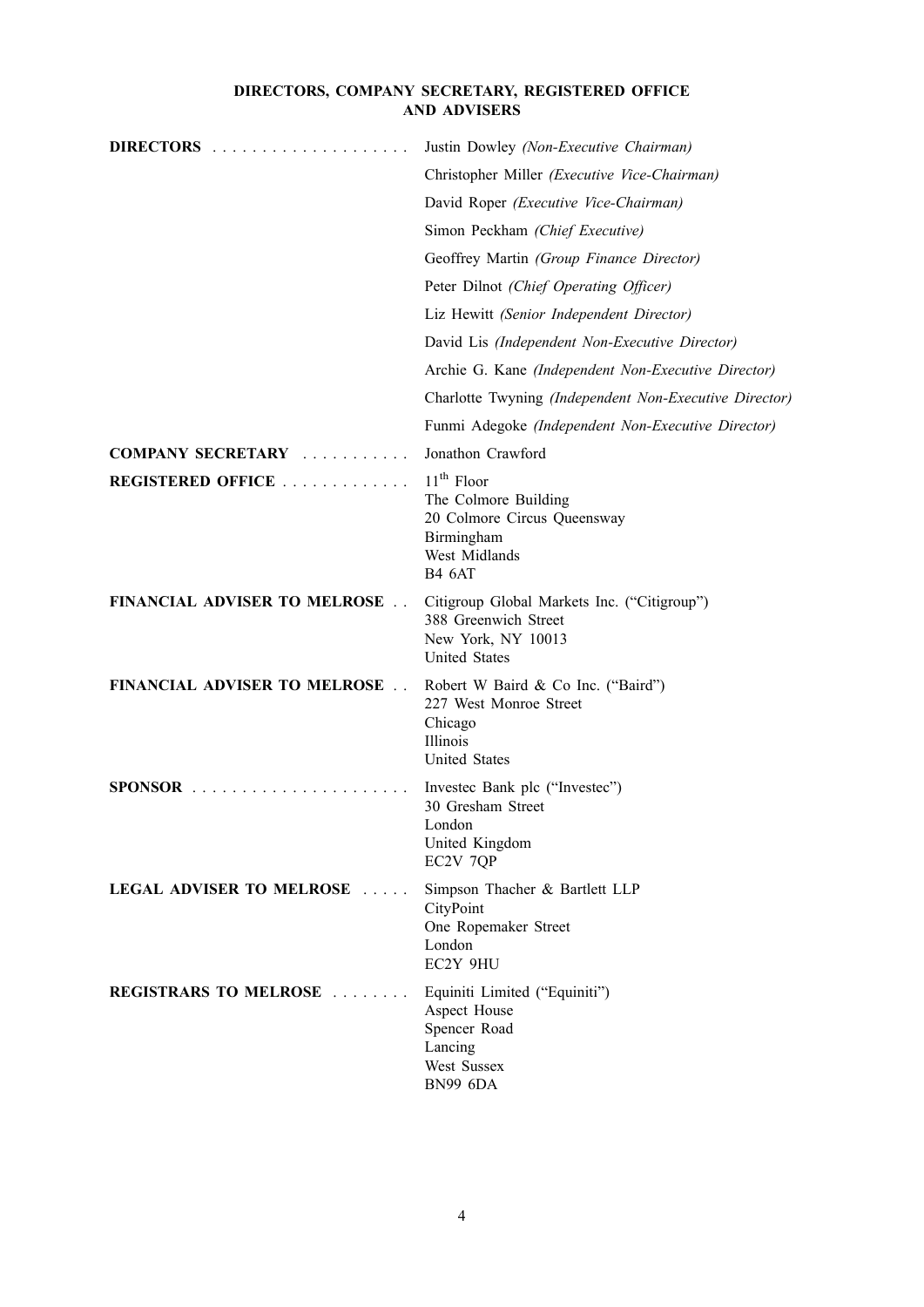| <b>AUDITORS AND REPORTING</b>                           |                                     |
|---------------------------------------------------------|-------------------------------------|
| <b>ACCOUNTANTS TO MELROSE</b> Deloitte LLP ("Deloitte") |                                     |
|                                                         | Hill House                          |
|                                                         | 1 Little New Street                 |
|                                                         | EC <sub>4</sub> A 3TR               |
| <b>REPORTING ACCOUNTANTS TO</b>                         |                                     |
|                                                         | Ernst & Young LLP ("Ernst & Young") |
|                                                         | 1 More London Place                 |
|                                                         | London                              |

SE1 2AF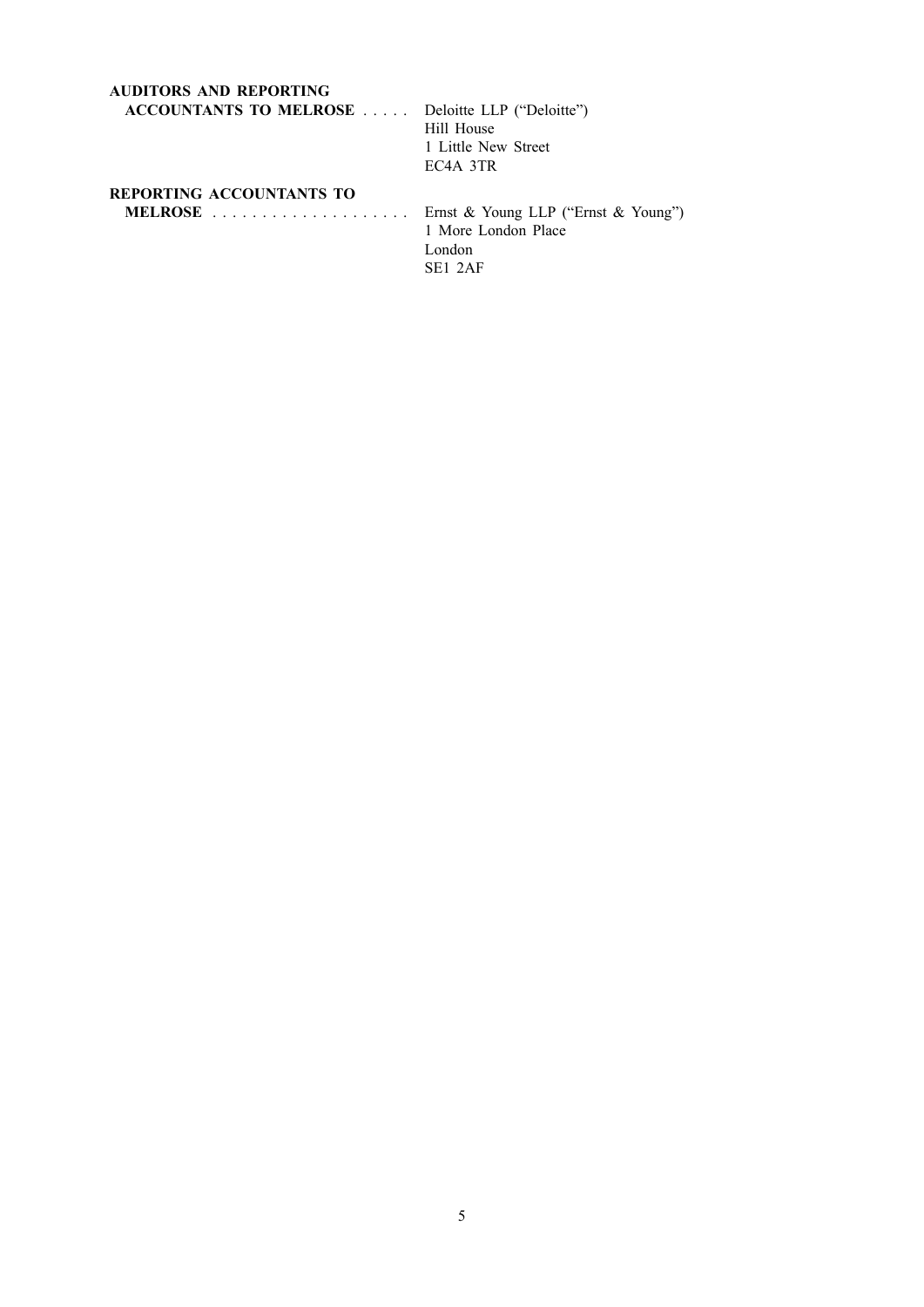## **PART I LETTER FROM THE CHAIRMAN OF MELROSE**



*Incorporated and registered in England and Wales with Registration No. 09800044*

*Directors: Registered office: Registered office: Registered office: Registered office: I* Justin Dowley (Non-Executive Chairman) 11<sup>th</sup> Floor<br>Christopher Miller (Executive Vice-Chairman) 11<sup>th</sup> Floor Christopher Miller (Executive Vice-Chairman) David Roper (Executive Vice-Chairman) 20 Colmore Circus Queensway Simon Peckham (Chief Executive) Birmingham Geoffrey Martin (Group Finance Director) West Midlands Peter Dilnot (Chief Operating Officer) B4 6AT Liz Hewitt (Senior Independent Director) David Lis (Independent Non-Executive Director) Archie G. Kane (Independent Non-Executive Director) Charlotte Twyning (Independent Non-Executive Director) Funmi Adegoke (Independent Non-Executive Director)

20 April 2021

Dear Shareholder,

## **PROPOSED DISPOSAL OF NORTEK AIR MANAGEMENT AND NOTICE OF GENERAL MEETING OF MELROSE**

## **1. INTRODUCTION**

The Board of Melrose announced on 19 April 2021 that, in line with its "Buy, Improve, Sell" business model, it had entered into a Disposal Agreement to sell its Nortek Air Management business ("Air Management"), comprising the Nortek Global HVAC ("GHVAC") and Air Quality & Home Solutions ("AQH") segments, to Madison IAQ LLC (the "Purchaser"), a subsidiary of Madison Industries US Holdings Corporation ("Madison Industries"), for consideration of approximately £2.62 billion (\$3.625 billion), payable in cash on Completion, subject to certain adjustments.

Melrose acquired Air Management in 2016 as part of its purchase of Nortek, Inc. and since then has implemented numerous operational improvement programmes within the business. The remaining Nortek businesses that were acquired as part of the Nortek, Inc. acquisition, namely Ergotron and Nortek Control, will be retained by the Melrose Group.

The transaction is in line with Melrose's established business model to buy good manufacturing businesses, improve their performance typically over a three to five-year investment horizon, sell a more profitable and a better cash generating asset to a new owner and return cash to Shareholders and other key stakeholders.

Key highlights of the sale are as follows:

- Cash consideration of approximately £2.62 billion (\$3.625 billion), subject to customary adjustments;
- Implied sale multiple of 2.3 times 2020 revenue;
- Implied sale multiple of 12.5 times 2020 Adjusted EBITDA;
- Melrose intends to use part of the net proceeds to reduce debt and contribute approximately £100 million to the GKN UK defined benefit pension schemes, which means that the funding deficit will have reduced from approximately £1 billion to approximately £200 million under Melrose ownership; and
- A portion of the net proceeds will be returned to Shareholders.

Melrose acquired the entire Nortek business through its acquisition of Nortek in August 2016 for an enterprise value of £2.2 billion (\$2.8 billion), at the time representing 10.0x historic EBITDA. Since then, Melrose has implemented numerous operational improvement programmes within the Nortek businesses, including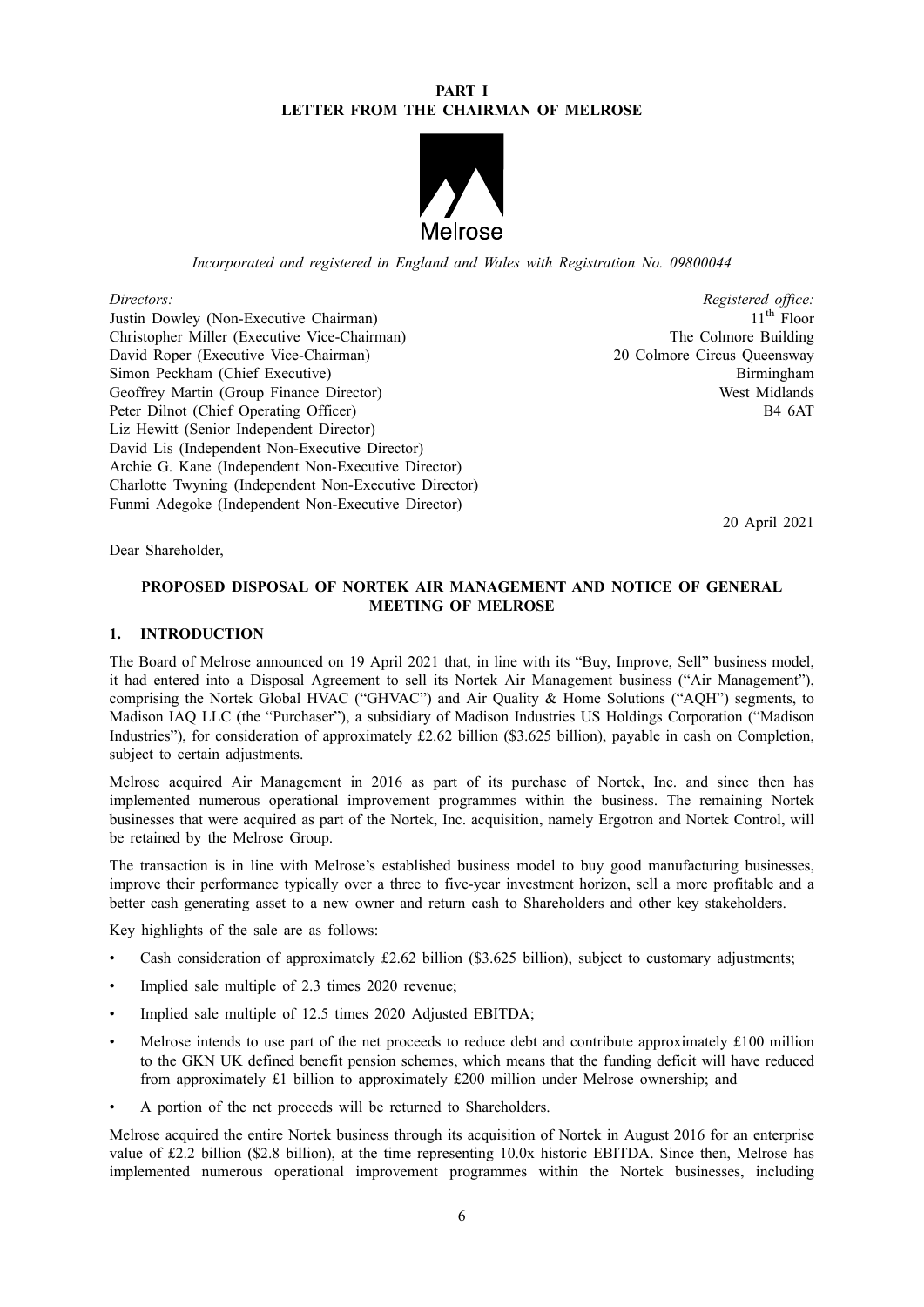streamlining operations and developing a greatly improved product portfolio and pipeline, and the businesses have generated approximately \$1 billion in cash.

The Melrose Board is proud that during its ownership, Air Management successfully developed and patented its groundbreaking StatePoint Liquid Cooling ("SPLC") technology for data centre cooling, already adding over \$300 million in future contracted revenues and positioning the business for exceptional future growth. The Melrose Board believes SPLC is game-changing, patented technology that provides an unmatched value proposition to customers, significantly reducing datacentre power and water consumption. This generates meaningful, highly sustainable cost savings, whilst also substantially reducing environmental strain and creating significantly more sustainable datacentre operations.

Melrose's focus has always been to unlock the value of underperforming but high quality manufacturing businesses through investment and to generate superior returns for our Shareholders. Since acquiring Nortek, Melrose has transformed Air Management into a streamlined, efficient business with excellent margins. Furthermore, in addition to representing a significant return for Melrose investors, the sale of Air Management allows us to focus on executing our improvement plans within our retained divisions, comprising the Aerospace, Automotive, Powder Metallurgy and Other Industrial segments.

#### *Successful Execution of Melrose's strategy for Nortek*

When acquiring Nortek in 2016, the Melrose Board immediately removed the top layer of cost-intensive central management functions and empowered the operational and executive teams to transform their businesses from top to bottom.

Thereafter, Melrose worked with the operational teams to improve production processes, increase R&D, develop new products and build stronger customer relationships. Having identified substantial opportunities for incremental sales growth as well as the opportunity to materially improve the business's efficiency and profitability, Melrose then committed significant resources towards improving Air Management.

Melrose has achieved the following in respect of the Air Management business during its ownership:

- In 2016, Melrose seed funded a new technology for the nascent StatePoint business, with an initial \$2 million of start-up funding followed by approximately a further \$75 million of investment;
- The StatePoint Liquid Cooling technology for data centre cooling has since added over \$300 million in fully contracted future revenues with an impressive growth pipeline:
- Almost doubled Air Management's Adjusted operating margin from approximately 8.6% to 15.3% through the implementation of operational best practices, and increased profits from £91 million to £188 million;
- Implemented significant pricing controls, exited non-profitable businesses and reinvigorated Air Management's salesforce to improve efficiency and drive growth; and
- Streamlined its product portfolio, funded and accelerated new product development initiatives and realigned the business with key secular trends.

#### *Use of proceeds*

The Disposal is expected to generate net cash proceeds of approximately £2.4 billion. Melrose intends to use part of the net proceeds to reduce debt and contribute approximately £100 million to the GKN UK defined benefit pension schemes. A portion of the net proceeds will be returned to Shareholders.

The amounts of the net proceeds used to reduce debt and to be returned to Shareholders will be determined within a short period following Completion.

#### *Financial effects of the Disposal*

An unaudited statement of the net assets of the Group has been prepared for illustrative purposes only to show the effect of the Disposal as if it had occurred at 31 December 2020. This statement is set out in Part V (*Unaudited Pro Forma Statement of Net Assets of the Group*) of this Circular. Air Management contributed approximately 13% of the Group Adjusted revenues and 55% of the Group Adjusted operating profit and represented approximately 9% of the Group's gross assets for the 31 December 2020 year end.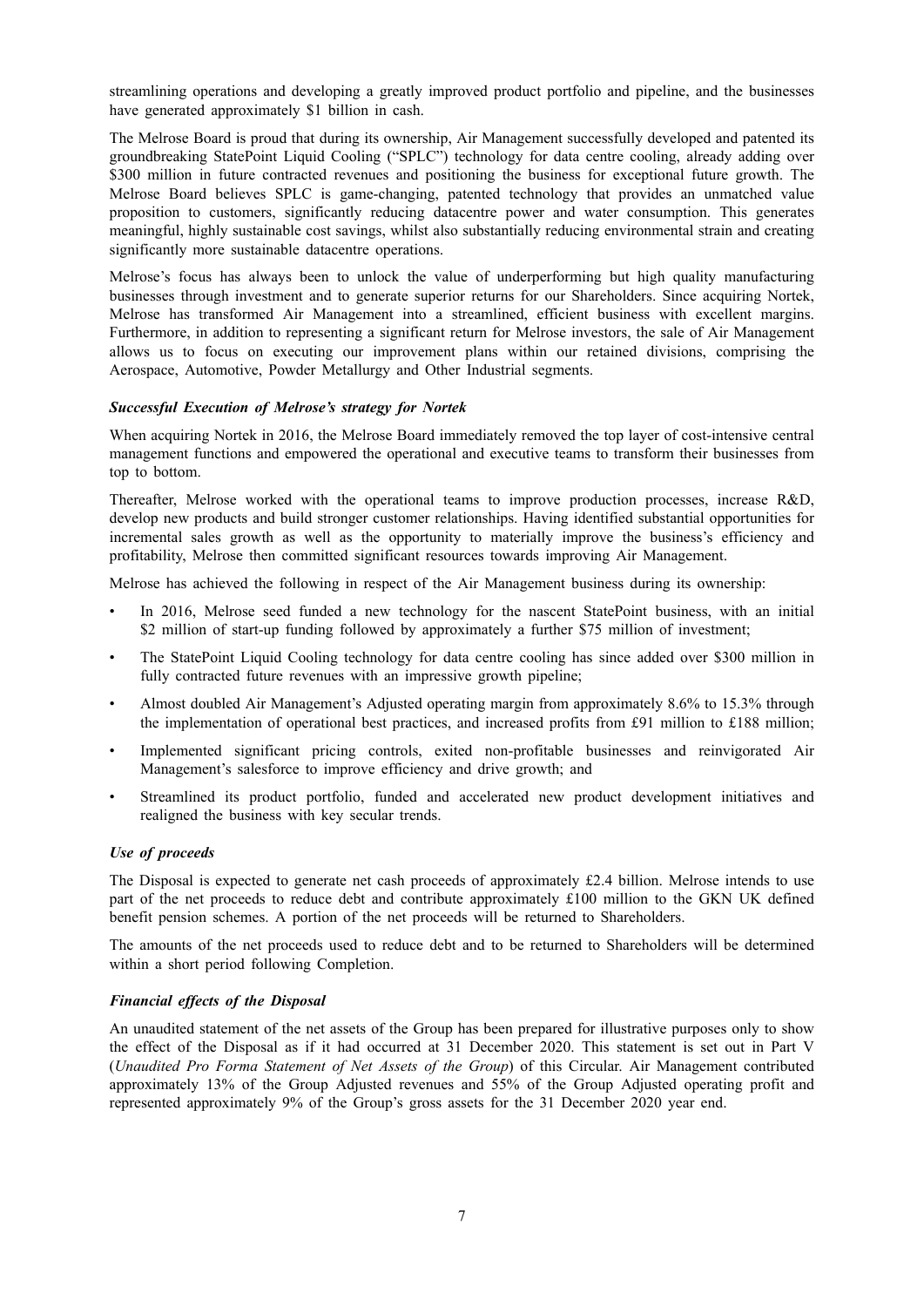## *Shareholder approval*

Due to its size, the Disposal constitutes a Class 1 transaction for the purposes of the Listing Rules and is therefore conditional upon, amongst other things, the approval of Shareholders. A General Meeting will be held at the offices of the Company at Leconfield House, Curzon Street, London W1J 5JA at 10:00 a.m. on 6 May 2021 for the purpose of seeking such approval. A notice convening the General Meeting, at which the Disposal Resolution will be proposed, is set out at the end of this Circular.

This Circular sets out the proposed terms of the Disposal, including the background to and reasons for the Disposal, and explains why the Melrose Board considers the Disposal to be in the best interests of Melrose and the Shareholders as a whole.

## **2. PRINCIPAL TERMS AND CONDITIONS OF THE DISPOSAL**

The Disposal Agreement between the Seller, the Sale Company, the Purchaser and Madison Industries was entered into on 18 April 2021, pursuant to which an indirect subsidiary of Melrose has agreed to sell Air Management.

The consideration for the Disposal is based on an enterprise value of approximately \$3.625 billion and is payable in cash on Completion, subject to limited customary adjustments.

The Disposal is expected to complete in the second or third quarter of 2021. Completion is conditional upon, amongst other things, customary antitrust approvals, there not having been a material adverse effect at the Sale Company, and the approval of the Shareholders at the General Meeting of Melrose.

Further details of the Disposal Agreement are set out in Part III (*Principal Terms and Conditions of the Disposal*) of this Circular.

#### **3. INFORMATION ON AIR MANAGEMENT**

Air Management is a world leader in providing critical air management, thermal and HVAC solutions across broad commercial, residential and datacentre markets. For the financial year ended 31 December 2020, Air Management generated £1,227 million of Adjusted revenue and £188 million of Adjusted operating profit.

Air Management comprises two operating segments – GHVAC and AQH – representing a range of world class products spanning custom and commercial air solutions for high-performance environments, residential and commercial HVAC and fresh air ventilation systems for homes.

## *Nortek Global HVAC*

The GHVAC segment comprises the custom and commercial business, the residential and light commercial business and the dedicated data centre business of SPLC.

#### *Air Quality & Home Solutions*

AQH is a leading manufacturer of ventilation products for the professional building remodelling and replacement market, the residential new construction market, and the consumer DIY market. It supplies to distributors and dealers of electrical and lighting products, kitchen and bathroom dealers, retail home centres and private label customers from its four manufacturing locations around the world. AQH enjoys a leading market share and installed base in US residential ventilation fans and range hoods.

A summary of the trading results of Air Management for the three years ended 31 December 2020 are set out in Part IV (*Financial Information Relating to the Air Management Group*) of this Circular from which the financial information in this Section has been extracted without material adjustment. Shareholders should read the whole of this document and not just rely on the summarised financial information set out in this Part I (*Letter from the Chairman of Melrose*) of this document.

## **4. INFORMATION ON THE PURCHASER**

Madison Industries is one of the largest and most successful privately held companies in the world. Madison Industries builds entrepreneurially driven, branded market leaders that are committed to making the world safer, healthier and more productive by creating innovative solutions that deliver outstanding customer value. The team at Madison Industries is committed to building something truly remarkable that long outlasts them while coaching others to reach their highest potential. Air Management will join Chicago-based Madison IAQ, a subsidiary of Madison Industries.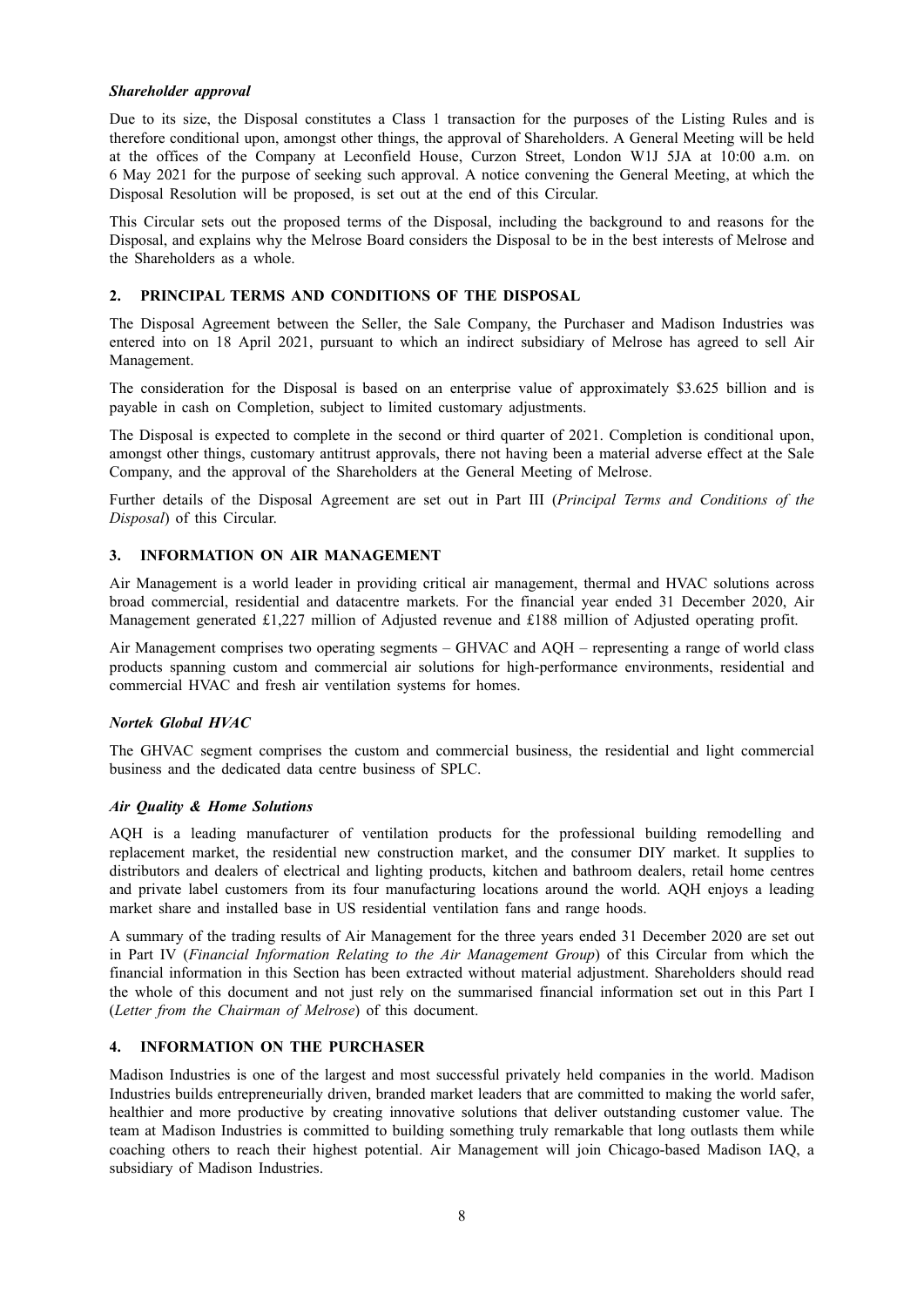## **5. CURRENT TRADING AND FUTURE PROSPECTS**

On 4 March 2021, the Group issued Melrose's 2020 audited full year results. The following text has been extracted from that statement:

"2020 was dominated by the impact of the global pandemic as we worked closely with our businesses to *overcome the unprecedented challenges that arose. The aerospace sector has been particularly hard hit and a recovery looks some way off while global travel restrictions remain. Nonetheless, GKN Aerospace remains a* very good business with a growing Defence division and is taking the improvement steps to ensure it is well *positioned for when the recovery does emerge.*

*Encouragingly, the end markets for our other businesses ended the year with good momentum, providing some optimism for the year ahead. Doubtless, challenges remain, particularly in the management of supply chains in 2021. The Group's strong performance throughout the pandemic has been a validation of the business model. Your Board continues to see significant value creation opportunities in the businesses we hold and believes Melrose is well positioned to seize future opportunities as they present themselves*."

## **6. RISK FACTORS**

For a discussion of the risks and uncertainties which you should take into account when considering whether to vote in favour of the Disposal Resolution, please refer to Part II (*Risk Factors Relating to the Disposal*) of this Circular.

## **7. GENERAL MEETING**

A notice convening the General Meeting to be held at the offices of the Company at Leconfield House, Curzon Street, London W1J 5JA at 10:00 a.m. on 6 May 2021 for the purpose of seeking Shareholder approval is set out at the end of this Circular.

As a result of the current COVID-19 pandemic and the legislative and associated guidance introduced by the UK Government in response, for the safety of Shareholders, our employees, our advisers and the general public, we intend to hold the General Meeting with the minimum number of Director Shareholders in attendance so as to meet the quorum requirement. Other Shareholders are not permitted to attend the meeting in person.

Shareholders are reminded that voting is on a poll, and votes may be cast by proxy who may be appointed ahead of the meeting to ensure your vote is counted (as detailed in the explanatory notes starting on page 35). We strongly encourage Shareholders to make use of proxies to exercise their voting rights.

Should Shareholders wish to raise any specific questions on the business of the General Meeting, we are providing the opportunity to submit questions to us using the online form that can be accessed from www.melroseplc.net/investors/shareholder-information/melrose-gm-2021-questions-form/. Questions must be received by no later than 10:00 a.m. on 4 May 2021. We will upload a response to these questions on our website.

As a Class 1 transaction for the purposes of the Listing Rules, Melrose requires the approval of the Shareholders to proceed with the Disposal. Completion is therefore conditional upon the passing of the Disposal Resolution at the General Meeting, as well as the other conditions set out in Part III (*Principal Terms and Conditions of the Disposal*) of this Circular.

## **8. ACTION TO BE TAKEN**

You will find enclosed with this document a Form of Proxy for use in respect of the Disposal Resolution to be proposed at the General Meeting. In light of the COVID-19 outbreak Melrose Shareholders will not be able to attend the General Meeting in person and it is therefore important that they complete the Form of Proxy as soon as possible. You are requested to complete the Form of Proxy in accordance with the instructions printed on it, and return it as soon as possible, but in any event so as to be received by Equiniti, by hand or by post, at Equiniti, Aspect House, Spencer Road, Lancing, West Sussex BN99 6DA, **not later than 10:00 a.m. on 4 May 2021.**

You may alternatively register your vote online by visiting Equiniti's website at www.sharevote.co.uk. In order to register your vote online, you will need to enter the Voting ID, Task ID and your Shareholder Reference Number which are all set out on the enclosed Form of Proxy, and you will need to ensure that your vote is registered online **not later than 10:00 a.m. on 4 May 2021.**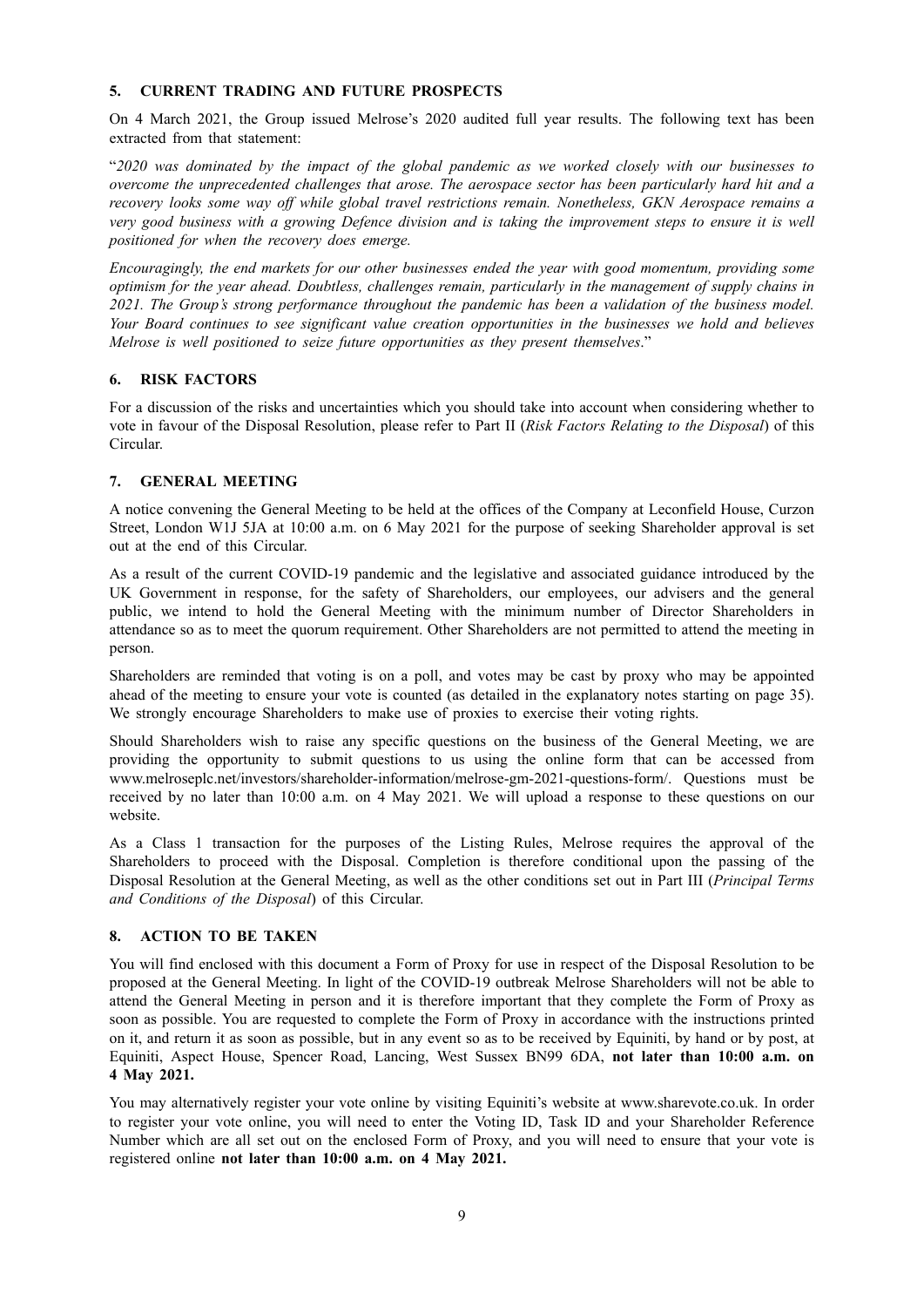If you hold your Ordinary Shares in CREST, and you wish to appoint a proxy or proxies through the CREST electronic proxy appointment service, you may do so by using the procedures described in the CREST Manual (available via www.euroclear.com). In order for a proxy appointment or instruction made using the CREST service to be valid, the appropriate CREST Proxy Instruction must be properly authenticated in accordance with Euroclear's specifications, and must contain the information required for such instruction, as described in the CREST Manual. The message, regardless of whether it constitutes the appointment of a proxy or is an amendment to the instruction given to a previously appointed proxy must, in order to be valid, be transmitted so as to be received by Equiniti, ID RA19, **not later than 10:00 a.m. on 4 May 2021.**

## **9. ADDITIONAL INFORMATION**

Your attention is drawn to the risk factors set out in Part II (*Risk Factors Relating to the Disposal*) and to the additional information set out in Part VI (*Additional Information*) of this Circular. You are advised to read the whole of this Circular and not just rely on the key summarised information in this letter.

#### **10. DIRECTORS' RECOMMENDATION**

**The Board has received financial advice in respect of the Disposal from Citigroup and Baird. In providing their advice, Citigroup and Baird have placed reliance on the Board's commercial assessment of the Disposal.**

In the Board's opinion the Disposal is in the best interests of the Company and its Shareholders as a **whole. Accordingly, the Board unanimously recommends that its Shareholders vote in favour of the** Disposal Resolution to be proposed at the General Meeting, as the Directors intend to do in respect of **their own aggregate shareholdings of 64,611,422 Ordinary Shares, representing approximately 1.33% of the existing Issued Ordinary Share Capital of the Company.**

Yours faithfully,

**Justin Dowley** *Non-Executive Chairman*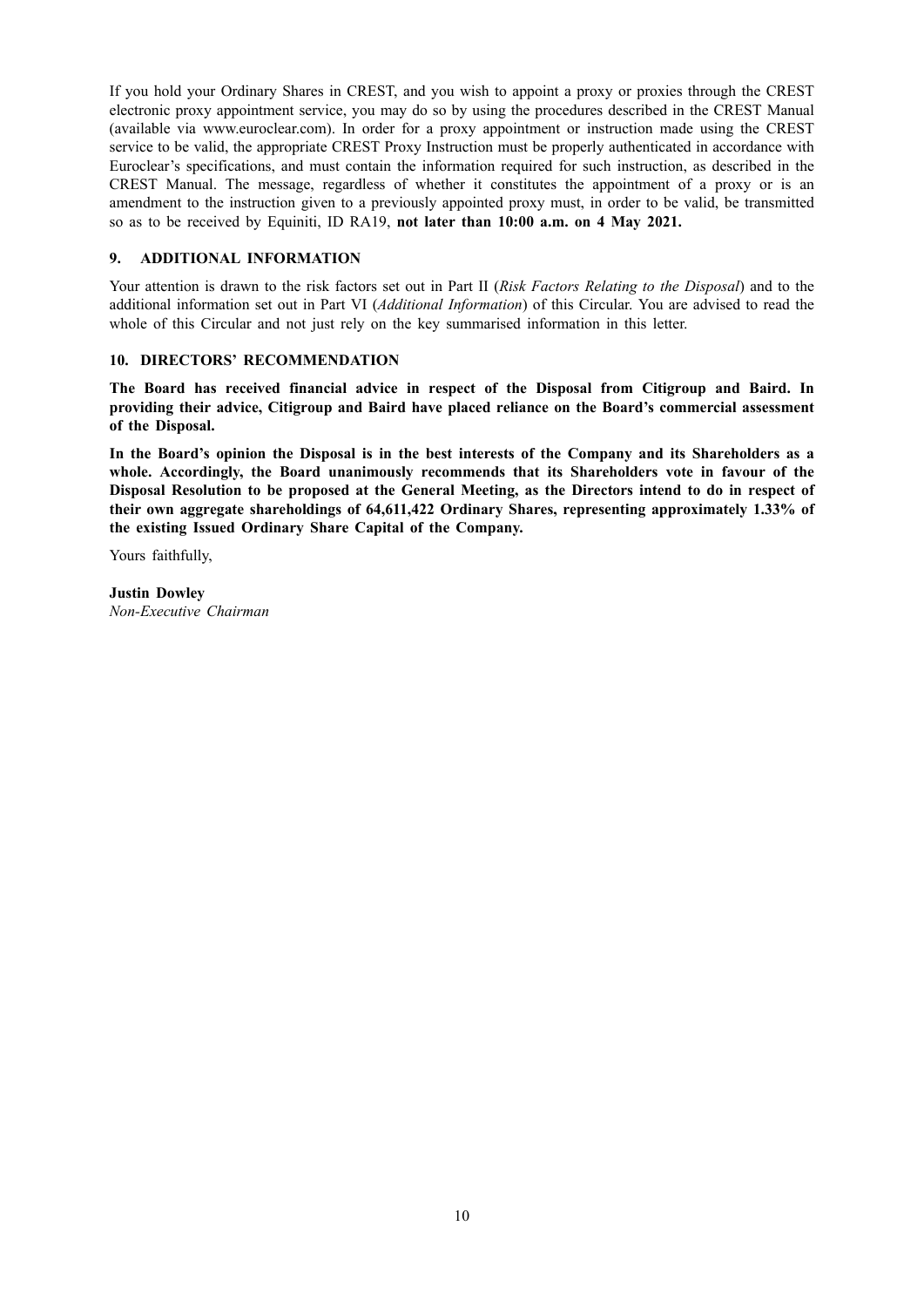## **PART II RISK FACTORS RELATING TO THE DISPOSAL**

This section describes the risk factors which are considered by the Melrose Directors to be material in relation to the Disposal, the new material risks to the Group as a result of the Disposal and the existing material risks which may be impacted by the Disposal, as well as the material risks to the Group if the Disposal were not to *proceed. However, these should not be regarded as a complete and comprehensive statement of all potential risks and uncertainties. Additional risks and uncertainties not presently known to the Directors, or that the* Board considers immaterial, or that the Board considers material to the Group but will not be impacted by the Disposal, may also adversely affect the Group's business, results of operations or financial condition. If any or *a combination of the following risks materialise, the Group's business, financial condition, operational performance, future performance and share price could be materially adversely affected. In such* circumstances, the market price of the Melrose Shares could decline and you may lose all or part of your investment. The information given is as of the date of this Circular and, except as required by the FCA, the *London Stock Exchange, the Listing Rules, the Prospectus Regulation Rules, the Disclosure Guidance and Transparency Rules or any other applicable law or regulation, will not be updated.*

*You should consider carefully the risks and uncertainties described below, together with all other information contained in this Circular and the information incorporated by reference herein, before deciding whether to vote in favour of the Disposal Resolution.*

#### **1. RISKS RELATING TO THE DISPOSAL**

#### 1.1 **The Group's operations after the Disposal will be less diversified**

Following the Disposal, the Continuing Group's business will be less diversified, both commercially and geographically, and it may be more susceptible to adverse developments in the remaining markets in which it operates. In particular, following Completion the Continuing Group will have a greater relative exposure to the aerospace and automotive industries in which its two largest divisions, Aerospace and Automotive, operate. In respect of Aerospace, the impact of COVID-19, and in particular the widespread introduction of global travel restrictions, had a swift and material impact on the business. Along with the rest of the aerospace sector, Aerospace experienced a rapid decline in sales. In respect of Automotive, the global automotive industry experienced a 17% decline in light vehicle production in 2020 compared to 2019, and all Automotive operational facilities globally were forced to close for varying durations throughout the year. The long-term impact of COVID-19 remains uncertain, and prolonged weak performance in these markets, or in those of any other business of the Continuing Group, may have an adverse impact on the financial condition of the Continuing Group.

#### 1.2 **Warranties, undertakings and indemnities given by the Seller and the Sale Company**

The Disposal Agreement contains warranties, undertakings and indemnities given by the Seller in favour of the Purchaser, which could cause the Continuing Group to incur liabilities and obligations to make payments which would not have arisen had the Disposal Agreement not been entered into or the Air Management Group not been sold.

If the Seller should incur costs under any of these provisions these costs could have an adverse effect on its business, financial condition and results of operations.

Further details of the exposure and limitations on the liability of the Seller pursuant to such provisions are set out in Section 1.5 of Part III (*Principal Terms and Conditions of the Disposal*) of this Circular.

#### 1.3 **Warranties, undertakings and indemnities given by the Purchaser**

The Disposal Agreement contains certain warranties, undertakings and indemnities given by the Purchaser in favour of the Seller. The extent to which the Purchaser will be required, if at all, to make payments in respect of these warranties, undertakings and indemnities is unpredictable. If, however, the Purchaser suffers financial distress, any payments due to the Seller in respect of such warranties, undertakings and indemnities may be put at risk.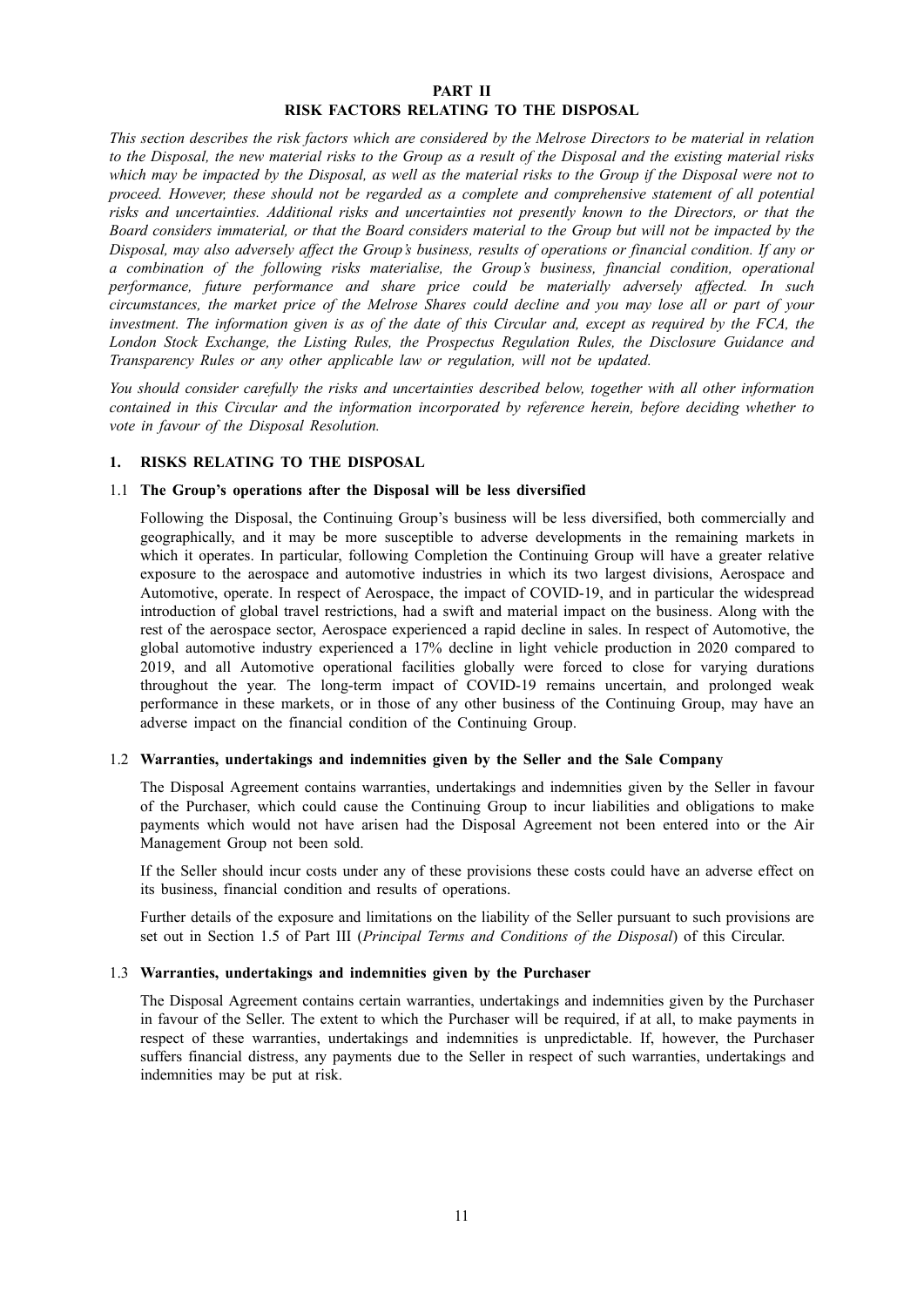## **2. RISKS RELATING TO THE DISPOSAL NOT PROCEEDING**

#### 2.1 **The Disposal may not complete**

The Disposal Agreement is conditional on certain matters, including the passing of the Disposal Resolution at the General Meeting and relevant antitrust clearances having been obtained from the applicable regulatory authorities (as further set out in Part III (*Principal Terms and Conditions of the Disposal*) of this Circular). In the event that such conditions are not met, the Disposal may not be completed. Should the Disposal fail to complete, Melrose would be obliged to pay out-of-pocket fees incurred in relation to the transaction without being able to set these off against the Disposal proceeds and there would be no return of a portion of the sale proceeds to Melrose Shareholders.

## 2.2 **Potentially disruptive effect on the Group**

The success of Air Management depends on the continued contribution of key personnel and on maintaining strong relationships with key customers over the long term. If the Disposal does not proceed, Air Management's key management and employees may be demotivated and key management or employees may choose to leave Air Management. This may have a negative effect on the performance of Air Management under Melrose's ownership. There may also be uncertainty for customers of Air Management as to Melrose's future intentions for the business. To maintain Shareholder value, Melrose may be required to allocate additional time and resources to the ongoing supervision and development of Air Management.

#### 2.3 **Loss of Shareholder value**

The ability to dispose of certain businesses at the perceived right time represents an important part of Melrose's "Buy, Improve, Sell" strategy. The Board believes that the Disposal is in the best interests of the Company and its Shareholders taken as a whole and that it currently provides the best opportunity to realise an attractive and certain value for Air Management. If the Disposal does not complete, there can be no certainty around the timing of the next suitable and available opportunity to realise this value in respect of Air Management for Shareholders.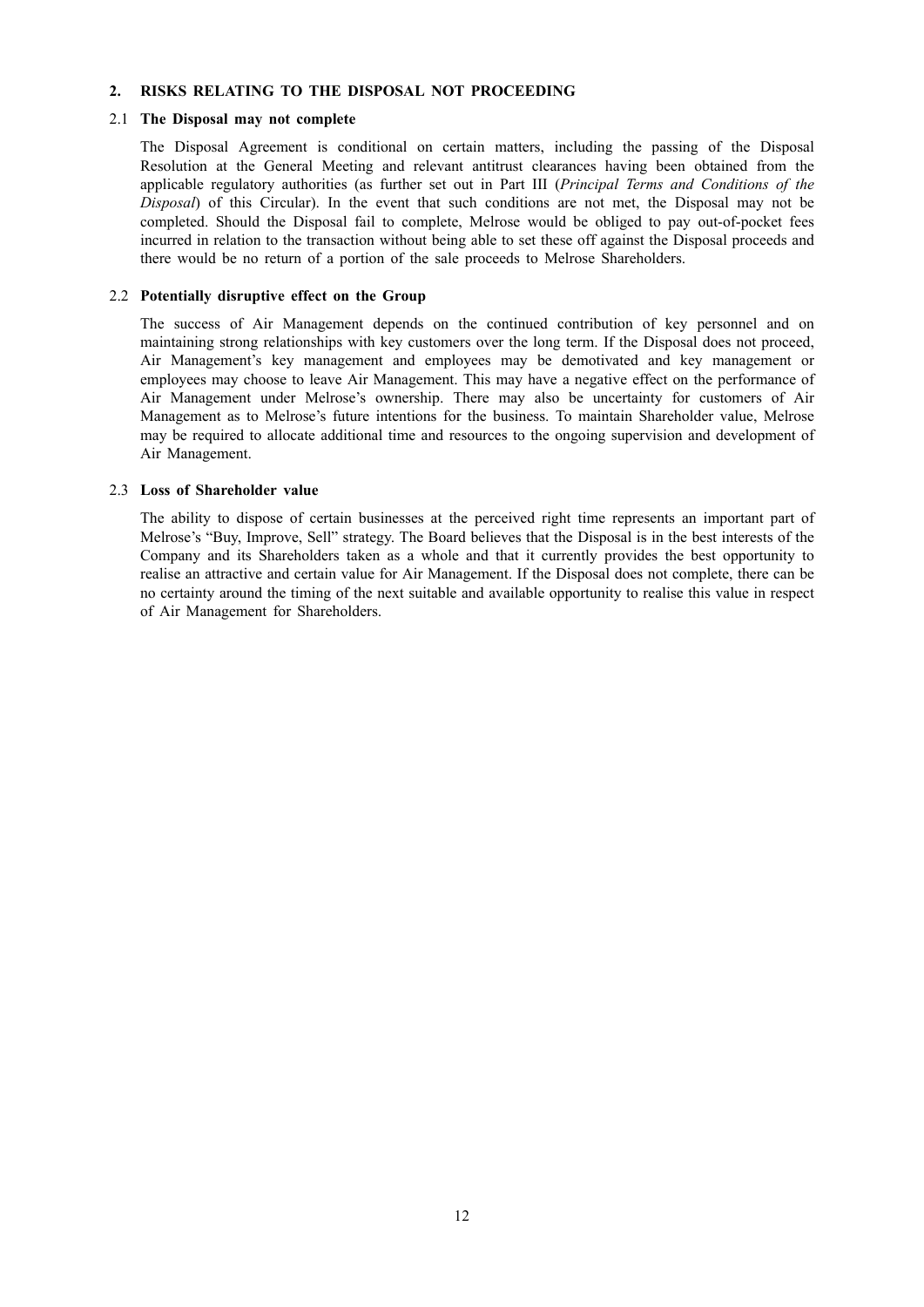## **PART III PRINCIPAL TERMS AND CONDITIONS OF THE DISPOSAL**

The following is a summary of the principal terms of the Disposal Agreement. As set out in Section 15 of Part VI (*Additional Information*), the Disposal Agreement is available for inspection by Shareholders.

#### **1. DISPOSAL AGREEMENT**

#### 1.1 **Parties and Structure**

The Disposal Agreement was entered into on 18 April 2021 between: (i) Nevada UK Holding Limited (as "Seller") (an indirect, wholly-owned subsidiary of the Company); (ii) Nevada Holdco Corp. (as "Sale Company"); (iii) Madison IAQ (as Purchaser); and (iv) Madison Industries (as guarantor). Under the terms of the Disposal Agreement, the Seller has agreed, subject to the satisfaction of certain conditions, to sell the entire issued share capital of the Sale Company.

#### 1.2 **Consideration**

The consideration for the Disposal is based on an enterprise value of \$3.625 billion, subject to limited customary adjustments, and is payable in cash on Closing.

#### 1.3 **Locked box and pre-Closing undertakings**

The Seller has provided certain covenants and undertakings to the Purchaser that, in the period commencing on 31 March 2021 and ending on and including the date of Closing, there has been no transfer of value from the Air Management Group to or for the benefit of the Continuing Group, other than pursuant to certain agreed actions. In the event of any breach of such covenants or undertakings, the Seller has agreed to pay to the Purchaser a sum equal to the amount which would be necessary to put the relevant member of the Air Management Group into the financial position which would have existed had there been no breach.

The Seller has also undertaken to cause the Air Management Group to operate in the ordinary course of business during the period from the date of the Disposal Agreement to Closing, subject to certain agreed-upon exceptions, and has given a number of specific undertakings to the Purchaser regarding the conduct of the business and affairs of the Air Management Group during such period.

## 1.4 **Conditions to Closing**

Closing is conditional upon:

- (a) the passing of the Disposal Resolution at the General Meeting;
- (b) the applicable waiting period in respect of the Disposal under the HSR Act and the Canadian Competition Act, R.S.C., 1985, c. C-34 having expired or been terminated;
- (c) no order having been issued by a government authority being in effect prohibiting Closing from occurring;
- (d) there being no breach of certain representations and warranties given under the Disposal Agreement or, in respect of non-fundamental representations and warranties only, no breach constituting a material adverse effect on the financial condition, business, assets, liabilities or results of operations of the Air Management Group, taken as a whole, in each case as though such representations and warranties were made on Closing; and
- (e) the Sale Company having complied with its covenants and agreements under the Disposal Agreement in all material respects.

The Purchaser and the Seller have each agreed to use their reasonable best efforts to consummate the Disposal as promptly as practicable.

#### 1.5 **Warranties, indemnities and limitations on liability**

The Seller has provided certain warranties to the Purchaser with respect to itself and the Sale Company. These warranties relate to, among other things, title, capacity and authority.

In addition, the Sale Company has provided certain warranties to the Purchaser with respect to the business of the Air Management Group. However, absent fraud, the Purchaser's sole recourse for any breach under the warranties provided by the Sale Company shall be to the representations and warranties insurance policy taken out by the Purchaser.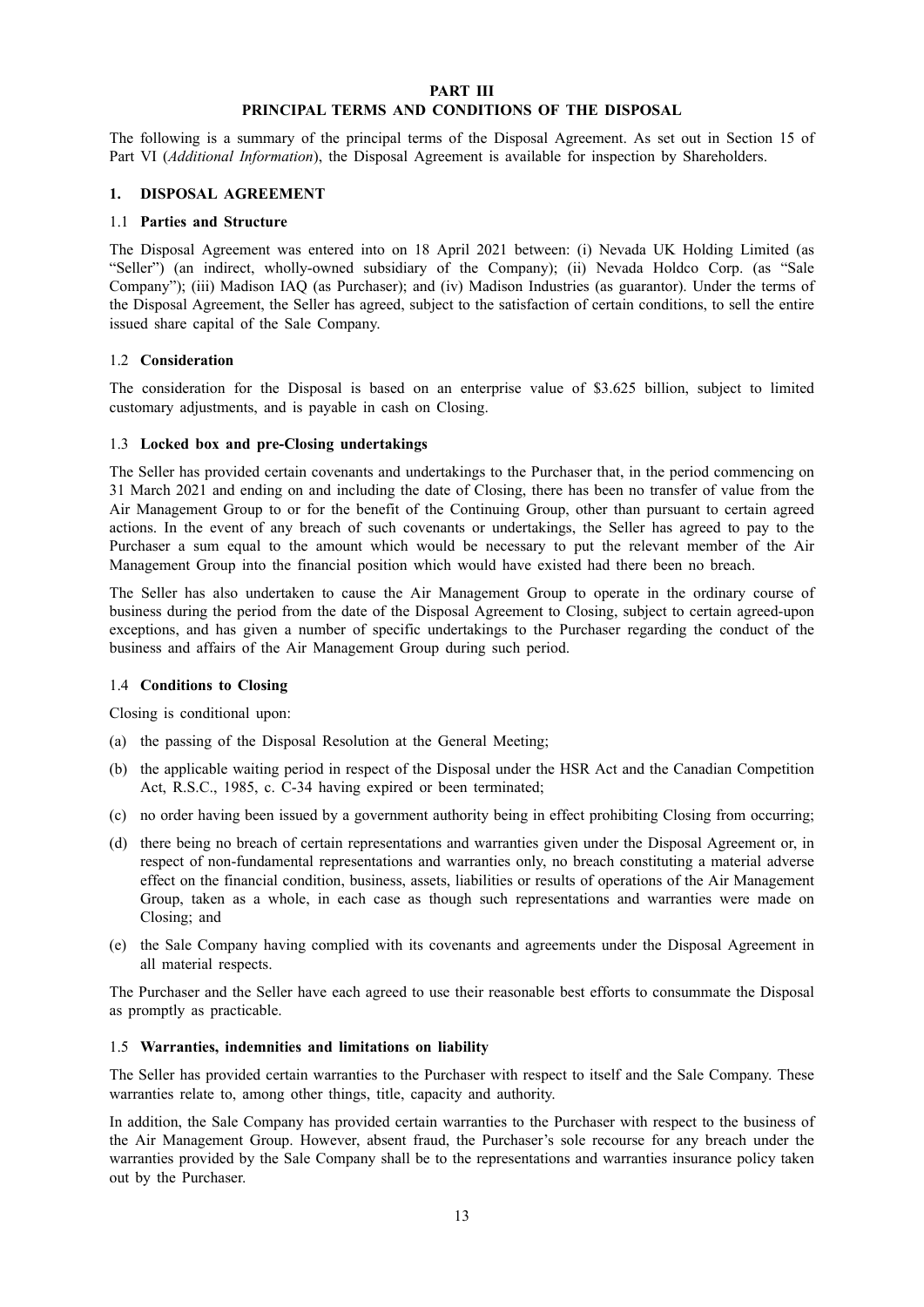Following Completion, subject to limited exceptions, the Seller will have no ongoing liability for any warranties in the Disposal Agreement.

## 1.6 **Termination**

The Disposal Agreement may be terminated by:

- (a) mutual written consent of the Seller and the Purchaser;
- (b) the Seller or the Purchaser if the representations and warranties given by the other party in the Disposal Agreement are not true and correct or if the Seller or the Purchaser has failed to perform any of its obligations under the Disposal Agreement such that the conditions to Completion would not be satisfied (subject in each case to a right to cure the breach within a 30-day period);
- (c) the Seller or the Purchaser if the conditions to Closing are not satisfied such that Closing has not occurred on or before 15 October 2021 (subject to a limited extension of up to 18 business days if certain conditions are met), provided that such right of termination shall not be available to a party in material breach of any of the terms of the Disposal Agreement in a matter which is the primary cause of Closing failing to occur; or
- (d) the Seller or the Purchaser if the Closing would violate any non-appealable final order of a government authority.

## 1.7 **Purchaser's guarantor; financing cooperation**

In the Disposal Agreement, Madison Industries, the parent company of the Purchaser, has guaranteed certain of the Purchaser's obligations under the Disposal Agreement.

The Purchaser intends that part of the proceeds to pay the purchase price will be raised through a debt issuance by the Purchaser. Pursuant to the Disposal Agreement, the Seller has agreed to provide assistance to the Purchaser in connection with its financing arrangements, which includes providing the Purchaser with a fifteen business day "marketing period" for the Purchaser to market certain unsecured bonds that it currently intends to issue. The completion of the Disposal, however, is not conditioned on the receipt of such financing proceeds.

#### 1.8 **Governing law**

The Disposal Agreement is governed by the laws of the State of Delaware.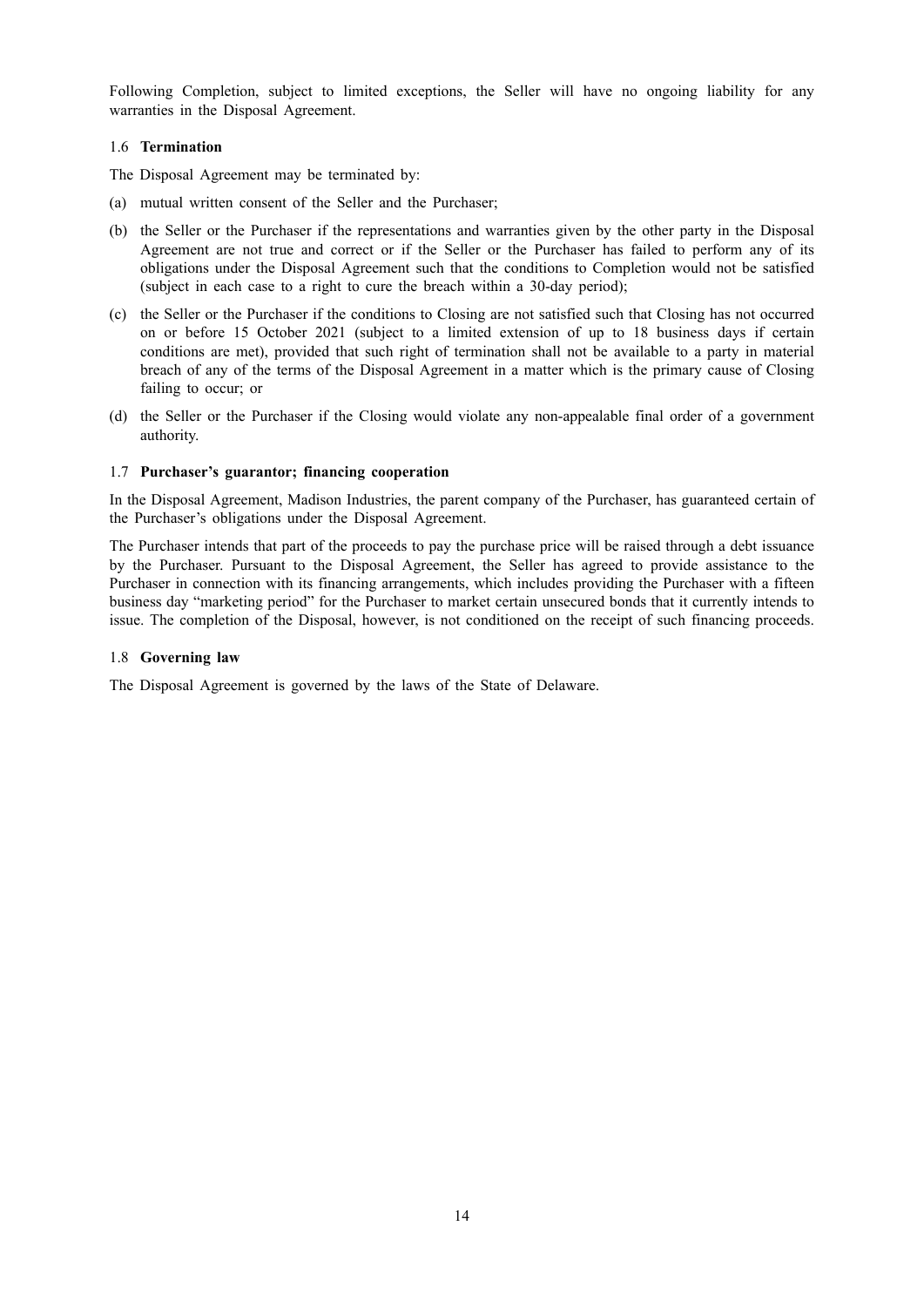#### **PART IV**

## **FINANCIAL INFORMATION RELATING TO THE AIR MANAGEMENT GROUP**

#### **1. NATURE OF FINANCIAL INFORMATION**

The financial information table in this Part IV (*Financial Information Relating to the Air Management Group*) presented below relates to the financial information of the Air Management Group for the three years ended 31 December 2020.

The financial information for the years ended 31 December 2018, 31 December 2019 and 31 December 2020 has been prepared consistently, applying the IFRS accounting principles adopted in Melrose's published consolidated financial statements for those years, except that IFRS 16 was applied from 1 January 2019, which Melrose chose to adopt on a "modified retrospective" basis and hence no restatement of the period ended on 31 December 2018.

It is not possible to present a meaningful allocation of finance costs and tax expenses as these items are managed centrally by the Group. Therefore, the financial information presented has only been prepared to an operating profit, before tax and finance costs level.

The financial information contained in this Part IV (*Financial Information Relating to the Air Management Group*) does not constitute statutory accounts within the meaning of Section 434(3) of the Companies Act. The consolidated statutory accounts of Melrose for the financial years ended 31 December 2018, 31 December 2019 and 31 December 2020 have been delivered to the Registrar of Companies.

The auditors' reports in respect of Melrose for the financial years ended 31 December 2018, 31 December 2019 and 31 December 2020 were unqualified and did not contain statements under Section 498 (2) or (3) of the Companies Act (as applicable).

Deloitte were the auditors for the Group, including the Air Management Group, in respect of the three years ended 31 December 2020.

Shareholders should read the whole of this Circular and not rely solely on the financial information contained in this Part IV (*Financial Information Relating to the Air Management Group*).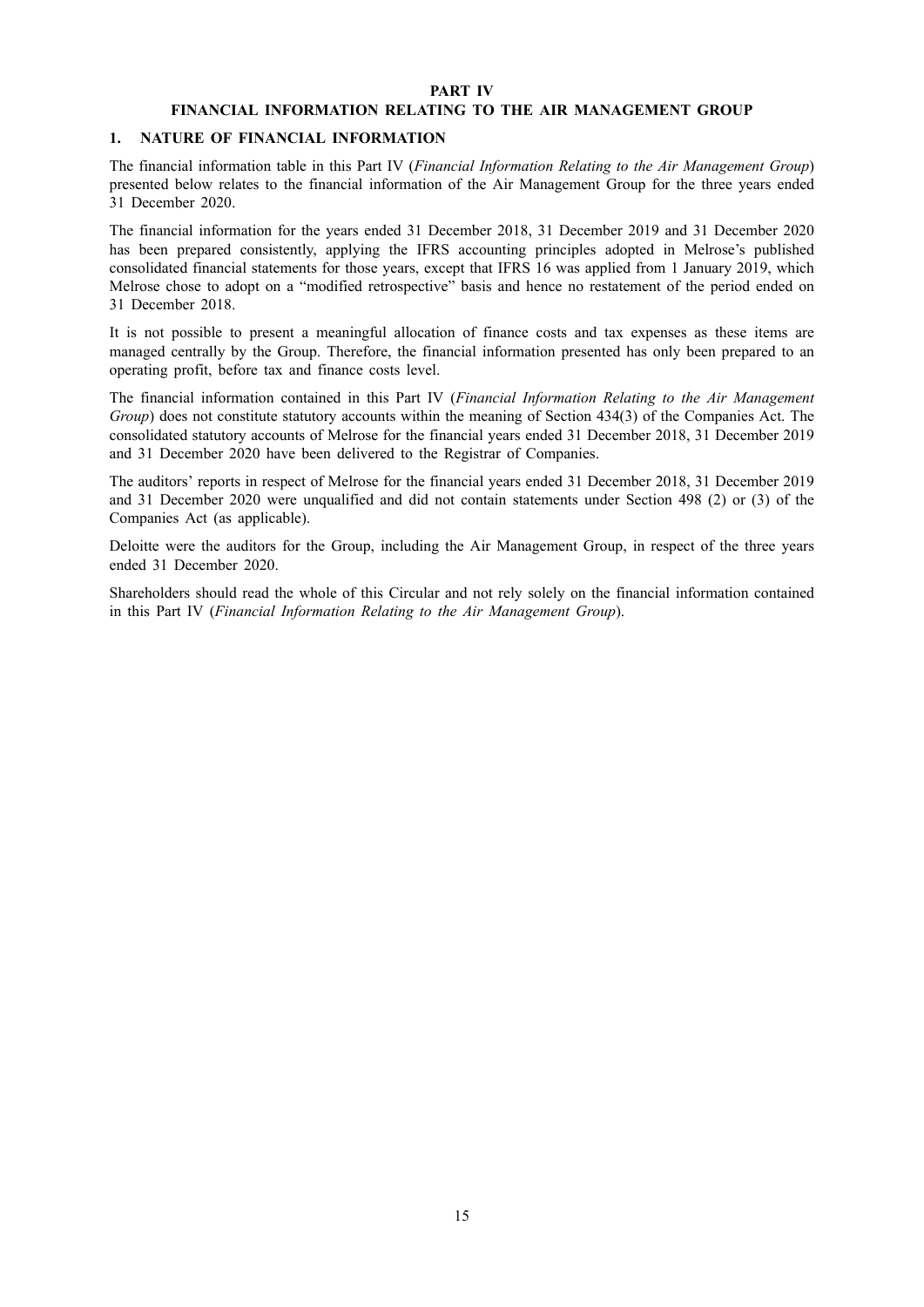#### **2. INCOME STATEMENTS OF AIR MANAGEMENT GROUP**

|                  | Year ended<br>31 December<br>$2018^{(1)}$ | Year ended<br>31 December<br>$2019^{(1)(2)}$ | Year ended<br>31 December<br>$2020^{(1)(2)}$ |  |
|------------------|-------------------------------------------|----------------------------------------------|----------------------------------------------|--|
|                  | £ millions                                | £ millions                                   | £ millions                                   |  |
| External Revenue | 1.140                                     | 1.178                                        | 1.227                                        |  |
|                  | (982)                                     | (1,003)                                      | (1,039)                                      |  |
|                  | 158                                       | 175                                          | 188                                          |  |
|                  | (49)                                      | (36)                                         | (39)                                         |  |
|                  | 109                                       |                                              | 149                                          |  |

(1) The income statements above do not include an allocation of interest and tax as it is not possible to provide a meaningful allocation of these costs to Air Management.

(2) The income statement for the years ended 31 December 2019 and 31 December 2020 includes the impact of IFRS 16. The Air Management business transitioned to IFRS 16 on 1 January 2019 and adopted the modified-retrospective approach. Accordingly, the comparative for 2018 has not been restated.

(3) Adjusted operating profit represents operating profit excluding adjusting items.

(4) Adjusting items are items which are significant in size or volatility or by nature are non-trading or non-recurring, any item released to the income statement that was previously a fair value item booked on an acquisition, and primarily include amortisation of acquired intangible assets and restructuring costs. The Board considers the Adjusted results to be an important measure used to monitor how the businesses are performing as this provides a meaningful reflection of how the businesses are managed and measured on a day-to-day basis and achieves consistency and comparability between reporting periods, when all businesses are held for a complete reporting period.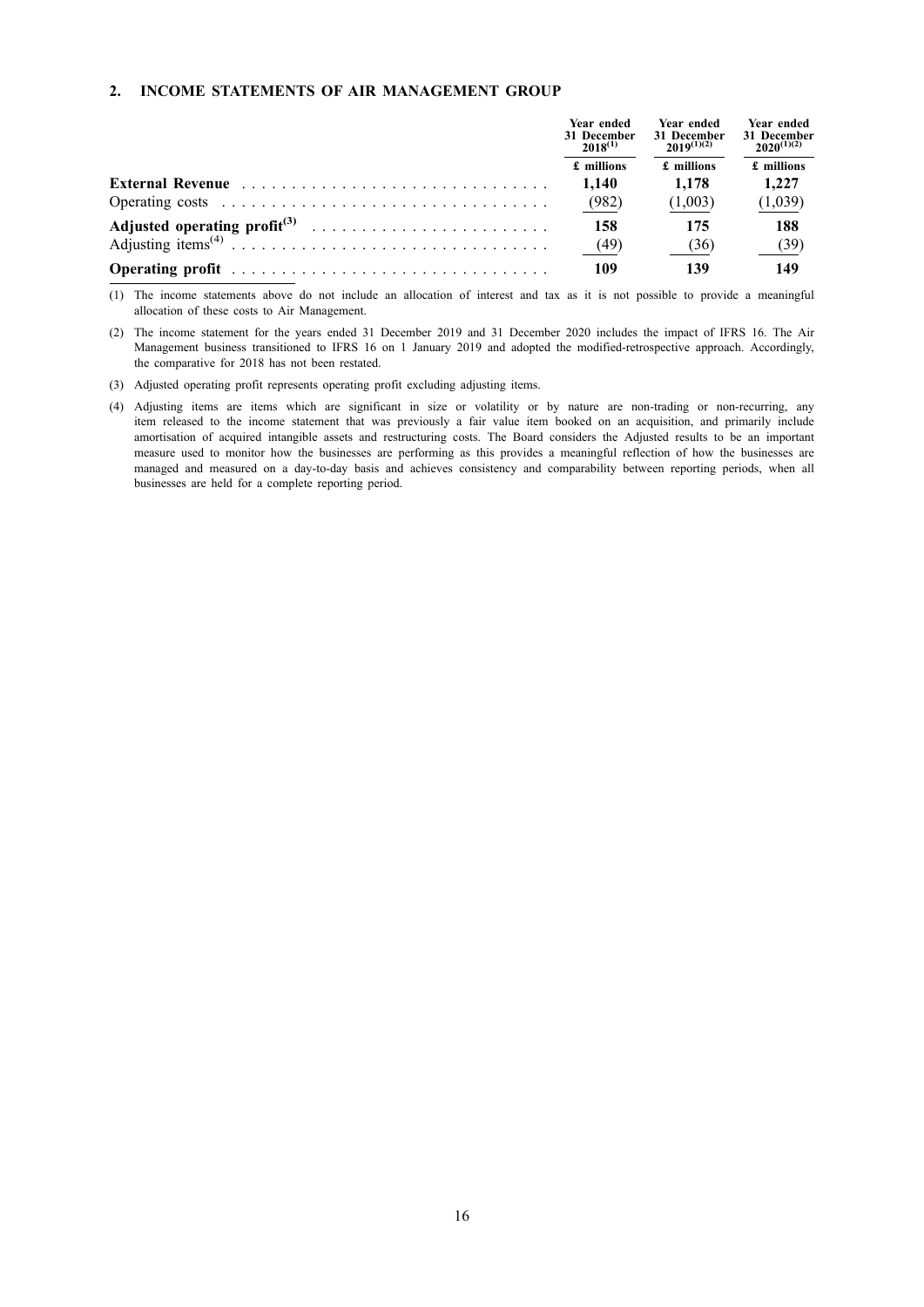## **3. BALANCE SHEET OF THE AIR MANAGEMENT GROUP**

|                                                                                                                 | 31 December<br>$2020^{(1)}$ |
|-----------------------------------------------------------------------------------------------------------------|-----------------------------|
|                                                                                                                 | £ millions                  |
| <b>Non-current assets</b>                                                                                       |                             |
|                                                                                                                 | 896                         |
|                                                                                                                 | 211                         |
|                                                                                                                 | 1,107                       |
| <b>Current assets</b>                                                                                           |                             |
| Inventories                                                                                                     | 133                         |
| Trade and other receivables expressions are also assessed as a series of the series of the series of the series | 188                         |
|                                                                                                                 | 5                           |
|                                                                                                                 | 3                           |
|                                                                                                                 | $\overline{0}$              |
|                                                                                                                 | 329                         |
|                                                                                                                 | 1,436                       |
| <b>Current liabilities</b>                                                                                      |                             |
|                                                                                                                 | 248                         |
|                                                                                                                 | 13                          |
| Derivative financial liabilities expressions are assessed as a series of the series of the series of the        | 7                           |
|                                                                                                                 | 38                          |
| <b>Provisions</b>                                                                                               | 26                          |
|                                                                                                                 | 332                         |
| <b>Non-current liabilities</b>                                                                                  |                             |
|                                                                                                                 | 77                          |
| Derivative financial liabilities conservation of the contract of the contract of the contract of the            | 6                           |
|                                                                                                                 | 26                          |
|                                                                                                                 | 21                          |
| <b>Provisions</b>                                                                                               | 38                          |
|                                                                                                                 | 168<br>500                  |
|                                                                                                                 |                             |
| Net assets $^{(2)}$                                                                                             | 936                         |

Notes:

(1) The net asset statement as at 31 December 2020 is presented under IFRS.

(2) The net asset statement above excludes £636 million of intercompany receivables due from other Group companies and £1,450 million of intercompany payables due to other Group companies. These amounts will be settled in advance of Completion.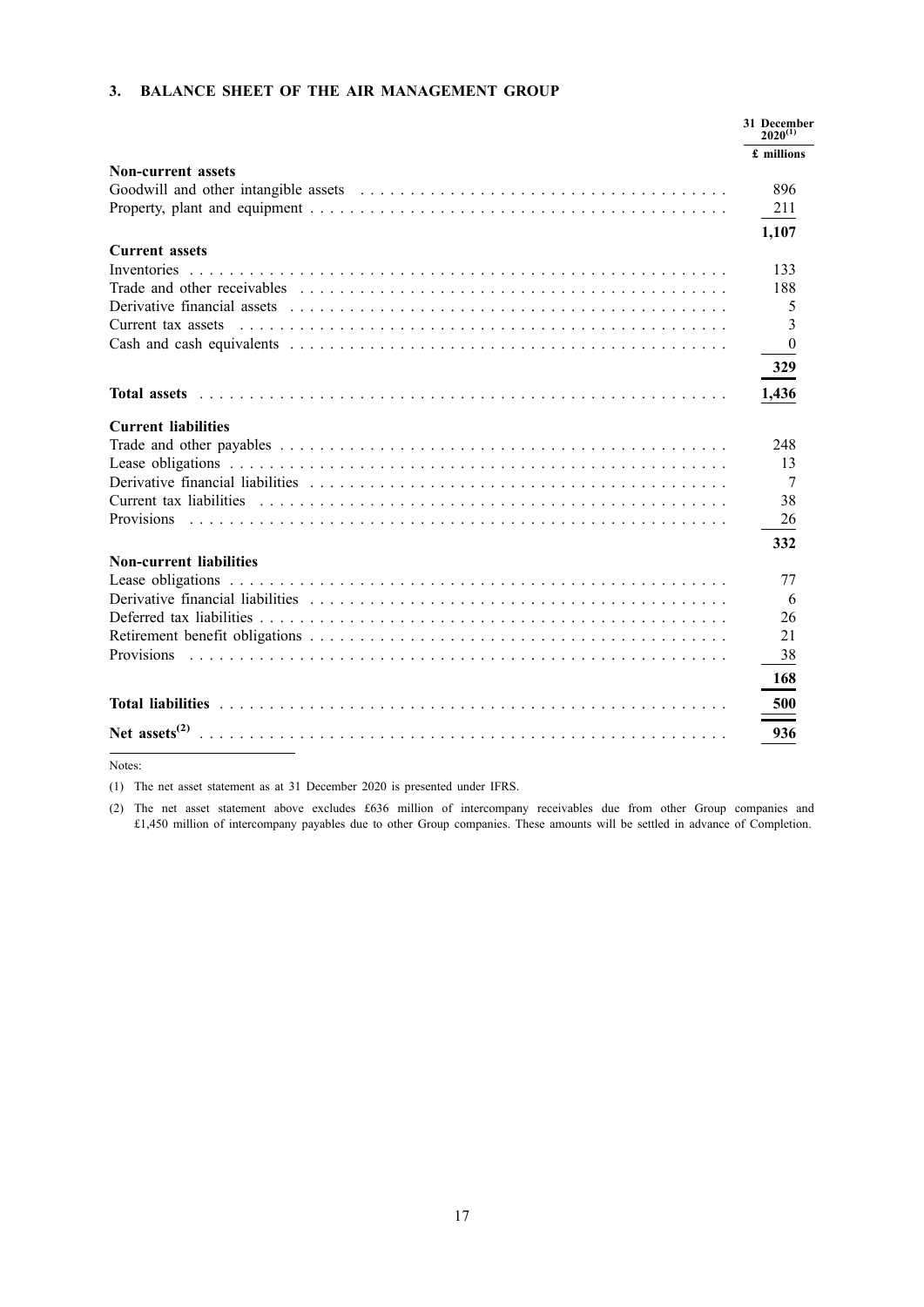#### **PART V**

## **UNAUDITED PRO FORMA STATEMENT OF NET ASSETS OF THE GROUP**

The following unaudited pro forma consolidatedd statement of net assets of the Continuing Group (the "Pro Forma Financial Information") has been prepared to illustrate the effect of the Disposal on the net assets of the Group as if the Disposal had occurred on 31 December 2020.

The Pro Forma Financial Information is shown for illustrative purposes only. Due to its nature, it addresses a hypothetical situation and, therefore, does not represent the Continuing Group's actual financial position or results following the Disposal. The Pro Forma Financial Information is based on the audited financial statements of the Group as at 31 December 2020 and the unaudited historical financial information relating to Air Management Group at 31 December 2020, as set out in Part IV (*Financial Information Relating to the Air Management Group*) of this Circular.

The Pro Forma Financial Information has been prepared pursuant to Listing Rule 13.3.3R and on the basis of the notes set out below.

Shareholders should read the whole of this Circular and not rely solely on the Pro Forma Financial Information contained in this Part V (*Unaudited Pro Forma Statement of Net Assets of the Group*) of this Circular.

Deloitte's report on the Pro Forma Financial Information is set out in this Part V (*Unaudited Pro Forma Statement of Net Assets of the Group*) of this Circular.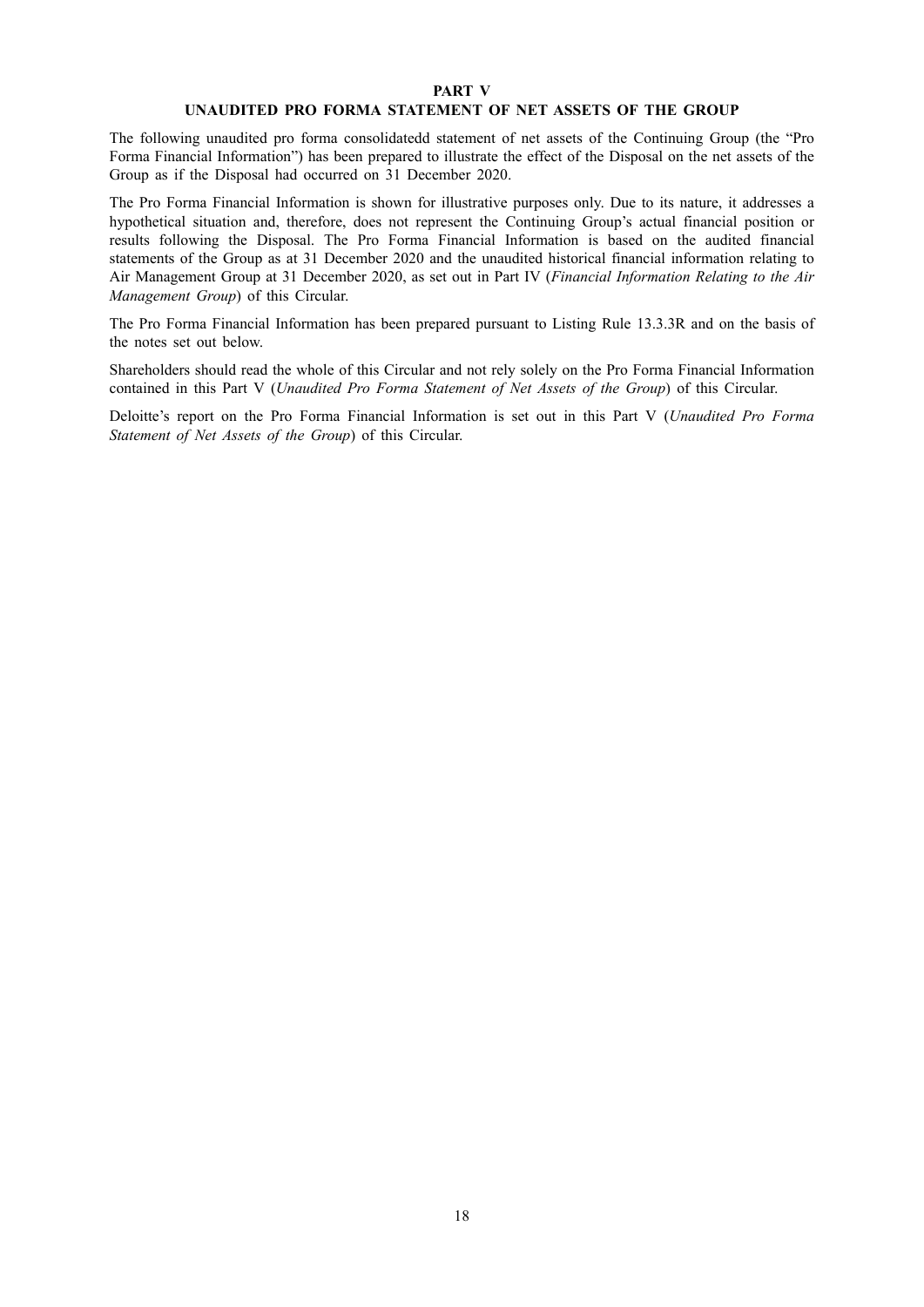## **Unaudited pro forma statement of net assets of the Group as at 31 December 2020**

| £'m                                       | $\mathrm{Group}^{(1)}$ | Air Management<br>adjustments <sup>(2)</sup> | <b>Disposal</b><br>adjustments <sup>(3)</sup> | Continuing<br>Group<br>Pro Forma |
|-------------------------------------------|------------------------|----------------------------------------------|-----------------------------------------------|----------------------------------|
| <b>Non-current assets</b>                 |                        |                                              |                                               |                                  |
| Goodwill and other intangible assets      | 9,198                  | (896)                                        |                                               | 8,302                            |
| Property, plant and equipment             | 3,133                  | (211)                                        |                                               | 2,922                            |
|                                           | 34                     |                                              |                                               | 34                               |
| Interests in equity accounted investments | 430                    |                                              |                                               | 430                              |
|                                           | 180                    |                                              |                                               | 180                              |
|                                           | 101                    |                                              |                                               | 101                              |
|                                           | 439                    |                                              |                                               | 439                              |
|                                           | 13,515                 | (1,107)                                      |                                               | 12,408                           |
| <b>Current assets</b>                     |                        |                                              |                                               |                                  |
| Inventories                               | 1,126                  | (133)                                        |                                               | 993                              |
|                                           | 1,658                  | (188)                                        |                                               | 1,470                            |
|                                           | 47                     | (5)                                          |                                               | 42                               |
|                                           | 23                     | (3)                                          |                                               | 20                               |
|                                           | 311                    |                                              | 2,299                                         | 2,610                            |
|                                           | 3,165                  | (329)                                        | 2,299                                         | 5,135                            |
| <b>Total assets</b>                       | 16,680                 | (1, 436)                                     | 2,299                                         | 17,543                           |
| <b>Current liabilities</b>                |                        |                                              |                                               |                                  |
|                                           | 2,456                  | (248)                                        |                                               | 2,208                            |
| Interest-bearing loans and borrowings     | 165                    |                                              |                                               | 165                              |
|                                           | 81                     | (13)                                         |                                               | 68                               |
| Derivative financial liabilities          | 58                     | (7)                                          |                                               | 51                               |
|                                           | 188                    | (38)                                         |                                               | 150                              |
|                                           | 415                    | (26)                                         |                                               | 389                              |
|                                           | 3,363                  | (332)                                        |                                               | 3,031                            |
| <b>Non-current liabilities</b>            |                        |                                              |                                               |                                  |
|                                           | 421                    |                                              |                                               | 421                              |
| Interest-bearing loans and borrowings     | 2,926                  |                                              |                                               | 2,926                            |
| Lease obligations                         | 474                    | (77)                                         |                                               | 397                              |
| Derivative financial liabilities          | 210                    | (6)                                          |                                               | 204                              |
|                                           | 732                    | (26)                                         |                                               | 706                              |
| Retirement benefit obligations            | 838                    | (21)                                         | (121)                                         | 696                              |
|                                           | 606                    | (38)                                         |                                               | 568                              |
|                                           | 6,207                  | (168)                                        | (121)                                         | 5,918                            |
| <b>Total liabilities</b>                  | 9,570                  | (500)                                        | (121)                                         | 8,949                            |
|                                           | 7,110                  | (936)                                        | 2,420                                         | 8,594                            |

(1) The net assets relating to the Group have been extracted without material adjustment from the published audited consolidated financial statements of the Group as at 31 December 2020, which were prepared in accordance with IFRS.

(2) These adjustments remove the assets and liabilities of Air Management, and were sourced without material adjustment from the historical financial information of Air Management as at 31 December 2020 contained in Part IV (*Financial Information Relating to the Air Management Group*) of this Circular.

(3) Disposal adjustments: At Completion, the Company is expected to receive approximately £2.4 billion of net cash proceeds, representing cash consideration of £2.62 billion less transaction costs of £0.1 billion and other customary adjustments. In addition, a pension contribution of approximately £100 million is expected, representing 5% of net proceeds.

(4) No account has been taken of any trading or results of the Group since 31 December 2020.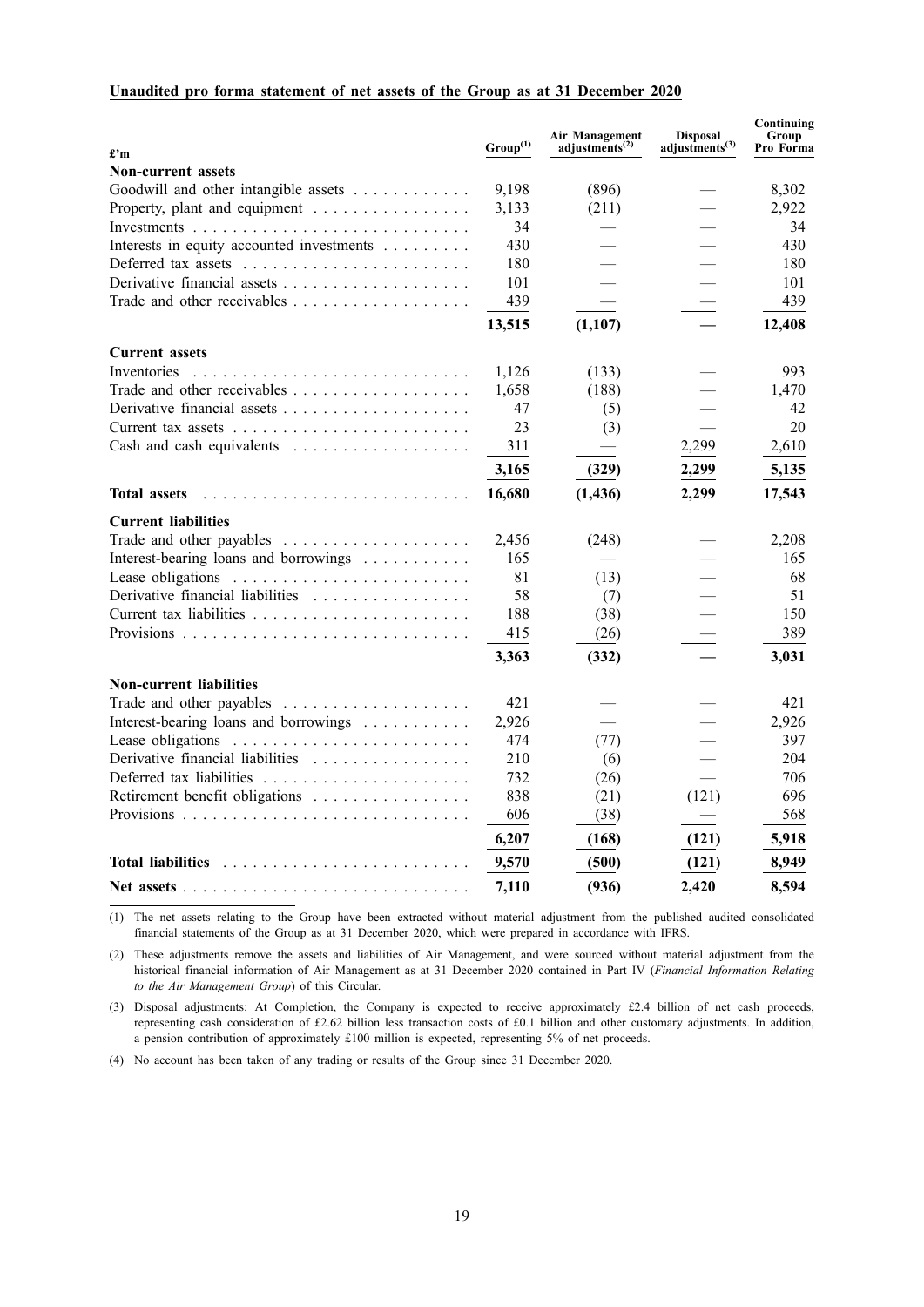**ACCOUNTANTS' REPORT ON UNAUDITED PRO FORMA STATEMENT OF NET ASSETS OF THE CONTINUING GROUP**

# Deloitte.

Deloitte LLP Hill House 1 Little New Street EC4A 3TR

The Board of Directors on behalf of Melrose Industries PLC Leconfield House Curzon Street London W1J 5JA

Investec Bank PLC 30 Gresham Street London EC2V 7QP

20 April 2021

Dear Sirs/Mesdames,

## **Melrose Industries PLC (the "Company")**

We report on the pro forma financial information (the "Pro Forma Financial Information") set out in Part V of the class 1 circular dated 20 April 2021 (the "Circular"). This report is required by the UK version of the Commission delegated regulation (EU) 2019/980 (the "Prospectus Delegated Regulation") as applied by Listing Rule 13.3.3R and is given for the purpose of complying with that regulation and for no other purpose.

#### **Opinion**

In our opinion:

- (a) the Pro Forma Financial Information has been properly compiled on the basis stated; and
- (b) such basis is consistent with the accounting policies of the Company.

#### **Responsibilities**

It is the responsibility of the directors of the Company (the "Directors") to prepare the Pro Forma Financial Information in accordance with Annex 20 sections 1 and 2 of the Prospectus Delegated Regulation as applied by Listing Rule 13.3.3R.

It is our responsibility to form an opinion, as to the proper compilation of the Pro Forma Financial Information and to report that opinion to you in accordance with Annex 20 section 3 of the Prospectus Delegated Regulation as applied by Listing Rule 13.3.3R.

Save for any responsibility which we may have to those persons to whom this report is expressly addressed and which we may have as a result of the inclusion of this report in the Circular, to the fullest extent permitted by law we do not assume any responsibility and will not accept any liability to any other person for any loss suffered by any such other person as a result of, arising out of, or in connection with this report or our statement, required by and given solely for the purposes of complying with Listing Rule 13.4.1R (6), consenting to its inclusion in the Circular.

In providing this opinion we are not updating or refreshing any reports or opinions previously made by us on any financial information used in the compilation of the Pro Forma Financial Information, nor do we accept responsibility for such reports or opinions beyond that owed to those to whom those reports or opinions were addressed at the date of their issue.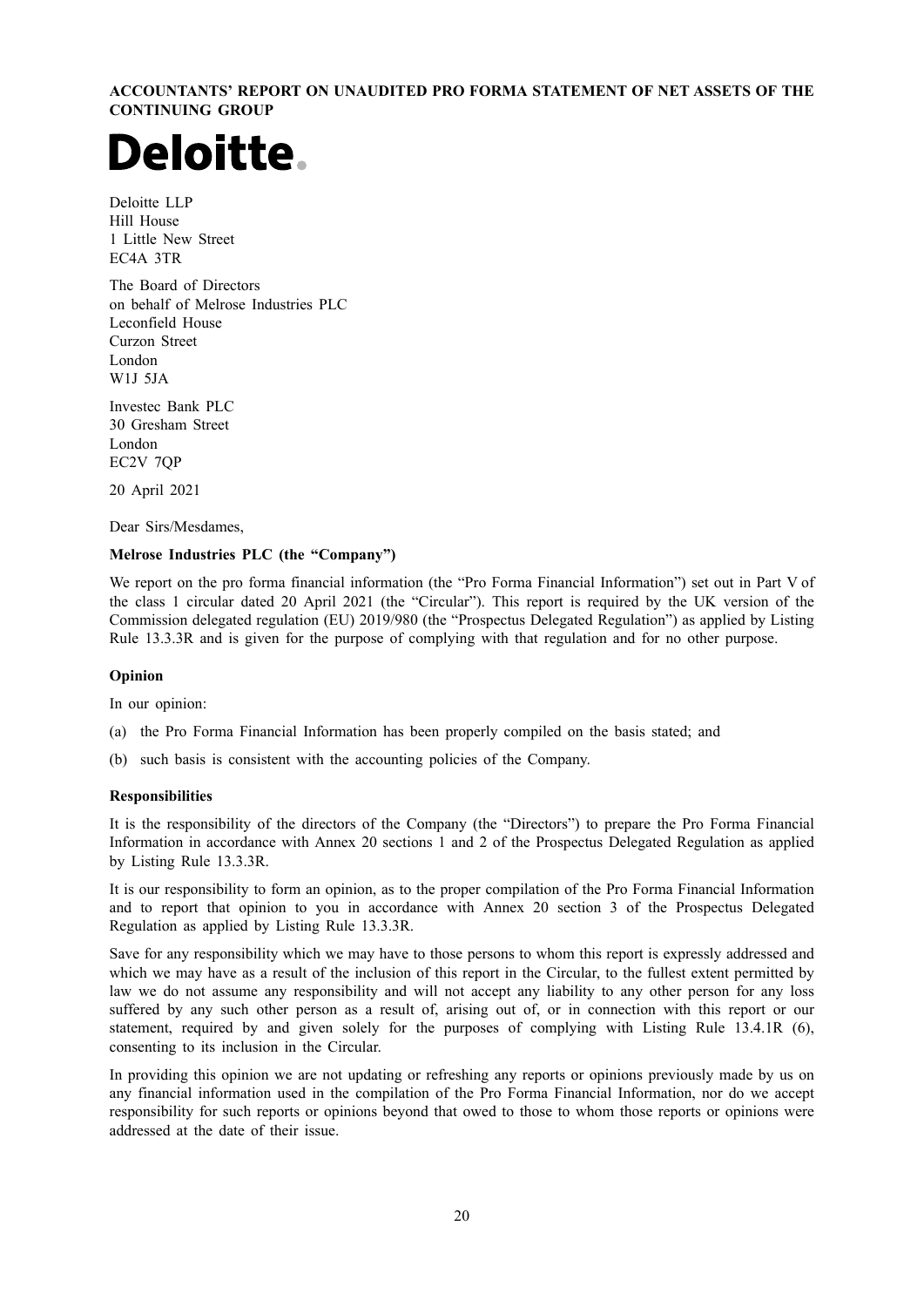#### **Basis of preparation**

The Pro Forma Financial Information has been prepared on the basis described in the notes, for illustrative purposes only, to provide information about how the disposal of the Air Management business might have affected the financial information presented on the basis of the accounting policies adopted by the Company in preparing the financial statements for the period ended 31 December 2020.

#### **Basis of Opinion**

We conducted our work in accordance with the Standards for Investment Reporting issued by the Financial Reporting Council in the United Kingdom. We are independent of the Company in accordance with the Financial Reporting Council's Ethical Standard as applied to Investment Circular Reporting Engagements, and we have fulfilled our other ethical responsibilities in accordance with these requirements.

The work that we performed for the purpose of making this report, which involved no independent examination of any of the underlying financial information, consisted primarily of comparing the unadjusted financial information with the source documents, considering the evidence supporting the adjustments and discussing the Pro Forma Financial Information with the Directors.

We planned and performed our work so as to obtain the information and explanations we considered necessary in order to provide us with reasonable assurance that the Pro Forma Financial Information has been properly compiled on the basis stated and that such basis is consistent with the accounting policies of the Company.

Our work has not been carried out in accordance with auditing or other standards and practices generally accepted in jurisdictions outside the United Kingdom, including the United States of America, and accordingly should not be relied upon as if it had been carried out in accordance with those standards or practices.

Yours faithfully

#### **Deloitte LLP**

*Deloitte LLP is a limited liability partnership registered in England and Wales with registered number OC303675 and its registered office at 1 New Street Square, London EC4A 3HQ, United Kingdom. Deloitte LLP* is the United Kingdom affiliate of Deloitte NSE LLP, a member firm of Deloitte Touche Tohmatsu Limited, a *UK private company limited by guarantee ("DTTL"). DTTL and each of its member firms are legally separate and independent entities. DTTL and Deloitte NSE LLP do not provide services to clients.*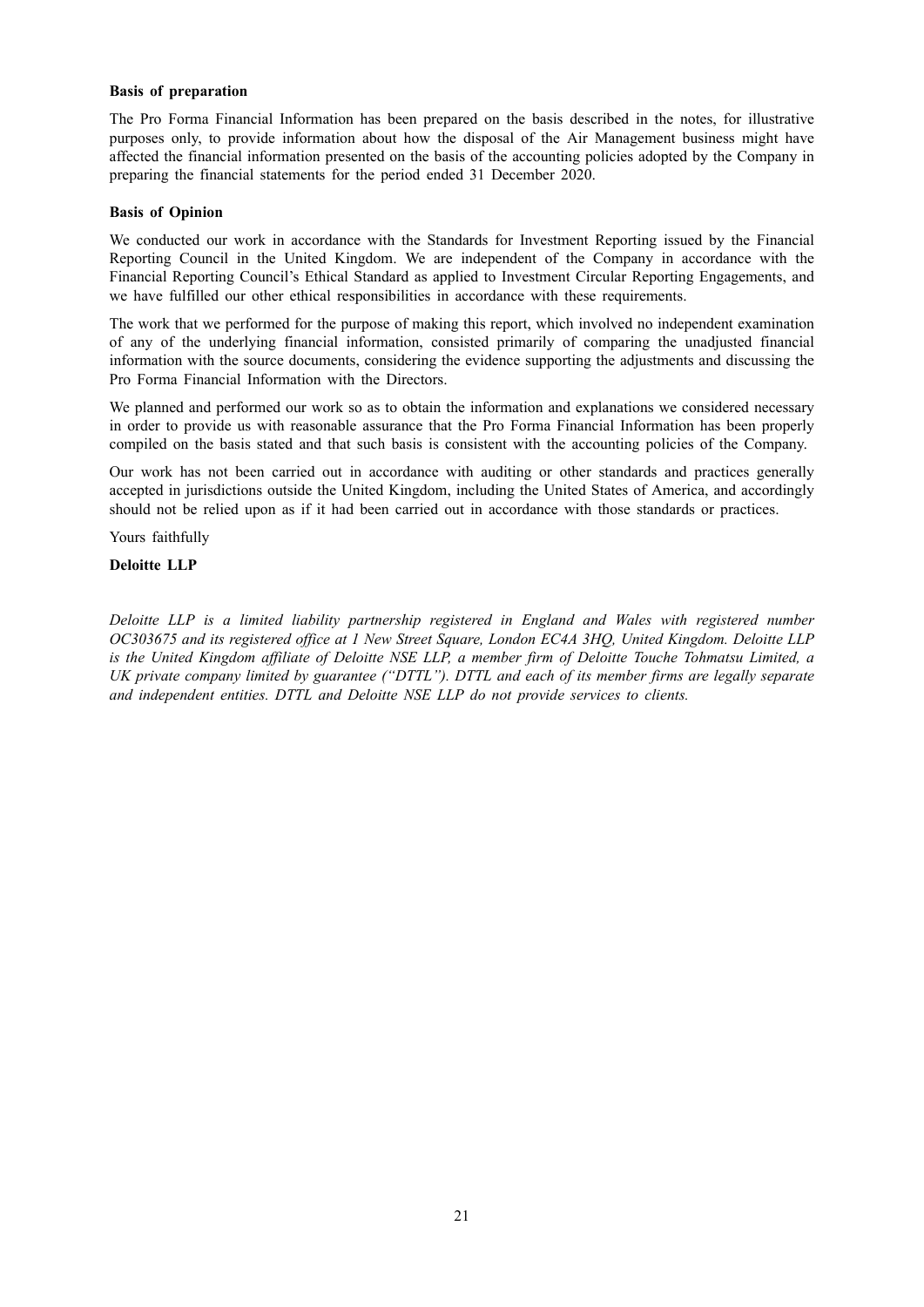#### **PART VI ADDITIONAL INFORMATION**

## **1. RESPONSIBILITY**

Melrose and the Melrose Directors, whose names appear on page 4 of this Circular, accept responsibility for the information contained in this Circular. To the best of the knowledge and belief of Melrose and the Melrose Directors (who have taken all reasonable care to ensure that such is the case) the information contained in this Circular is in accordance with the facts and does not omit anything likely to affect the import of such information.

## **2. INCORPORATION AND REGISTERED OFFICE**

The Company is a public company limited by shares operating under the laws of England and Wales, which was incorporated and registered in England and Wales on 29 September 2015 under registered number 09800044.

The principal legislation under which the Company operates is the Companies Act and the regulations made under it.

The registered office of the Company, and the business address of the Directors, is 11<sup>th</sup> Floor, The Colmore Building, 20 Colmore Circus Queensway, Birmingham, West Midlands B4 6AT. The head office and principal place of business of the Company is Leconfield House, Curzon Street, London W1J 5JA. The Company's telephone number at its registered office is  $+44$  (0) 121 296 2800 and at its head office is  $+44$  (0) 20 7647 4500.

## **3. MAJOR SHAREHOLDERS**

As at the Latest Practicable Date, the Company had been notified of the following voting interests of 3% or more in the Issued Ordinary Share Capital:

| Name | Number of<br>existing Ordinary<br>Shares | Percentage of the<br><b>Issued Ordinary</b><br>Share Capital |
|------|------------------------------------------|--------------------------------------------------------------|
|      | 615.470.657                              | $12.67\%$                                                    |
|      | 357,662,620                              | 7.36%                                                        |
|      | 324.226.915                              | $6.67\%$                                                     |
|      | 181.232.705                              | 3.73%                                                        |
|      | 153.401.342                              | 3.16%                                                        |
|      | 148, 362, 314                            | $3.05\%$                                                     |

## **4. THE DIRECTORS**

The Directors of Melrose are: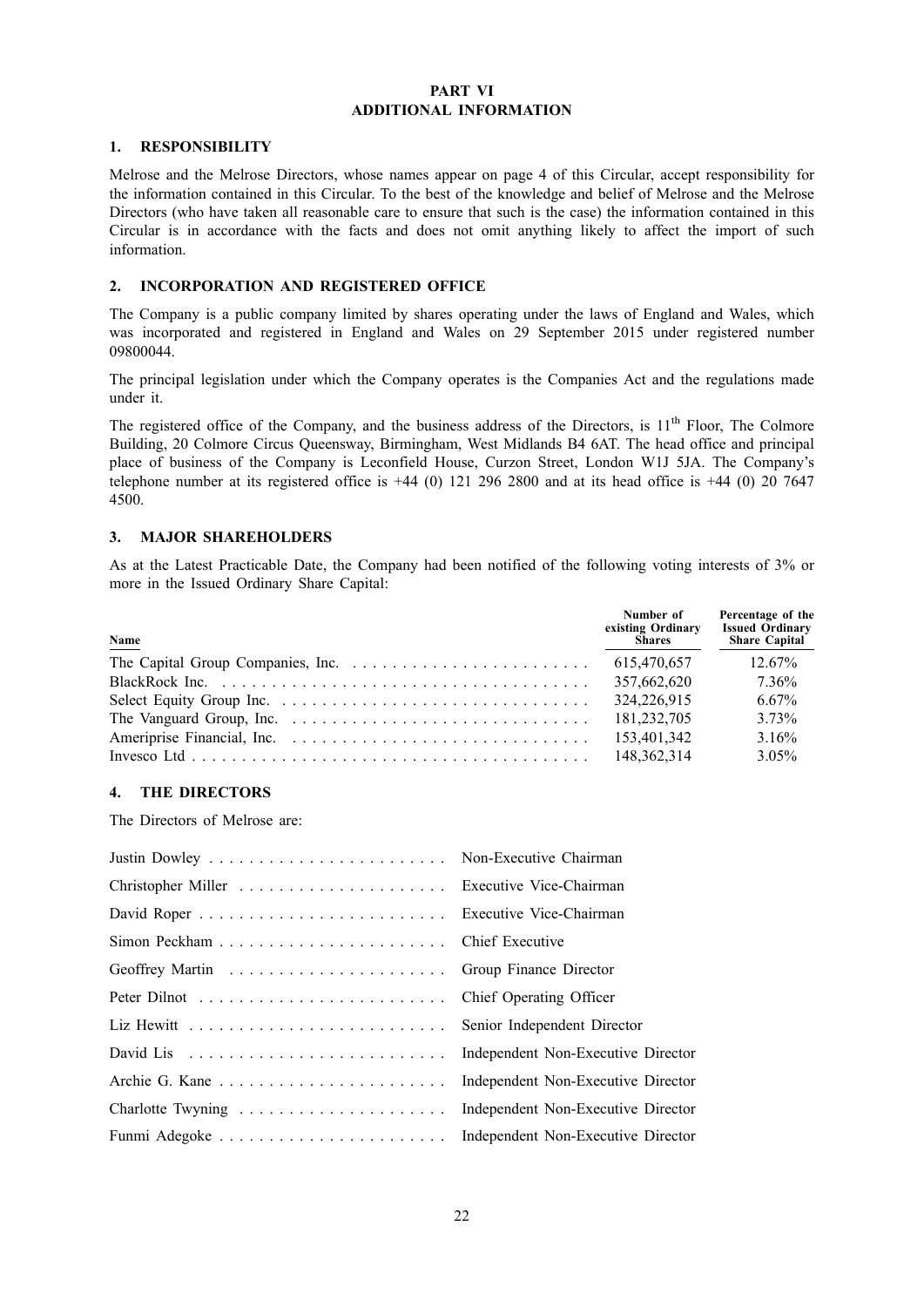## **5. DIRECTORS' INTERESTS IN SHARES**

#### 5.1 **Interests in Ordinary Shares**

Set out below are the interests of the Melrose Directors in the Issued Ordinary Share Capital as at the Latest Practicable Date:

| <b>Directors</b> | Number of existing<br><b>Ordinary Shares</b> | Percentage of the<br><b>Issued Ordinary</b><br><b>Share Capital</b> |
|------------------|----------------------------------------------|---------------------------------------------------------------------|
|                  | 25,308,510                                   | 0.52%                                                               |
|                  | 16,115,302                                   | 0.332%                                                              |
|                  | 13,413,217                                   | 0.276%                                                              |
|                  | 7.395.256                                    | 0.152%                                                              |
|                  | 1,568,395                                    | 0.032%                                                              |
|                  | 211.377                                      | $0.004\%$                                                           |
|                  | 458.947                                      | $0.009\%$                                                           |
|                  | 50,000                                       | $0.001\%$                                                           |
|                  | 70.418                                       | $0.0014\%$                                                          |
|                  | 20.000                                       | $0.0004\%$                                                          |
|                  | $\theta$                                     | $0\%$                                                               |

(1) The interests of Christopher Miller include 8,750,000 Shares held by Harris & Sheldon Investments Limited, a company which is connected to Mr. Miller within the meaning of Article 19(3) of the Market Abuse Regulation (2014/596/EU) ("MAR") as it applies in the UK.

(2) The interests of David Roper include 305,747 ordinary shares held by Lydia Roper, a person closely associated with Mr. Roper within the meaning of MAR.

(3) The interests of Simon Peckham are held jointly with Geraldine Watson, a person closely associated with Mr. Peckham within the meaning of MAR.

(4) The interests of David Lis include 26,500 ordinary shares held by Patricia Lis, a person closely associated with Mr. Lis within the meaning of MAR.

(5) The interests of Peter Dilnot include 20,000 ordinary shares held by Alice Dilnot, a person closely associated with Mr. Dilnot within the meaning of MAR.

## 5.2 **Interests under the 2020 Employee Share Plan**

The Directors hold Conditional Awards under the 2020 Employee Share Plan as set out below as at the Latest Practicable Date. Further details in respect of the 2020 Employee Share Plan, which was approved by Shareholders on 21 January 2021, are contained in the 2020 Employee Share Plan Circular.

| <b>Directors</b> | % of Total Conditional<br><b>Awards Pool</b> |
|------------------|----------------------------------------------|
|                  | 14%                                          |
|                  | $5\%$                                        |
|                  | 16%                                          |
|                  | 16%                                          |
|                  | 12%                                          |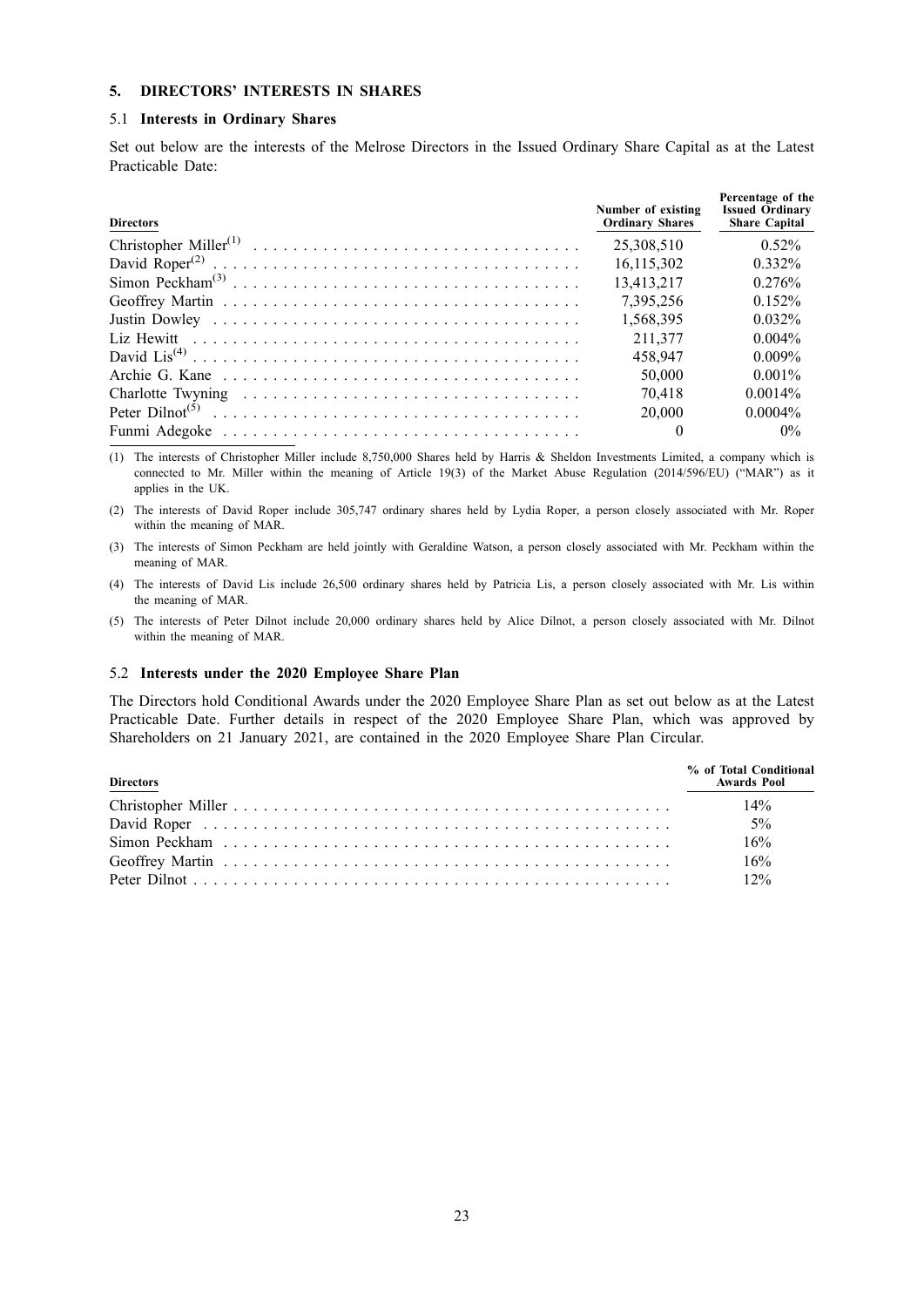## **6. SERVICE CONTRACTS AND LETTERS OF APPOINTMENT**

Details of the terms of each executive Melrose Director's service agreements are set out below:

| Name                                        | Date of Initial<br>Appointment <sup><math>(1)</math></sup> | Leave<br>$\left(\frac{days}{2}\right)$ | <b>Benefits on Termination</b>                                              | <b>Notice Period</b> | Confidentiality<br><b>Obligations</b> |
|---------------------------------------------|------------------------------------------------------------|----------------------------------------|-----------------------------------------------------------------------------|----------------------|---------------------------------------|
| Christopher Miller . 8 October 2012 25      |                                                            |                                        | None other than payment in lieu 12 months<br>of untaken holiday entitlement |                      | During and after<br>employment        |
| David Roper 8 October 2012 25               |                                                            |                                        | None other than payment in lieu<br>of untaken holiday entitlement           | 12 months            | During and after<br>employment        |
| Simon Peckham 8 October 2012 25             |                                                            |                                        | None other than payment in lieu 12 months<br>of untaken holiday entitlement |                      | During and after<br>employment        |
| Geoffrey Martin 8 October 2012 25           |                                                            |                                        | None other than payment in lieu 12 months<br>of untaken holiday entitlement |                      | During and after<br>employment        |
| Peter Dilnot $\ldots \ldots$ 1 January 2021 |                                                            | 25                                     | None other than payment in lieu 12 months<br>of untaken holiday entitlement |                      | During and after<br>employment        |

(1) Each of the executive directors (with the exception of Peter Dilnot who was appointed as chief operating officer in April 2019 and was subsequently appointed as an executive director with effect from 1 January 2021) was re-elected at the Company's 2020 annual general meeting on 7 May 2020 and will stand for re-election at the Company's 2021 annual general meeting.

(2) In addition to bank and public holidays.

The details of the terms of appointment of each Non-Executive Director of Melrose is set out below:

| Name                               | Date of Initial<br>Appointment <sup><math>(1)</math></sup> | <b>Expenses</b>                                                                                     | Confidentiality<br><b>Obligations</b>                     | <b>Termination Provisions</b>                                                                                                                                                               |
|------------------------------------|------------------------------------------------------------|-----------------------------------------------------------------------------------------------------|-----------------------------------------------------------|---------------------------------------------------------------------------------------------------------------------------------------------------------------------------------------------|
| Justin Dowley 1 September 2011     |                                                            | Reimbursement of travel, hotel and<br>other incidental expenses incurred in<br>the course of duties | Confidentiality undertaking<br>without limitation in time | Without notice and/or compensation if<br>removed from office by Shareholders in a<br>general meeting or not re-appointed by<br>Shareholders at an annual general<br>meeting of the Company. |
| Liz Hewitt 8 October 2013          |                                                            | Reimbursement of travel, hotel and<br>other incidental expenses incurred in<br>the course of duties | Confidentiality undertaking<br>without limitation in time | Without notice and/or compensation if<br>removed from office by Shareholders in a<br>general meeting or not re-appointed by<br>Shareholders at an annual general<br>meeting of the Company. |
| David Lis 12 May 2016              |                                                            | Reimbursement of travel, hotel and<br>other incidental expenses incurred in<br>the course of duties | Confidentiality undertaking<br>without limitation in time | Without notice and/or compensation if<br>removed from office by Shareholders in a<br>general meeting or not re-appointed by<br>Shareholders at an annual general<br>meeting of the Company. |
| Archie G. Kane 5 July 2017         |                                                            | Reimbursement of travel, hotel and<br>other incidental expenses incurred in<br>the course of duties | Confidentiality undertaking<br>without limitation in time | Without notice and/or compensation if<br>removed from office by Shareholders in a<br>general meeting or not re-appointed by<br>Shareholders at an annual general<br>meeting of the Company. |
| Charlotte Twyning . 1 October 2018 |                                                            | Reimbursement of travel, hotel and<br>other incidental expenses incurred in<br>the course of duties | Confidentiality undertaking<br>without limitation in time | Without notice and/or compensation if<br>removed from office by Shareholders in a<br>general meeting or not re-appointed by<br>Shareholders at an annual general<br>meeting of the Company. |
| Funmi Adegoke 1 October 2019       |                                                            | Reimbursement of travel, hotel and<br>other incidental expenses incurred in<br>the course of duties | Confidentiality undertaking<br>without limitation in time | Without notice and/or compensation if<br>removed from office by Shareholders in a<br>general meeting or not re-appointed by<br>Shareholders at an annual general<br>meeting of the Company. |

(1) Each of the Non-Executive Directors will stand for re-election at the Company's 2021 annual general meeting.

(2) Justin Dowley served as a Non-Executive Director from 1 September 2011 until 10 May 2017, as a Senior Independent Director from 11 May 2017 until 31 December 2018 and was appointed as Non-Executive Chairman on 1 January 2019.

(3) Liz Hewitt has been a Non-Executive Director of the Company since 2013 and was appointed as a Senior Independent Director on 1 January 2019.

Save as set out above, there are no existing or proposed service agreements between any Melrose Director and any member of the Group providing for benefits upon termination of employment.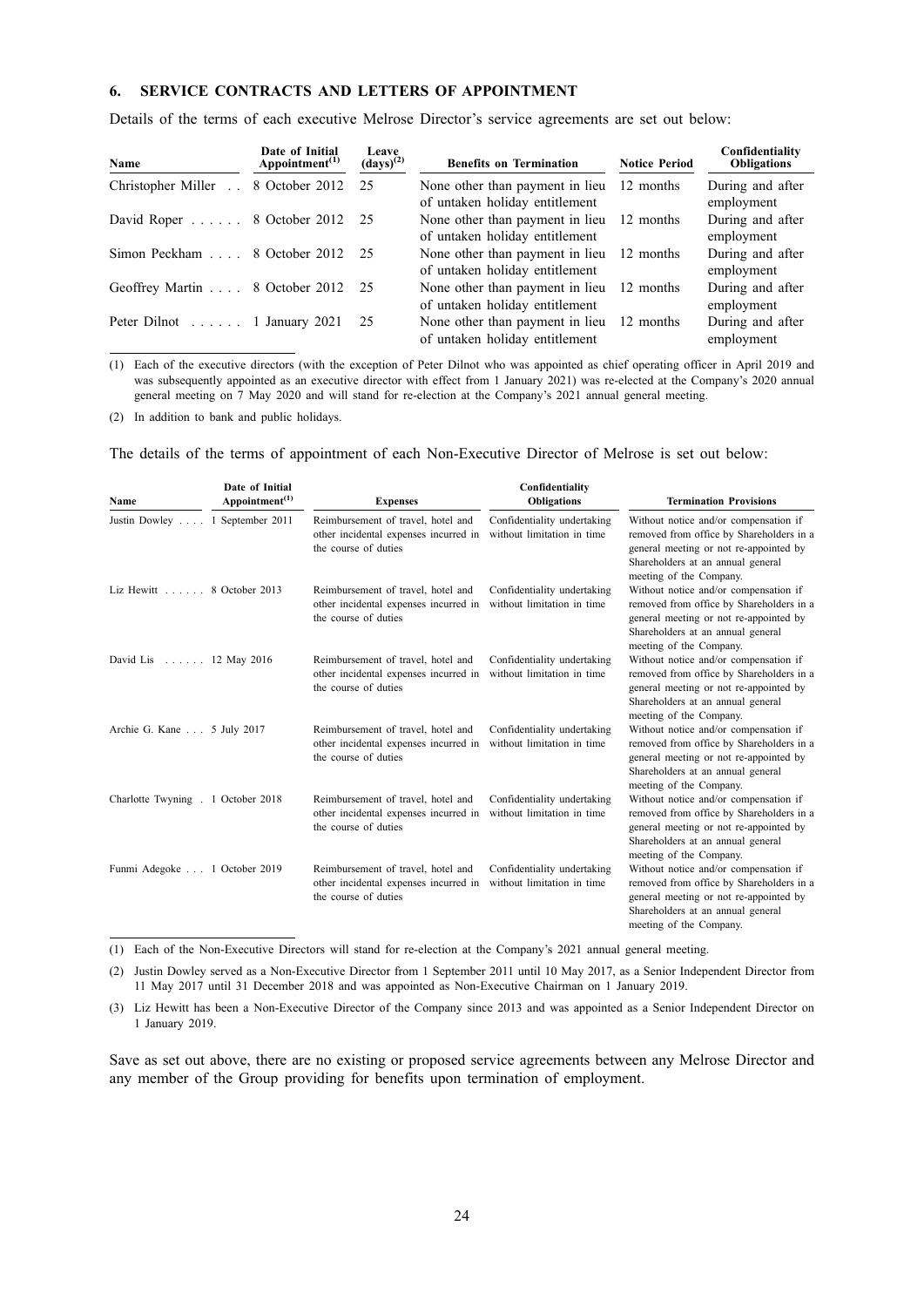For the financial year ended 31 December 2020, the amount of remuneration paid (including any contingent or deferred compensation) and benefits in kind granted to each of the Melrose Directors by the Group for services in all capacities to the Group were as follows:

| Name <sup>(1)</sup> | <b>Total</b><br>salary<br>and fees<br>(f000) | Taxable<br><b>benefits</b><br>(f000) | <b>Bonus</b><br>(£000) | <b>Pension</b><br>related<br>benefits $^{(2)}$<br>(f000) | Total<br>$(\pmb{\pounds}000)^{(3)}$ |
|---------------------|----------------------------------------------|--------------------------------------|------------------------|----------------------------------------------------------|-------------------------------------|
|                     | 330                                          | n/a                                  | n/a                    | n/a                                                      | 330                                 |
|                     | 490                                          | 2                                    | n/a                    | 80                                                       | 572                                 |
|                     | 490                                          | $\mathcal{E}$                        | n/a                    | 80                                                       | 574                                 |
|                     | 490                                          | $\mathcal{E}$                        | 107                    | 80                                                       | 680                                 |
|                     | 395                                          | 10                                   | 86                     | 65                                                       | 556                                 |
|                     | 116                                          | n/a                                  | n/a                    | n/a                                                      | 116                                 |
|                     | 91                                           | n/a                                  | n/a                    | n/a                                                      | 91                                  |
|                     | 81                                           | n/a                                  | n/a                    | n/a                                                      | 81                                  |
|                     | 71                                           | n/a                                  | n/a                    | n/a                                                      | 71                                  |
|                     | 71                                           | n/a                                  | n/a                    | n/a                                                      | 71                                  |

(1) Peter Dilnot is not included in the above remuneration table as he was appointed as a Melrose Director with effect from 1 January 2021.

(2) All amounts attributable to pension contributions were paid as a supplement to base salary in lieu of pension arrangements.

(3) The "Total" figures in the above table may not add up to the sum of the component parts due to rounding.

## **7. DETAILS OF KEY INDIVIDUALS IMPORTANT TO THE AIR MANAGEMENT BUSINESS**

| Name of key individual                      | <b>Position</b>                 |  |  |
|---------------------------------------------|---------------------------------|--|--|
| Bruno Biasiotta                             | Chief Executive Officer (GHVAC) |  |  |
| Michael Marcely                             | Chief Financial Officer (GHVAC) |  |  |
| Frank Carroll $\ldots \ldots \ldots \ldots$ | Chief Executive Officer (AOH)   |  |  |
| Ryan Haines                                 | Chief Financial Officer (AQH)   |  |  |

## **8. LITIGATION**

#### 8.1 **The Continuing Group**

There are no, nor have there been any, governmental, legal or arbitration proceedings (nor is Melrose aware of any such proceedings which are pending or threatened) which may have, or during the last twelve months prior the date of this Circular have had, a significant effect on Melrose and/or the Continuing Group's financial position or profitability.

#### 8.2 **Air Management Group**

There are no, nor have there been any, governmental, legal or arbitration proceedings (nor is Melrose aware of any such proceedings which are pending or threatened) which may have, or during the last twelve months prior the date of this Circular have had, a significant effect on Air Management's financial position or profitability.

## **9. MATERIAL CONTRACTS**

#### 9.1 **The Continuing Group**

No contracts have been entered into (other than contracts entered into in the ordinary course of business) by any member of the Continuing Group either (i) within the period of two years immediately preceding the date of this Circular which are or may be material to the Continuing Group; or (ii) which contain any provisions under which any member of the Continuing Group has any obligation or entitlement which is, or may be, material to the Continuing Group as at the date of this Circular, save as disclosed below:

## **Existing Facilities Agreement**

On 17 January 2018, Melrose PLC entered into the Existing Facilities Agreement.

The Existing Facilities Agreement provides for term facilities and revolving credit facilities in an aggregate principal amount of up to £2,600,000,000, \$2,000,000,000 and  $\epsilon$ 500,000,000, under which certain members of the Melrose Group may borrow upon the satisfaction of certain conditions (the "Facilities"). The proceeds of borrowings under the Facilities were used to finance the GKN Acquisition, to refinance indebtedness under the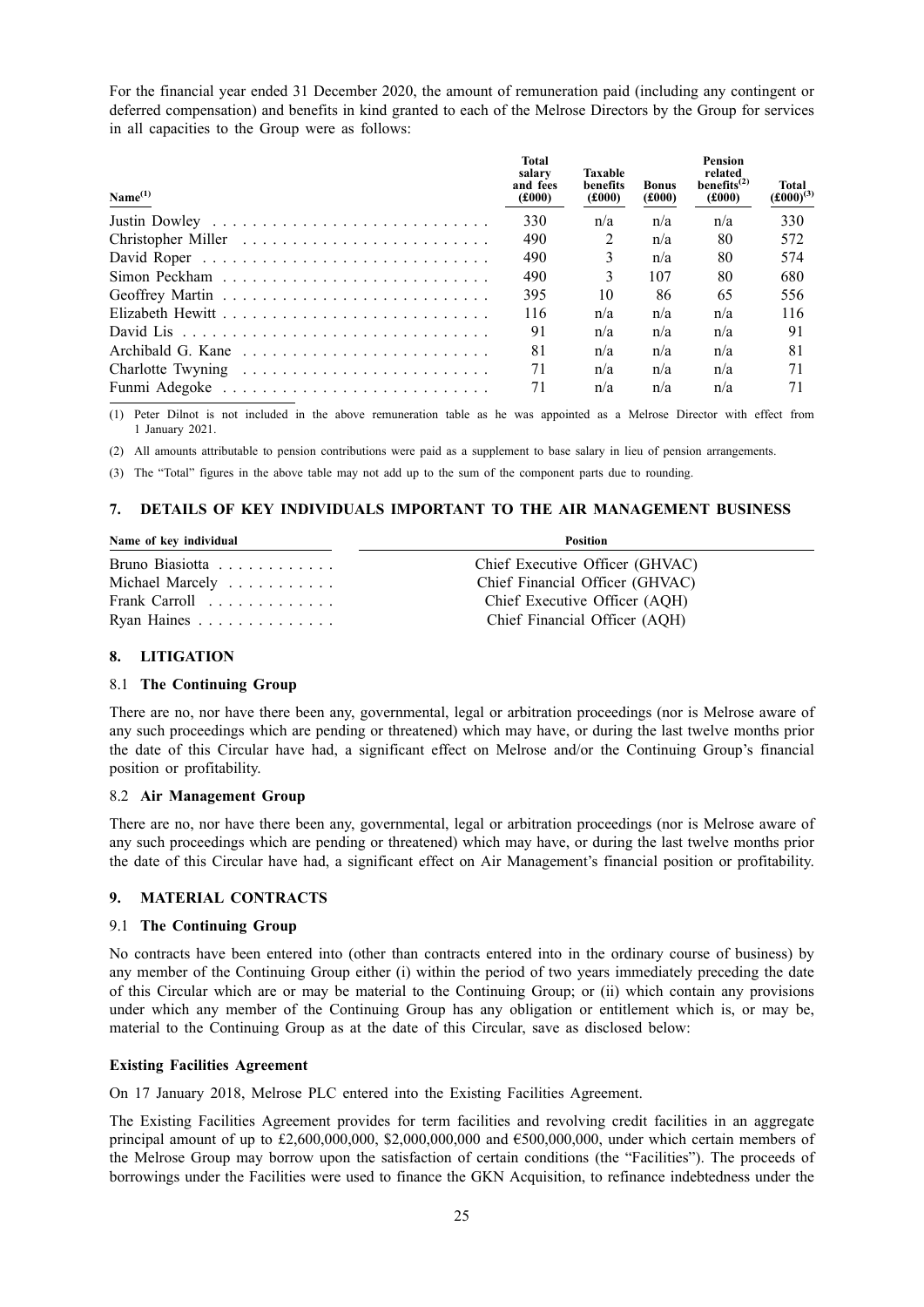Former Facilities Agreement and existing indebtedness of the GKN Group, to pay fees and expenses relating to the GKN Acquisition and the refinancing of indebtedness and for general corporate purposes. The loans under the Facilities were made available on a customary "certain funds" basis for the purposes of the GKN Acquisition.

Subsequent to 17 January 2018, the group cancelled and redenominated part of the Facilities, resulting in facilities in an aggregate principal amount of £1,200,000,000, \$2,960,000,000 and  $€500,000,000$ .

#### *Interest rates and fees*

Loans under the Facilities bear interest at a rate of LIBOR or EURIBOR, as appropriate, plus a margin ranging from 0.75% to 2.25%. The margin for each loan will be subject to adjustment based on Group leverage. A commitment fee is payable at a rate of 35% per annum of the applicable margin on the undrawn amount of a lender's available commitments under the Facilities from (and including) the date of first borrowing under the Existing Facilities Agreement until the end of the relevant availability period.

## *Maturity*

The maturity of the Facilities ranges from, in respect of the revolving credit facility, 17 January 2023, and in respect of the term facility, 30 April 2024. In February 2021, the Company exercised its option to extend the term loan for a further three years to 30 April 2024.

## *Prepayments*

The Facilities may be voluntarily prepaid or cancelled by the Melrose Group without penalty or premium. The Existing Facilities Agreement permits each lender to require the mandatory prepayment of all amounts owing to that lender upon a change of control of Melrose.

#### *Guarantees*

Loans under the Existing Facilities Agreement are guaranteed on a senior basis by Melrose PLC and certain of its subsidiaries. In addition, under the Existing Facilities Agreement, it was required that certain material members of the GKN Group provide guarantees in favour of the lenders following completion of the GKN Acquisition, subject to certain limitations (including in respect of financial assistance laws), and that members of the Group provide guarantees so that both the aggregate guarantor earnings coverage and the aggregate gross assets coverage is 70% or above. The Facilities are unsecured.

## *Certain covenants and events of default*

The Existing Facilities Agreement contains certain operating covenants which restricts the ability of the Melrose Group and the GKN Group to, among other things:

- create security over assets;
- sell or transfer assets;
- make acquisitions;
- make loans;
- give guarantees;
- merge or consolidate; and
- incur additional indebtedness.

The Existing Facilities Agreement contains a net debt to adjusted EBITDA (calculated on a consolidated basis with customary adjustments) covenant and an interest cover covenant, both of which are tested half yearly, each June and December. The leverage covenant as at 30 June 2021 is waived. The 31 December 2021 covenant is set at a maximum of 5.25x leverage for the period ending 31 December 2021 decreasing to 4.75x, 4.00x and 3.50x in each respective consecutive semi-annual period following that date (and remaining at 3.50x until maturity), provided that if the Air Management business is disposed of, then the covenant will instead be set at 4.25x for period ending 31 December 2021 decreasing to 4.00x, 3.75x and 3.50x in each respective consecutive semi-annual period following that date (and remaining at 3.50x until maturity). The interest cover covenant is set at 3.00x for the relevant period ending 30 June 2021 and 3.00x, 3.25x and 4.00x for each respective consecutive semi-annual period following that date (and remaining at 4.00x until maturity). The Existing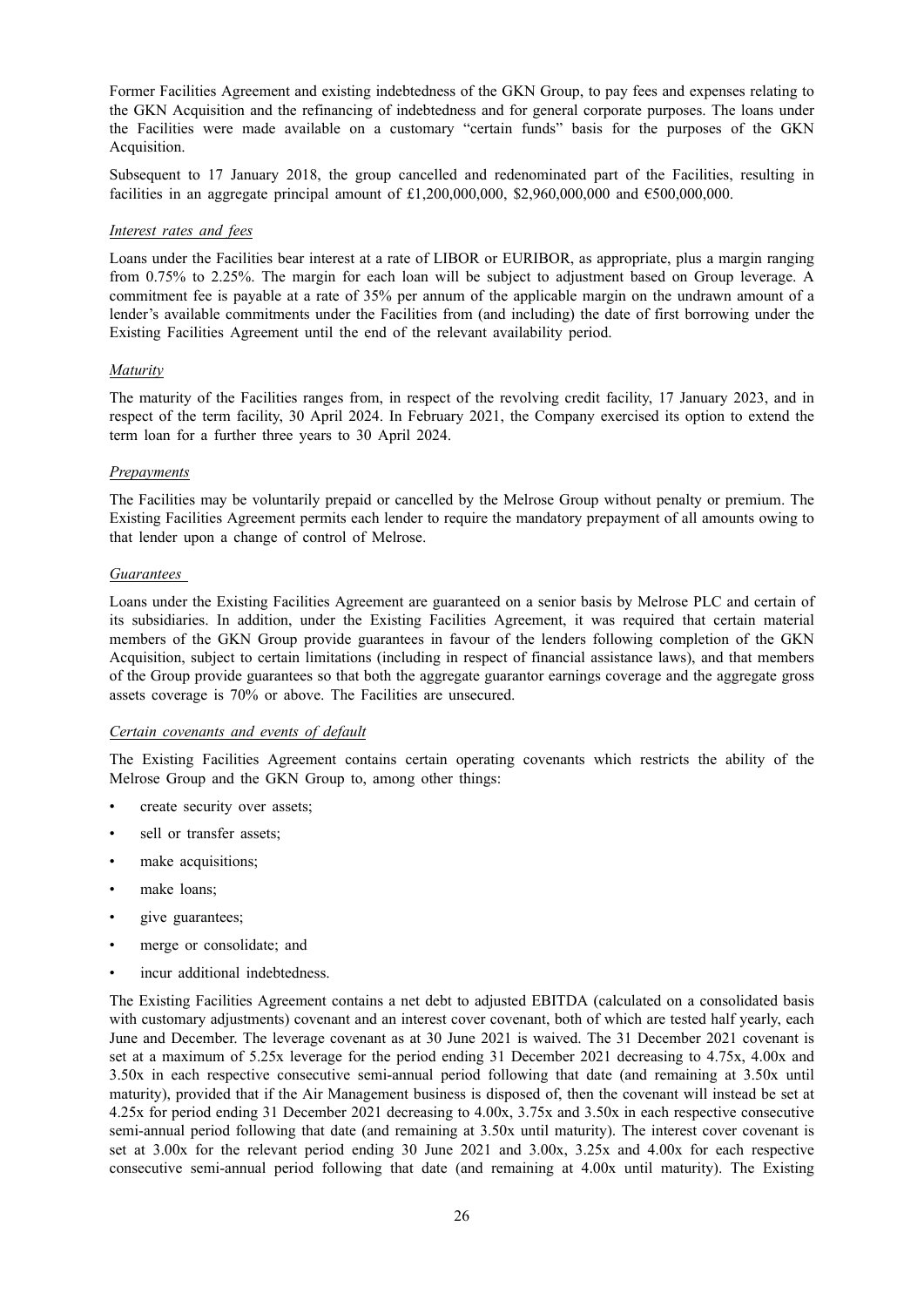Facilities Agreement also contains certain customary representations and warranties, affirmative covenants and events of default.

## **Notes issued under the Euro Medium Term Notes Programme**

GKN Holdings, an indirect subsidiary of the Company, has issued the following Notes: (a) £450 million 5.375% Notes due 2022 under its Euro Medium Term Note Programme established in 2012 (the "2022 Notes"); and (b) £300 million 3.375% Notes due 2032 under its Euro Medium Term Notes Programme established in 2017 (the "2032 Notes", and together with the 2022 Notes, the "Notes"). The Notes were issued prior to the acquisition of GKN (the parent company of GKN Holdings) by the Company.

#### *Interest rates, maturity and redemption*

The aggregate principal amount outstanding under the 2022 Notes is £450.00 million and they mature on 19 September 2022. A fixed rate of interest of 5.375% per annum is payable on the 2022 Notes. The aggregate principal amount outstanding under the 2032 Notes is £299.90 million and they mature on 12 May 2032. A fixed rate of interest of 3.375% per annum is payable on the 2032 Notes, which increased by 1.25% per annum following the downgrade of the rating of the 2032 Notes below the stated threshold. This increase in the interest rate would cease to apply if the rating of the 2032 Notes is subsequently upgraded. The Notes are listed on the Professional Securities Market of the London Stock Exchange.

The Notes may be redeemed prior to their maturity dates pursuant to the certain customary redemption events, such as the exercise of a call option by GKN Holdings and the payment of a "make-whole" redemption price to the noteholders (in the case of the 2032 Notes only) or the exercise of a put option by the noteholders in the event of a change of control of GKN Holdings triggering a rating downgrade of the Notes.

#### *Guarantees*

The Notes are guaranteed by the Company and certain of its subsidiaries which also guarantee the Existing Facilities Agreement. These guarantees are joint and several, and other than exceptions under applicable law, are at all times required to rank at least equally with all other unsecured obligations (other than subordinated obligations) of the guarantors. The guarantees are also limited by certain customary guarantee limitation principles. These limitations generally relate to legal limitations in the jurisdiction where the guarantor is incorporated, which limit the ability of the guarantors to provide the guarantees.

## *Key covenants and events of default*

In relation to the Notes, GKN Holdings has provided a negative pledge, whereby subject to certain exceptions, GKN Holdings and its material subsidiaries are restricted from creating a security interest on their assets in respect of any other listed debt instrument or notes without also equally securing the Notes. Material subsidiaries are such subsidiaries of GKN Holdings which contribute 10% or more of the profit before tax or net assets of the Company as per the latest financial statements. In addition, GKN Holdings and the guarantors are also subject to certain other customary covenants and restrictions, including periodic and other reporting requirements.

The Notes also contain customary events of default, including cross default provisions linked to acceleration or no-payment of debt by GKN Holdings and/or its material subsidiaries above a certain threshold. Upon the occurrence of an event of default, the Notes become immediately due and payable at par if the trustee of the Notes issues a notice to this effect.

#### **Disposal Agreement**

On 18 April 2021, the Seller, the Sale Company, the Purchaser and Madison Industries entered into the Disposal Agreement. The terms of the Disposal Agreement are set out in Part III (*Principal Terms and Conditions of the Disposal*) of this Circular.

#### 9.2 **Air Management Group**

Other than the Disposal Agreement, no contracts have been entered into (other than contracts entered into in the ordinary course of business) by any member of the Air Management Group either (i) within the period of two years immediately preceding the date of this Circular which are or may be material to the Air Management Group; or (ii) which contain any provisions under which any member of the Air Management Group has any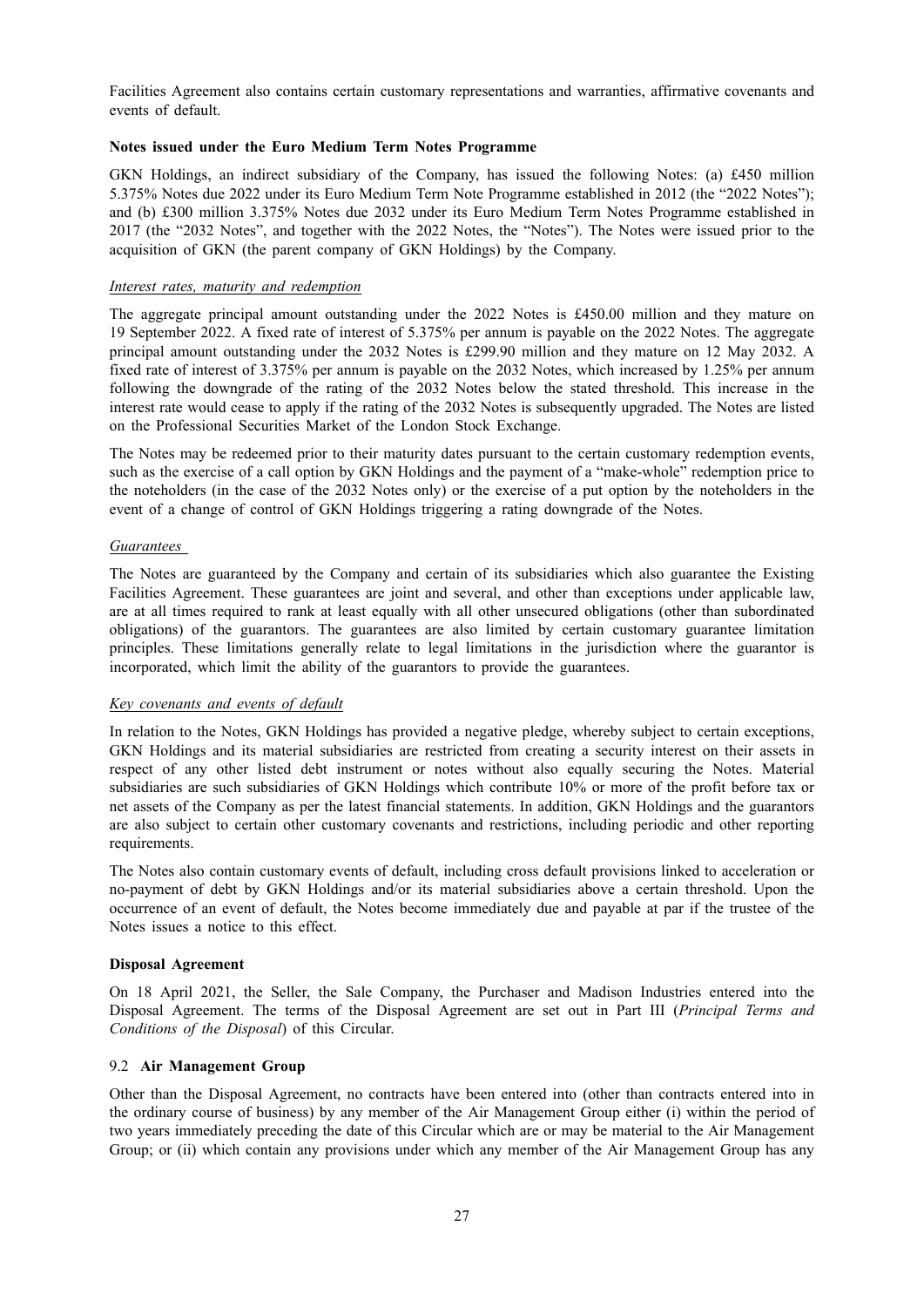obligation or entitlement which is, or may be, material to the Air Management Group as at the date of this Circular.

## **10. RELATED PARTY TRANSACTIONS**

Details of related party transaction (which for these purposes are those set out in the standards adopted according to Regulation (EC) No 1606/2002) which Melrose have entered into:

- (a) during the year ended 31 December 2018 are disclosed in accordance with the respective standard adopted according to Regulation (EC) No 1606/2002 in note 8 on page 192 of Melrose's 2018 Annual Report and Accounts;
- (b) during the year ended 31 December 2019 are disclosed in accordance with the respective standard adopted according to Regulation (EC) No 1606/2002 in note 8 on page 190 of Melrose's 2019 Annual Report and Accounts; and
- (c) during the year ended 31 December 2020 are disclosed in accordance with the respective standard adopted according to Regulation (EC) No 1606/2002 in note 8 on page 203 of Melrose's 2020 Annual Report and Accounts.

#### **11. PENSIONS**

It has been agreed that the Eaton Williams UK scheme and Air Management's US and European schemes will transfer to the Purchaser with the Air Management business. The pension related assets and liabilities under these plans as at 31 December 2020 were as follows:

|             | Eaton<br>Williams UK<br>scheme<br>£ millions | US<br>schemes<br>£ millions | European<br>schemes<br>£ millions | <b>Total</b><br>£ millions |
|-------------|----------------------------------------------|-----------------------------|-----------------------------------|----------------------------|
| Assets      | 22                                           |                             |                                   | 102                        |
| Liabilities | (35)                                         | (86)                        |                                   | 123                        |
|             | (13)                                         |                             |                                   |                            |

#### **12. WORKING CAPITAL STATEMENT**

The Company and the Directors are of the opinion that, taking into account the net proceeds of the Disposal, the Continuing Group has sufficient working capital available for its present requirements, that is, for at least the next twelve months from the date of publication of this Circular.

#### **13. SIGNIFICANT CHANGE**

## 13.1 **The Continuing Group**

There has been no significant change in the financial position or financial performance of the Continuing Group since 31 December 2020, being the date to which the last published audited financial statements for the Group have been prepared.

#### 13.2 **Air Management Group**

There has been no significant change in the financial position or financial performance of the Air Management Group since 31 December 2020, being the date to which the financial information in Part IV (*Financial Information Relating to the Air Management Group*) of this Circular has been prepared.

## **14. CONSENTS**

Citigroup has given and has not withdrawn its written consent to the inclusion in this Circular of the references to its name in the form and context in which they are included.

Baird has given and has not withdrawn its written consent to the inclusion in this Circular of the references to its name in the form and context in which they are included.

Investec has given and has not withdrawn its written consent to the inclusion in this Circular of the references to its name in the form and context in which they are included.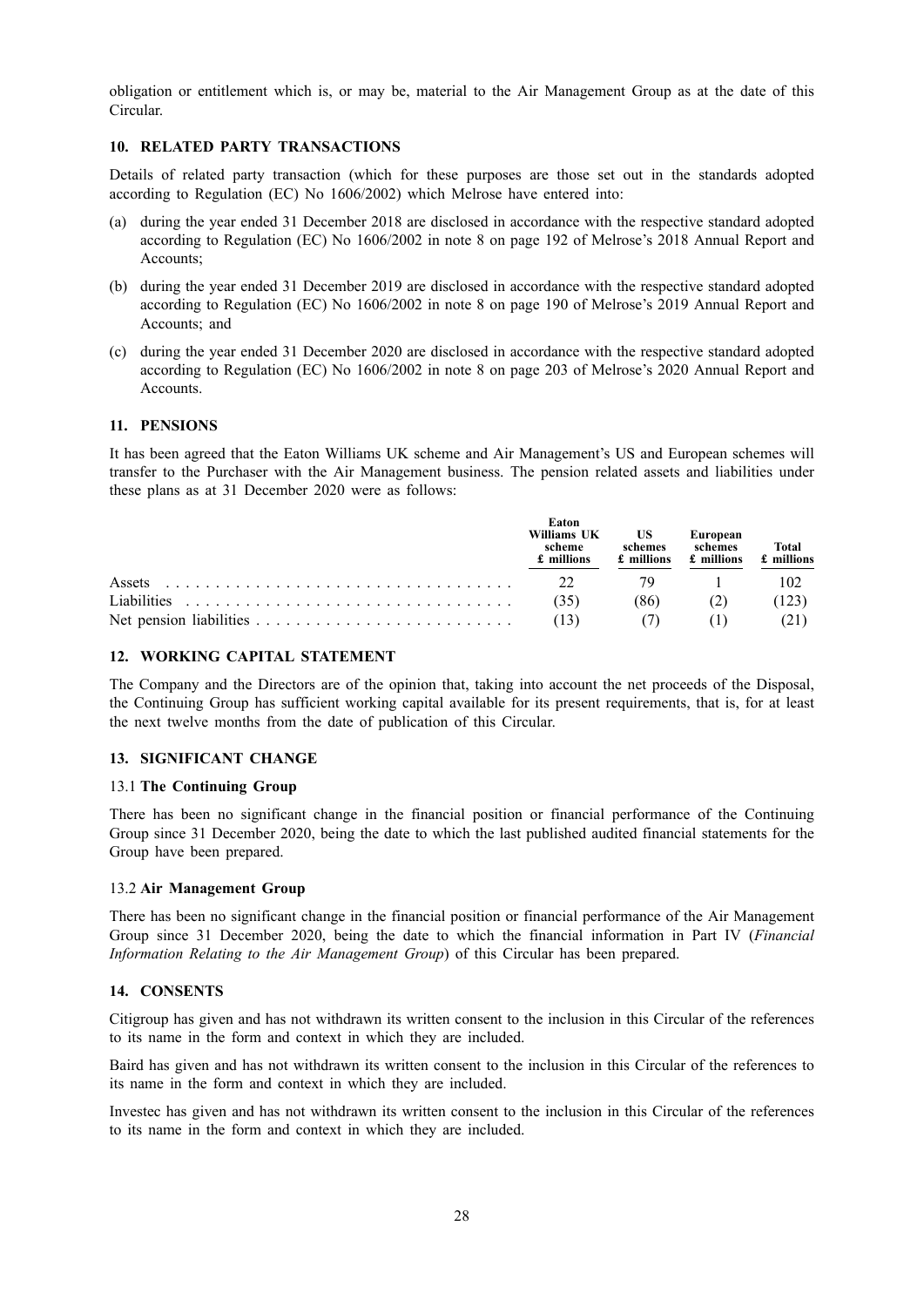Deloitte is registered with the Institute of Chartered Accountants in England and Wales and has given and has not withdrawn its written consent to the inclusion of its report set out in Part V (*Unaudited Pro Forma Statement of Net Assets of the Group* ) of this Circular in the form and context in which it is included.

#### **15. DOCUMENTS AVAILABLE FOR INSPECTION**

Copies of the following documents will be available for inspection (i) at the offices of Simpson Thacher  $\&$ Bartlett LLP, CityPoint, One Ropemaker Street, London EC2Y 9HU, and (ii) at the registered office of the Company, in each case upon request during usual business hours on any weekday (Saturdays, Sundays and public holidays excepted) and (with the exception of the Disposal Agreement) on the Company's website at www.melroseplc.net, from the date of this Circular up to and including the date of the General Meeting, and at the place of the General Meeting from 15 minutes prior to its commencement until its conclusion:

- (a) the Articles;
- (b) Melrose's 2018 Annual Report and Accounts;
- (c) Melrose's 2019 Annual Report and Accounts;
- (d) Melrose's 2020 Annual Report and Accounts;
- (e) the Report on the Unaudited Pro Forma Financial Information of the Group from Deloitte as set out in Part V (*Unaudited Pro Forma Statement of Net Assets of the Group*) of this Circular;
- (f) 2020 Employee Share Plan Circular;
- (g) the consent letters referred to in Section 14 above;
- (h) the Disposal Agreement; and
- (i) this Circular and the Form of Proxy.

Inspection of these documents may only take place in accordance with measures imposed by the UK Government in connection with the COVID-19 pandemic. Please contact Secretary@melroseplc.net to request to physically inspect any of the above listed documents.

#### **16. INFORMATION INCORPORATED BY REFERENCE**

The information set out in the following table has been incorporated by reference into this Circular:

| Documents containing information<br>incorporated by reference                     | Section of this Circular which<br>refers to the document containing<br>information incorporated by<br>reference | Where the information can be<br>accessed by Shareholders                                        |
|-----------------------------------------------------------------------------------|-----------------------------------------------------------------------------------------------------------------|-------------------------------------------------------------------------------------------------|
| Melrose's 2018 Annual Report and                                                  | Part VI ( <i>Additional Information</i> ),                                                                      | https://www.melroseplc.net/                                                                     |
| Accounts                                                                          | Section 10                                                                                                      | investors/annual-interim-reports/                                                               |
| Melrose's 2019 Annual Report and                                                  | Part VI (Additional Information),                                                                               | https://www.melroseplc.net/                                                                     |
| Accounts $\ldots \ldots \ldots \ldots \ldots$                                     | Section 10                                                                                                      | investors/annual-interim-reports/                                                               |
| Melrose's 2020 Annual Report and<br>Accounts $\ldots \ldots \ldots \ldots \ldots$ | Part VI (Additional Information),<br>Section 10                                                                 | https://www.melroseplc.net/<br>investors/annual-interim-reports/<br>https://www.melroseplc.net/ |
| 2020 Employee Share Plan                                                          | Part VI (Additional Information),                                                                               | investors/shareholder-information/                                                              |
| Circular                                                                          | Section 5.2                                                                                                     | shareholder-meetings/                                                                           |

A copy of each of the documents listed above is available for inspection in accordance with terms of Section 15 of this Part VI (*Additional Information*).

Dated: 20 April 2021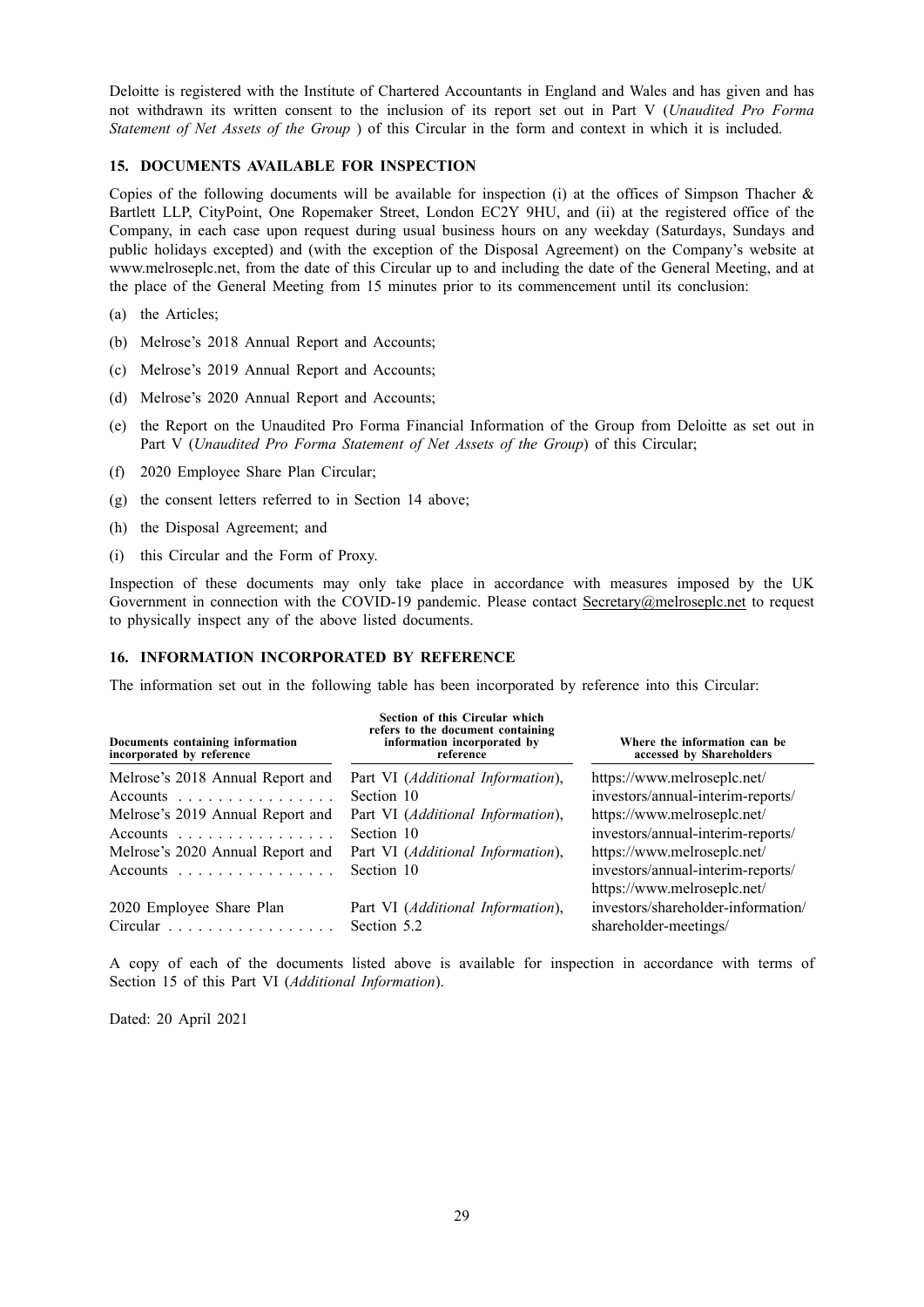## **PART VII DEFINITIONS**

|  |  | The following definitions apply throughout this Circular, unless the context requires otherwise: |  |  |  |
|--|--|--------------------------------------------------------------------------------------------------|--|--|--|
|  |  |                                                                                                  |  |  |  |

| 2020 Employee Share Plan                            | the incentivisation plan of Melrose approved by an ordinary<br>resolution of Shareholders at a general meeting of Melrose on<br>21 January 2021                                                                                                                 |
|-----------------------------------------------------|-----------------------------------------------------------------------------------------------------------------------------------------------------------------------------------------------------------------------------------------------------------------|
| 2020 Employee Share Plan Circular                   | the circular distributed to Shareholders giving notice of a<br>general meeting of Melrose held on 21 January 2021 at<br>which the 2020 Employee Share Plan was approved                                                                                         |
|                                                     | the £450 million 5.375% Notes due 2022 under GKN<br>Holdings' Euro Medium Term Note Programme established<br>in 2012                                                                                                                                            |
|                                                     | the £300 million 3.375% Notes due 2032 under GKN<br>Holdings' Euro Medium Term Notes Programme established<br>in 2017                                                                                                                                           |
|                                                     | means adjusted to exclude adjusting items, being items which<br>are significant in size or volatility or by nature are<br>non-trading or non-recurring, and primarily includes<br>amortisation of acquired intangible assets and restructuring<br>costs         |
| Air Management or Air Management Group.             | as set out in Section 1 of Part I (Letter from the Chairman of<br>Melrose) of this Circular                                                                                                                                                                     |
|                                                     | as set out in Section 1 of Part I (Letter from the Chairman of<br>Melrose) of this Circular                                                                                                                                                                     |
|                                                     | the articles of association of Melrose as amended from time<br>to time                                                                                                                                                                                          |
| Board or Melrose Board                              | the board of directors of Melrose                                                                                                                                                                                                                               |
|                                                     | a day (other than a Saturday or Sunday or public holiday) on<br>which banks are open for business in London                                                                                                                                                     |
| Circular or this document $\dots \dots \dots \dots$ | this Shareholder circular dated 20 April 2021                                                                                                                                                                                                                   |
|                                                     | the Companies Act 2006, as amended from time to time                                                                                                                                                                                                            |
| Company or Melrose                                  | Melrose Industries PLC, a public limited company<br>incorporated under the laws of England and Wales with its<br>registered office at 11 <sup>th</sup> Floor, The Colmore Building, 20<br>Colmore Circus, Queensway, Birmingham, West Midlands<br><b>B4 6AT</b> |
| Completion or Closing                               | the completion of the Disposal in accordance with the terms,<br>and subject to the conditions, of the Disposal Agreement                                                                                                                                        |
| Conditional Awards                                  | the conditional awards issued to participants in the 2020<br>Employee Share Plan having the terms set out in the 2020<br>Employee Share Plan Circular                                                                                                           |
|                                                     | the Group, with effect from Completion                                                                                                                                                                                                                          |
|                                                     | SARS-CoV-2 or COVID-19, and any evolutions or mutations<br>thereof or associated epidemics, pandemics or disease<br>outbreaks                                                                                                                                   |
|                                                     | the electronic transfer and settlement system for the paperless<br>settlement of trades in listed securities operated by Euroclear                                                                                                                              |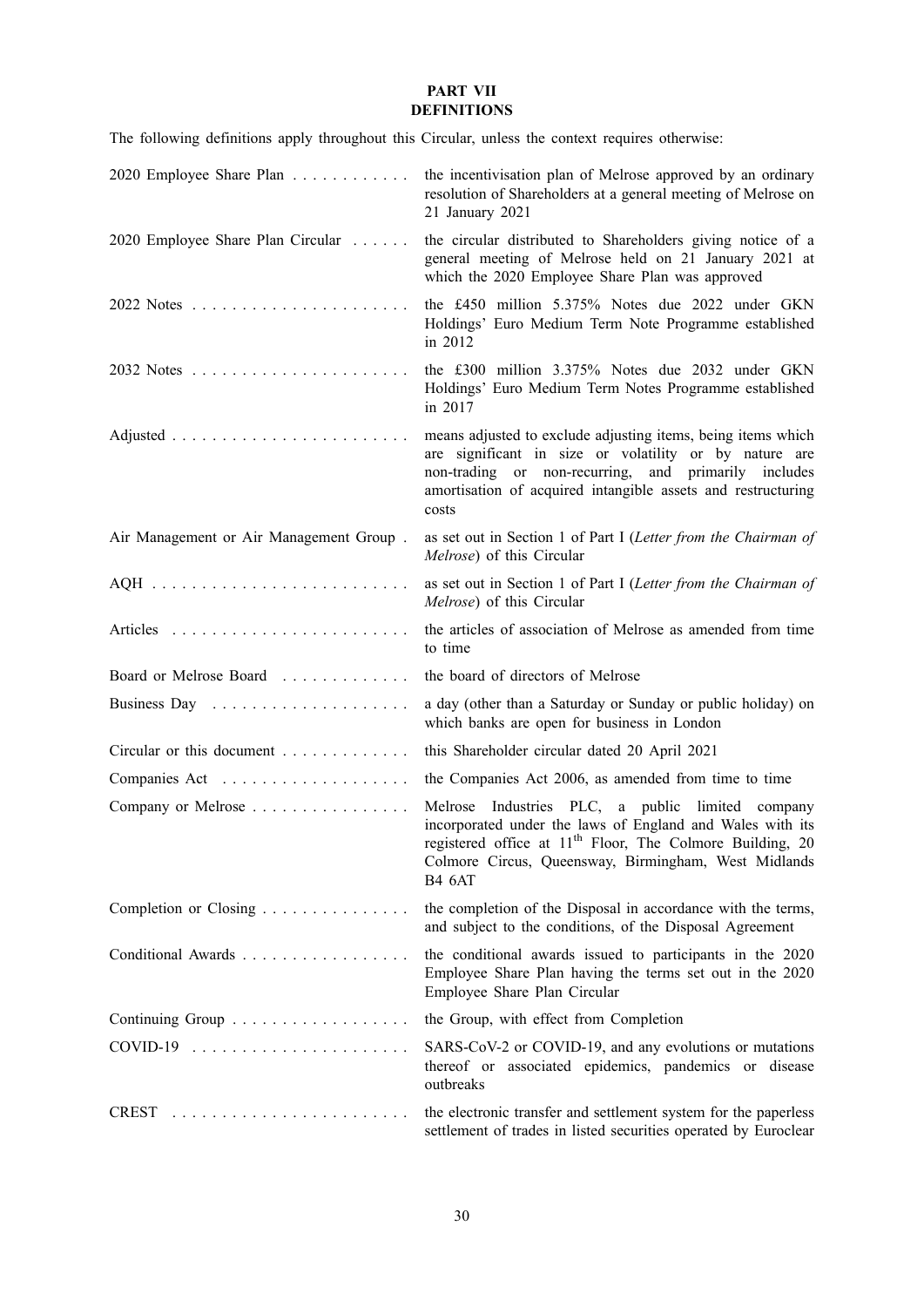|                                            | the manual, as amended from time to time, produced by<br>Euroclear describing the CREST system and supplied by<br>Euroclear to users and participants thereof                                                                                                                                                                                                                                                                                                                                                                                                                                                                                                                                                                                                                                            |
|--------------------------------------------|----------------------------------------------------------------------------------------------------------------------------------------------------------------------------------------------------------------------------------------------------------------------------------------------------------------------------------------------------------------------------------------------------------------------------------------------------------------------------------------------------------------------------------------------------------------------------------------------------------------------------------------------------------------------------------------------------------------------------------------------------------------------------------------------------------|
| CREST Proxy Instruction                    | the instruction whereby CREST members send a CREST<br>message appointing a proxy for the General Meeting and<br>instructing the proxy how to vote and containing the<br>information set out in the CREST Manual                                                                                                                                                                                                                                                                                                                                                                                                                                                                                                                                                                                          |
| CREST Regulations                          | the Uncertificated Securities Regulations 2001 (SI 2001<br>No. $01/378$ ), as amended                                                                                                                                                                                                                                                                                                                                                                                                                                                                                                                                                                                                                                                                                                                    |
|                                            | Deloitte LLP, auditors to Melrose and reporting accountants                                                                                                                                                                                                                                                                                                                                                                                                                                                                                                                                                                                                                                                                                                                                              |
| Disclosure Guidance and Transparency Rules | the Disclosure Guidance and Transparency Rules as<br>published by the FCA                                                                                                                                                                                                                                                                                                                                                                                                                                                                                                                                                                                                                                                                                                                                |
|                                            | the proposed disposal of the Air Management Group by the<br>Seller pursuant to the terms of the Disposal Agreement                                                                                                                                                                                                                                                                                                                                                                                                                                                                                                                                                                                                                                                                                       |
| Disposal Agreement                         | the sale and purchase agreement dated 18 April 2021<br>between the Seller, the Sale Company, the Purchaser and<br>Madison Industries, further details of which are set out in<br>Part III (Principal Terms and Conditions of the Disposal) of<br>this Circular                                                                                                                                                                                                                                                                                                                                                                                                                                                                                                                                           |
| Disposal Resolution                        | the ordinary resolution to be proposed and considered at the<br>General Meeting to approve the Disposal, as set out in the<br>Notice of General Meeting forming part of this Circular                                                                                                                                                                                                                                                                                                                                                                                                                                                                                                                                                                                                                    |
|                                            | earnings before interest, tax, depreciation and amortisation                                                                                                                                                                                                                                                                                                                                                                                                                                                                                                                                                                                                                                                                                                                                             |
| EU                                         | the economic and political confederation of European nations<br>which share a common foreign and security policy and<br>co-operate on justice and home affairs known as the<br>European Union                                                                                                                                                                                                                                                                                                                                                                                                                                                                                                                                                                                                            |
|                                            | Euroclear UK & Ireland Limited, the operator of CREST (as<br>defined in the CREST Regulations)                                                                                                                                                                                                                                                                                                                                                                                                                                                                                                                                                                                                                                                                                                           |
| Existing Facilities Agreement              | the multicurrency senior term and revolving credit facilities<br>agreement entered into on 17 January 2018 (as amended<br>pursuant to the consent request letter dated 24 July 2018, the<br>amendment letter dated 31 December 2019, the resignation<br>and replacement of agent agreement dated 4 March 2020, the<br>waiver letter dated 30 March 2020, the amendment letter<br>dated 16 April 2020 and the consent letter dated 4 August<br>2020) between, among others, Melrose, certain of its<br>subsidiaries<br>original<br>borrowers<br>and/or<br>as<br>original<br>guarantors, Lloyds Bank plc and Royal Bank of Canada as<br>original lenders, Lloyds Bank plc and Royal Bank of Canada<br>as mandated lead arrangers and bookrunners and HSBC<br>Bank Plc (replacing Lloyds Bank plc) as agent |
|                                            | as set out in Section 9.1 of Part VI (Additional Information)                                                                                                                                                                                                                                                                                                                                                                                                                                                                                                                                                                                                                                                                                                                                            |
| Financial Conduct Authority or FCA         | the United Kingdom Financial Conduct Authority                                                                                                                                                                                                                                                                                                                                                                                                                                                                                                                                                                                                                                                                                                                                                           |
|                                            | the form of proxy for use at the General Meeting which<br>accompanies this Circular                                                                                                                                                                                                                                                                                                                                                                                                                                                                                                                                                                                                                                                                                                                      |
| Former Facilities Agreement                | the \$1,250 million senior term and revolving credit facilities<br>agreement dated 6 July 2016 entered into between Melrose,<br>among others, as initial borrower, the parties named therein<br>as original lenders and Lloyds Bank plc as agent                                                                                                                                                                                                                                                                                                                                                                                                                                                                                                                                                         |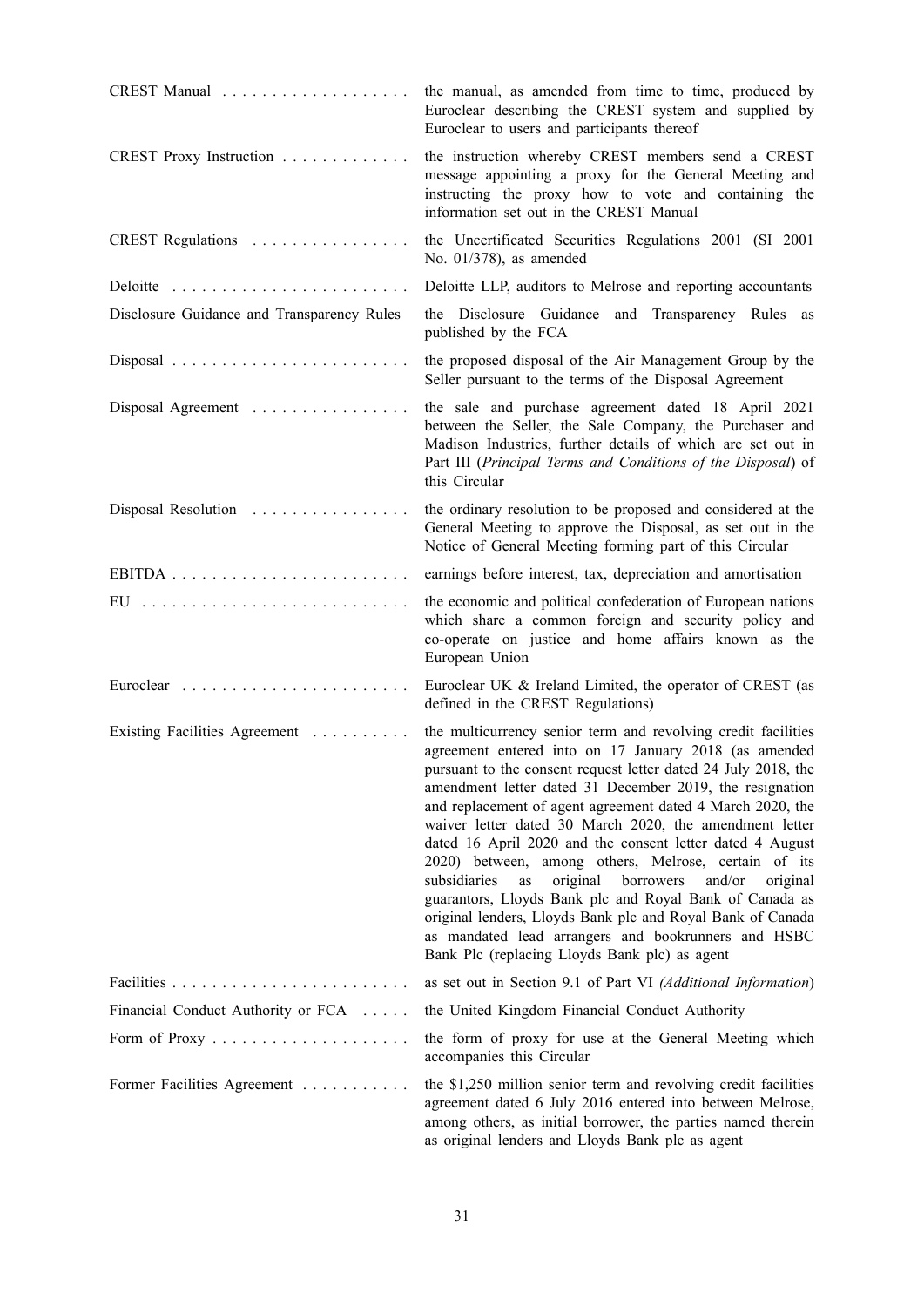|                                           | the Financial Services and Markets Act 2000, as amended<br>from time to time                                                                                                                                             |
|-------------------------------------------|--------------------------------------------------------------------------------------------------------------------------------------------------------------------------------------------------------------------------|
|                                           | the general meeting of Melrose to be held at the Company's<br>offices at Leconfield House, Curzon Street, London W1J 5JA<br>at 10:00 a.m. on 6 May 2021 to consider and, if thought fit,<br>pass the Disposal Resolution |
|                                           | as set out in Section 1 of Part 1 (Letter from the Chairman of<br>Melrose) of this Circular                                                                                                                              |
|                                           | GKN Limited, a private limited company incorporated in<br>England and Wales, with registered number 04191106                                                                                                             |
| GKN Acquisition                           | the acquisition of the entire issued and to be issued share<br>capital of GKN by Melrose                                                                                                                                 |
|                                           | GKN and its subsidiaries and subsidiary undertakings from<br>time to time and a "member of the GKN Group" shall be<br>construed accordingly                                                                              |
|                                           | GKN Holdings Limited, a private limited company<br>incorporated in England and Wales, with registered number<br>00066549                                                                                                 |
| Group or Melrose Group                    | Melrose, its subsidiaries and subsidiary undertakings from<br>time to time                                                                                                                                               |
| $\text{HSR Act}$                          | the Hart-Scott-Rodino Antitrust Improvements Act of 1976,<br>as amended                                                                                                                                                  |
|                                           | heating, ventilation and air conditioning                                                                                                                                                                                |
|                                           | International Financial Reporting Standards, as issued by the<br>International Accounting Standards Board and endorsed by<br>the EU                                                                                      |
| Issued Ordinary Share Capital             | the issued Ordinary Shares of the Company                                                                                                                                                                                |
| Latest Practicable Date                   | 19 April 2021, being the latest practicable date prior to the<br>publication of this Circular                                                                                                                            |
|                                           | the listing rules made by the FCA under Section 73A of<br><b>FSMA</b>                                                                                                                                                    |
| London Stock Exchange                     | London Stock Exchange plc                                                                                                                                                                                                |
| Madison Industries                        | as set out in Section 1 of Part 1 (Letter from the Chairman of<br>Melrose) of this Circular                                                                                                                              |
| Melrose Directors or Directors            | the directors of Melrose                                                                                                                                                                                                 |
|                                           | Melrose PLC, a public limited company incorporated in<br>England and Wales, with registered number 04763064                                                                                                              |
| Melrose's 2018 Annual Report and Accounts | the annual report and accounts prepared by Melrose for the<br>financial year ended 31 December 2018 and published by<br>Melrose on 5 April 2019                                                                          |
| Melrose's 2019 Annual Report and Accounts | the annual report and accounts prepared by Melrose for the<br>financial year ended 31 December 2019 and published by<br>Melrose on 3 April 2020                                                                          |
| Melrose's 2020 Annual Report and Accounts | the annual report and accounts prepared by Melrose for the<br>financial year ended 31 December 2020 and published by<br>Melrose on 31 March 2021                                                                         |
|                                           | Nortek Inc., a corporation organised under the laws of the<br>State of Delaware                                                                                                                                          |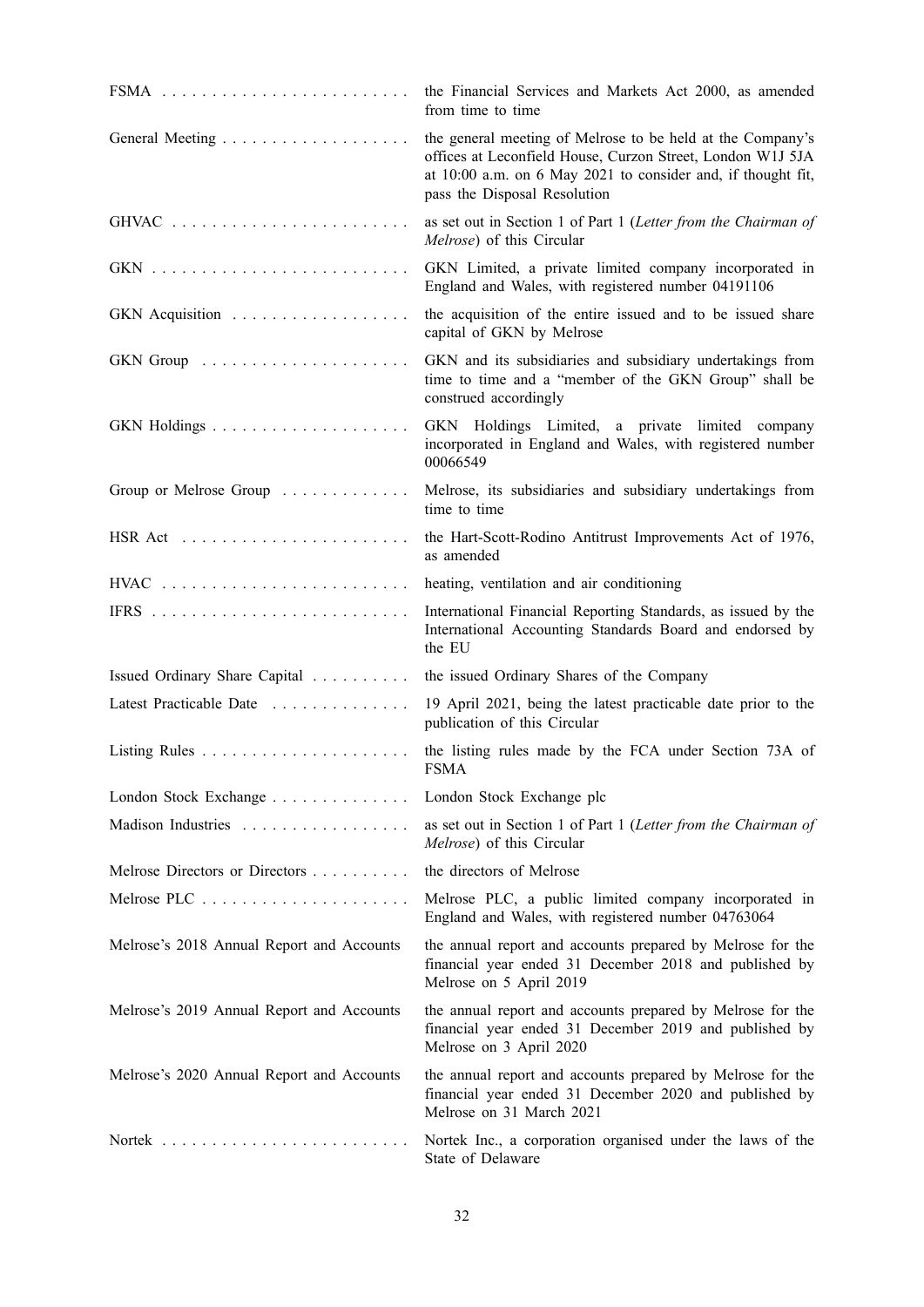|                                                 | the 2022 Notes and the 2032 Notes                                                                                                                        |
|-------------------------------------------------|----------------------------------------------------------------------------------------------------------------------------------------------------------|
| Notice of General Meeting                       | the notice of General Meeting contained in this Circular                                                                                                 |
| pence, $f$ and pounds sterling                  | the lawful currency of the United Kingdom                                                                                                                |
| Pro Forma Financial Information                 | has the meaning given to such term in Part V (Unaudited Pro<br>Forma Statement of Net Assets of the Group) of this Circular                              |
| Professional Securities Market                  | a trading platform operated and regulated by the London<br>Stock Exchange                                                                                |
| Prospectus Regulation Rules                     | the Prospectus Regulation rules made by the FCA under<br>Part 6 of FSMA                                                                                  |
| Purchaser or Madison IAQ                        | as set out in Section 1 of Part I (Letter from the Chairman of<br>Melrose) of this Circular                                                              |
| Registrar or Equiniti                           | Equiniti Limited, or any other registrar appointed by the<br>Company from time to time                                                                   |
| Regulatory Information Service                  | one of the regulatory information services authorised by the<br>FCA to receive, process, and disseminate regulatory<br>information from listed companies |
|                                                 | as set out in Part III (Principal Terms and Conditions of the<br>Disposal) of this Circular                                                              |
|                                                 | as set out in Part III (Principal Terms and Conditions of the<br>Disposal) of this Circular                                                              |
| Share(s) or Ordinary Shares $\dots \dots \dots$ | the ordinary shares of 48/7 pence each in the share capital of<br>Melrose                                                                                |
|                                                 | holders of Shares                                                                                                                                        |
|                                                 | as set out in Section 1 of Part 1 (Letter from the Chairman of<br>Melrose)                                                                               |
| UK or United Kingdom                            | United Kingdom of Great Britain and Northern Ireland                                                                                                     |
| US or United States                             | United States of America                                                                                                                                 |

All references to legislation in this Circular are to the legislation of England and Wales unless the contrary is indicated. Any reference to any provision of any legislation shall include any amendment, modification, re-enactment or extension thereof.

For the purpose of this Circular, "subsidiary" and "subsidiary undertaking" have the meanings given by the Companies Act.

Words importing the singular shall include the plural and *vice versa*, and words importing the masculine gender shall include the feminine or neutral gender.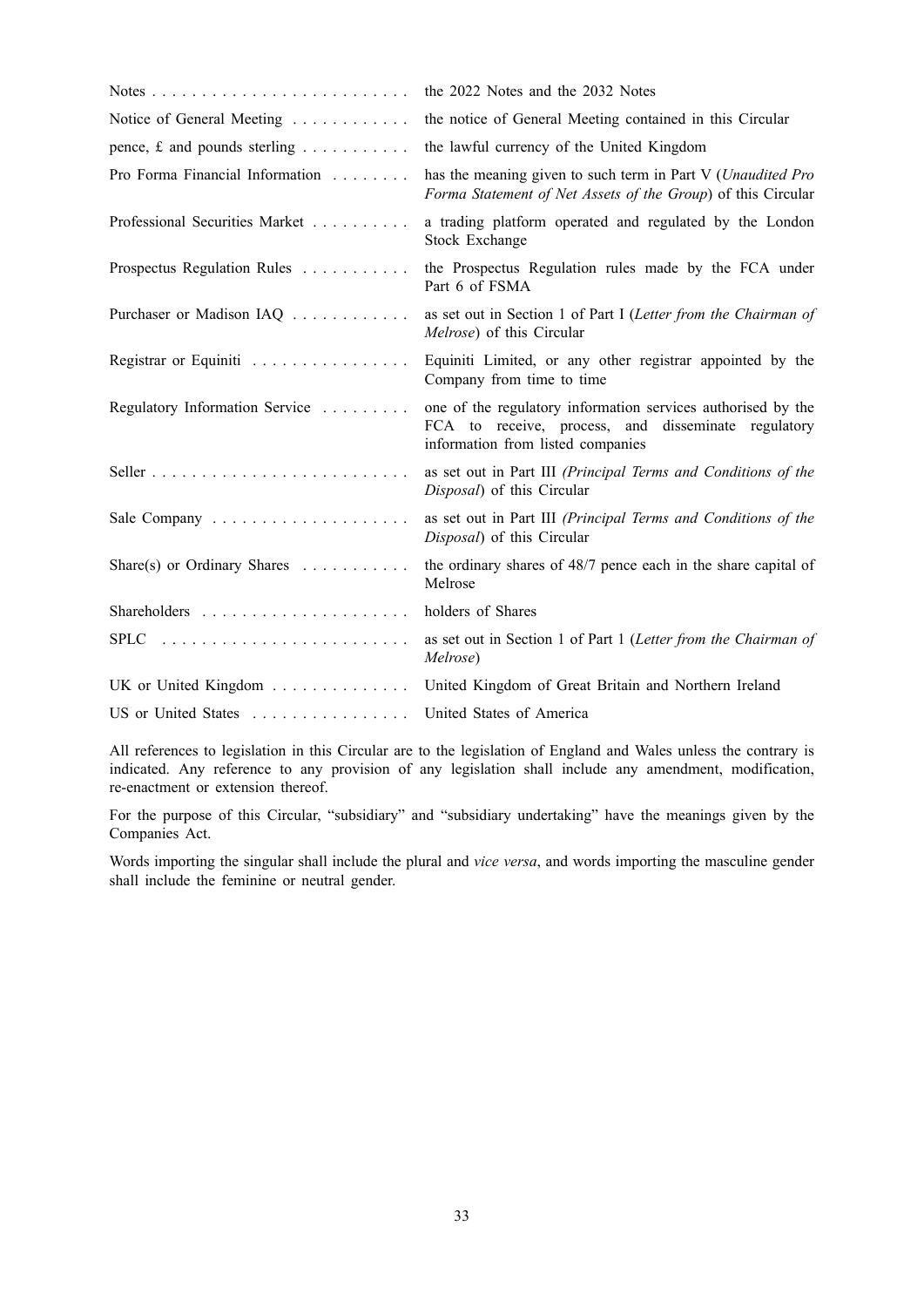#### **NOTICE OF GENERAL MEETING**

## **MELROSE INDUSTRIES PLC**

*(incorporated and registered in England and Wales under the Companies Act 2006 with registered number 09800044)*

## **NOTICE OF GENERAL MEETING**

**NOTICE IS GIVEN** that a General Meeting of Melrose Industries PLC (the "**Company**") will be held at the offices of the Company at 10.00 a.m. on 6 May 2021 to consider and, if thought fit, pass the following resolution which will be proposed as an ordinary resolution:

## **ORDINARY RESOLUTION**

**THAT** the disposal of the Air Management Group on the terms, and subject to the conditions, of the Disposal Agreement between: (i) Nevada UK Holding Limited; (ii) Nevada Holdco Corp.; (iii) Madison IAQ LLC; and (iv) Madison Industries US Holdings Corporation, dated 18 April 2021 and all agreements entered into pursuant to or in connection with such disposal (the "**Disposal**"), as summarised in the circular to Shareholders dated 20 April 2021 of which this Notice forms part (the "**Circular**"), with such modifications (if any) as may be made in the manner specified below, be and is approved and the Directors of the Company be and are authorised to complete the Disposal in accordance with such terms and conditions and to agree such modifications to and such variations, waivers and extensions of any of the terms and conditions of the Disposal as they may deem necessary, expedient or appropriate, provided that any such modifications to, or variations, waivers and extensions of, the terms and conditions of the Disposal are not material.

20 April 2021

 $11<sup>th</sup>$  Floor The Colmore Building 20 Colmore Circus Queensway Birmingham West Midlands B4 6AT

*Registered office: By order of the Board*

Jonathon Crawford *Company Secretary*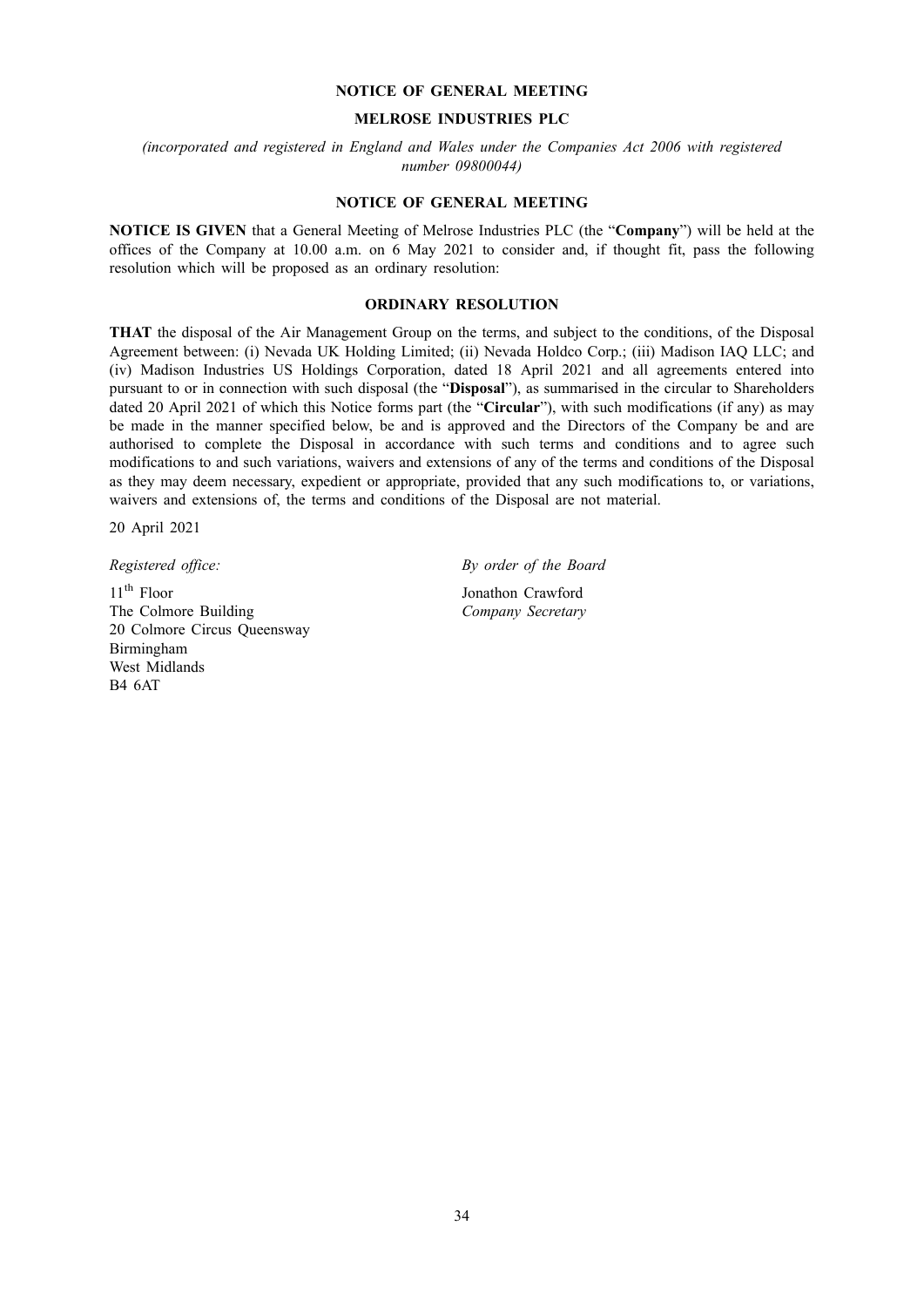#### **NOTES**

## **Notes:**

- 1. In view of the current restrictions introduced by the UK Government in response to the COVID-19 pandemic, the Company has made arrangements for the General Meeting to be held with the minimum number of attendees to satisfy the requirements for a quorate meeting. Shareholders are asked not to attend the meeting and, in the interests of safety, any attempted entry to the meeting will be refused. Instead, Shareholders are encouraged to vote by proxy.
- 2. Shareholders are entitled to appoint a proxy to vote on their behalf at the General Meeting. The appointment of a person other than the Chairman of the General Meeting as your proxy will not be valid, as that person will also not be permitted to attend the meeting in person in order to vote on your behalf. Accordingly, in order to ensure your votes are counted, the Board encourages Shareholders to appoint the Chairman of the General Meeting as your proxy with our voting instructions. A Form of Proxy is enclosed with this notice. To be effective, the Form of Proxy must be completed and returned, together with any power of attorney or authority under which it is completed or a certified copy of such power or authority, so that it is received by the Company's registrars at the address specified on the Form of Proxy not less than 48 hours (excluding any part of a day that is not a working day) before the time for holding the meeting (or, in the event of an adjournment, not less than 48 hours before the stated time of the adjourned meeting (excluding any part of a day that is not a working day)).
- 3. Any person to whom this notice is sent who is a person nominated under Section 146 of the Companies Act 2006 (the "Act") to enjoy information rights (a "Nominated Person") may, under an agreement between him and the Shareholder by whom he was nominated, have a right to be appointed (or to have someone else appointed) as a proxy for the General Meeting. If a Nominated Person has no such proxy appointment right or does not wish to exercise it, he may, under any such agreement, have a right to give instructions to the Shareholder as to the exercise of voting rights. The statement of the rights of Shareholders in relation to the appointment of proxies in paragraphs 1 and 2 above does not apply to Nominated Persons. The rights described in paragraphs 1 and 2 can only be exercised by Shareholders of the Company. In view of the restrictions in relation to the attendance at the General Meeting, Shareholders are urged to appoint the Chairman of the General Meeting as their proxy and provide voting instructions to the proxy in advance of the General Meeting.
- 4. To be entitled to vote at the General Meeting (and for the purposes of the determination by the Company of the number of votes they may cast), members must be entered on the Company's register of members by 6.30 p.m. on 4 May 2021 (or, in the event of an adjournment, not less than 48 hours before the stated time of the adjourned meeting (excluding any part of a day that is not a working day)). Changes to entries on the register of members after this time shall be disregarded in determining the rights of any person to attend or vote at the meeting.
- 5. As at 19 April 2021 (being the last Business Day prior to the publication of this notice) the Company's Issued Ordinary Share Capital consists of 4,858,254,963 ordinary shares of 48/7 pence each, carrying one vote each. Therefore, the total voting rights in the Company as at 19 April 2021 are 4,858,254,963.
- 6. CREST members who wish to appoint a proxy or proxies through the CREST electronic proxy appointment service may do so by using the procedures described in the CREST Manual. CREST personal members or other CREST sponsored members, and those CREST members who have appointed a service provider(s), should refer to their CREST sponsor or voting service provider(s), who will be able to take the appropriate action on their behalf.
- 7. In order for a proxy appointment or instruction made using the CREST service to be valid, the appropriate CREST message (a "CREST Proxy Instruction") must be properly authenticated in accordance with Euroclear UK & Ireland Limited's specifications, and must contain the information required for such instruction, as described in the CREST Manual (available via www.euroclear.com). The message, regardless of whether it constitutes the appointment of a proxy or is an amendment to the instruction given to a previously appointed proxy must, in order to be valid, be transmitted so as to be received by the issuer's agent ID RA19 by 10.00 a.m. on 4 May 2021. For this purpose, the time of receipt will be taken to be the time (as determined by the time stamp applied to the message by the CREST application host) from which the issuer's agent is able to retrieve the message by enquiry to CREST in the manner prescribed by CREST. After this time any change of instructions to proxies appointed through CREST should be communicated to the appointee through other means.